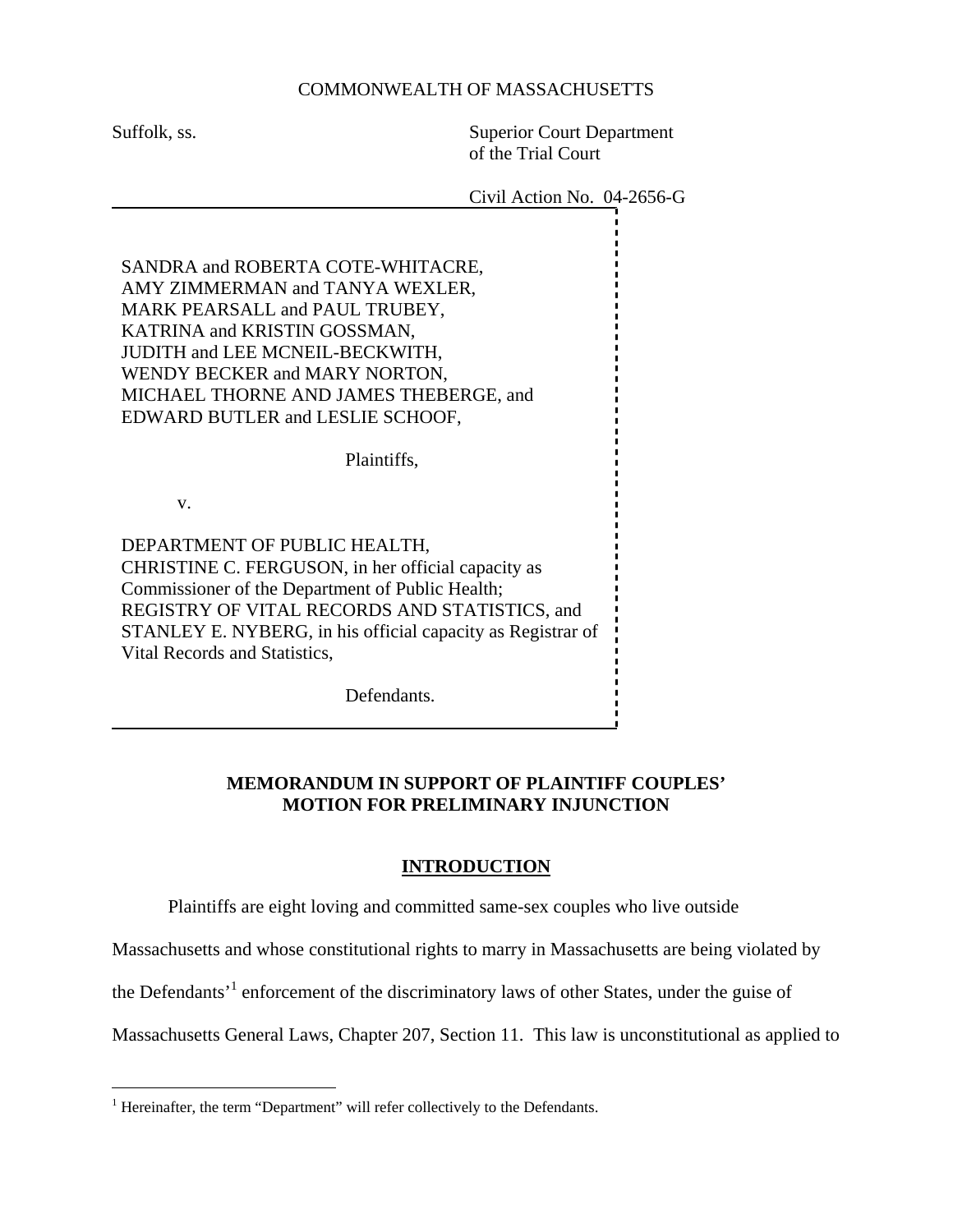same-sex couples because the Massachusetts Supreme Judicial Court ("SJC") has unequivocally declared that, under the liberty and equality provisions of the Massachusetts Constitution, the Commonwealth lacks any rational basis to deny same-sex couples the right to marry on the same terms as opposite-sex couples. *See Goodridge v. Dep't. of Pub. Health*, 440 Mass. 309 (2003) and *Opinions of the Justices to the Senate,* 440 Mass. 1201 (2004). It is only by ignoring the import of *Goodridge* that the Department asserts a right to bar all nonresident same-sex couples from civil marriage in Massachusetts. It relies upon Section 11's incorporation of the discriminatory marriage laws of sister States, despite the same defects of rationality evident in the marriage ban considered in *Goodridge*. The Department's selective enforcement of this law to bar only same-sex marriages, and the racial animus associated with Section 11's enactment combine to raise further questions about the law's legitimacy in the aftermath of *Goodridge*.

Even if the Commonwealth were to somehow concoct a rational basis for the Department's enforcement of the discriminatory marriage bans of other States – which it cannot do – Section 11's distinction between the marital rights of residents and nonresidents runs afoul of the Privileges and Immunities Clause of the United States Constitution (U.S. Const. art. IV, § 2). Consequently, the Commonwealth must satisfy the heightened scrutiny requirements triggered by the Clause. *See Lunding v. New York Tax Appeals Tribunal*, 522 U.S. 287, 298-99 (1998). Yet, the Commonwealth lacks a substantial justification for its discrimination between nonresident same-sex couples and resident same-sex couples and cannot demonstrate a substantial relationship between its discrimination and its purported justifications for Section 11's application here.

For all of these reasons,<sup>2</sup> Plaintiffs are being irreparably harmed by the denial of their rights under the Massachusetts and United States Constitutions and seek a declaration that

<span id="page-1-0"></span> $2$  While this Court need consider no other argument than those above in order to grant the requested relief, Section 11 should also be enjoined for the other reasons stated herein including its unreasonable interference with the equal right to marry.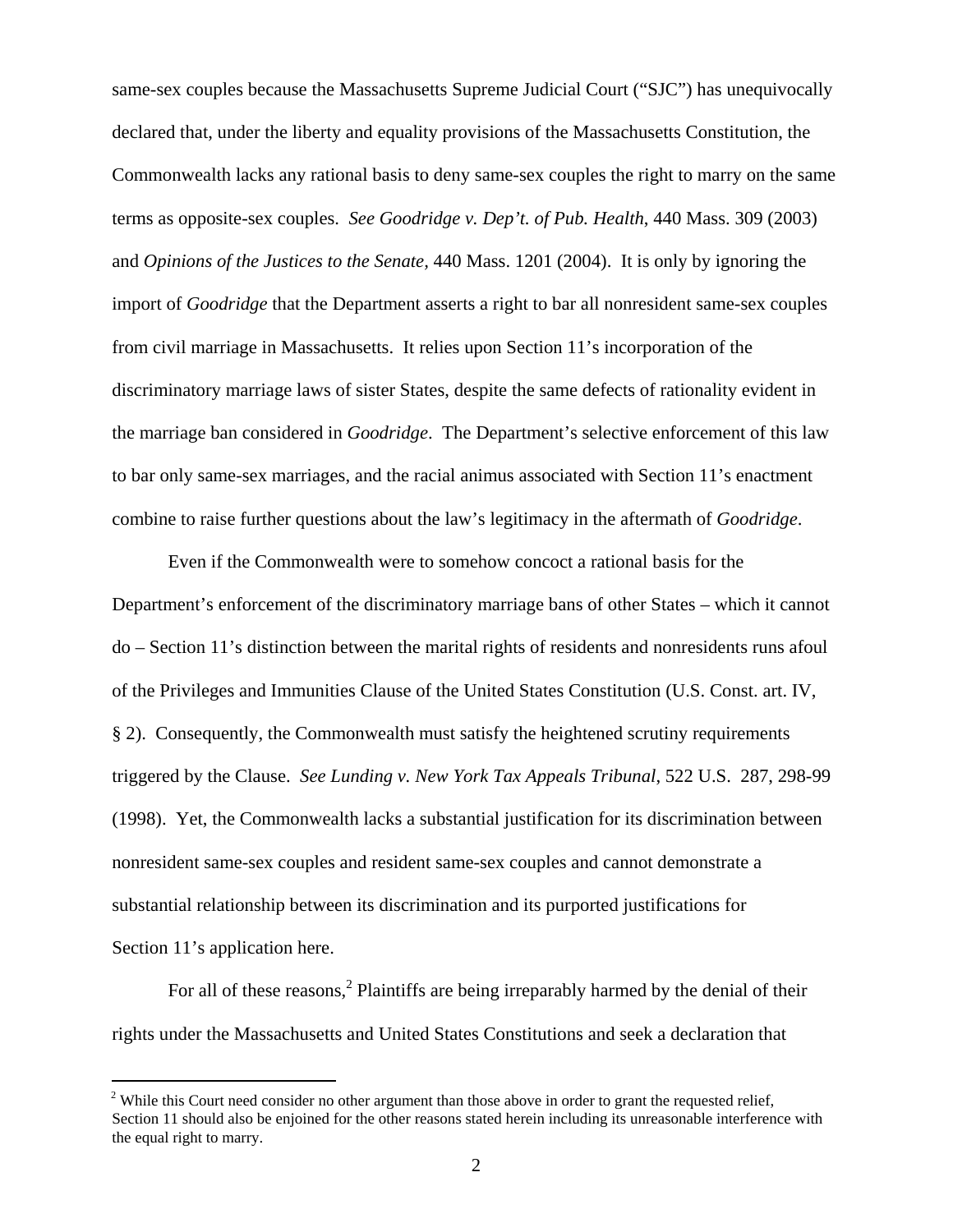Section 11 is unconstitutional as applied to them; a preliminary order barring the Department from enforcing Section 11 with respect to same-sex couples and directing it to process and index marriage applications and licenses from non-resident same-sex couples in the ordinary course; and such other relief as this Court deems just and proper.

#### **FACTUAL BACKGROUND**

The Plaintiff Couples in this case have sought to marry for all of the same mix of reasons that other couples do. Sandra and Roberta Cote-Whitacre of Essex Junction, Vermont, a committed couple for nearly four decades, want to secure their financial well being in the event of one of their deaths. They have long taken steps to secure their relationship through documents and a civil union, but have repeatedly experienced how marriage alone can provide them full security. *See* Verified Complaint, ¶¶ 15-21.

A committed couple for over twelve years, Amy Zimmerman and Tanya Wexler of New York, New York married to ensure that they and their three young children will be protected in all circumstances – financial, medical, and social. Being able to marry in Massachusetts was a true homecoming for Amy, who was born and raised in the Commonwealth, and they were able to celebrate their marriage at her father's home in Andover surrounded by friends and family. *Id*. at  $\P\P$  22-29.

Mark Pearsall and Paul Trubey of Lebanon, Connecticut, both Massachusetts natives, have been a committed couple for fifteen years, and sought marriage as a reflection of the mutual responsibility that characterizes their relationship. Having been denied the right to be by each other's side after Paul's car was struck by a drunk driver, Mark and Paul have learned that only marriage will guarantee their automatic right to be together at such vulnerable times. *Id*. at ¶¶ 30-36.

Together for five years, Katrina and Kristin Gossman of Meriden, Connecticut wanted to marry to assume the fullest extent of legal responsibility for one another. Given Katrina's job

3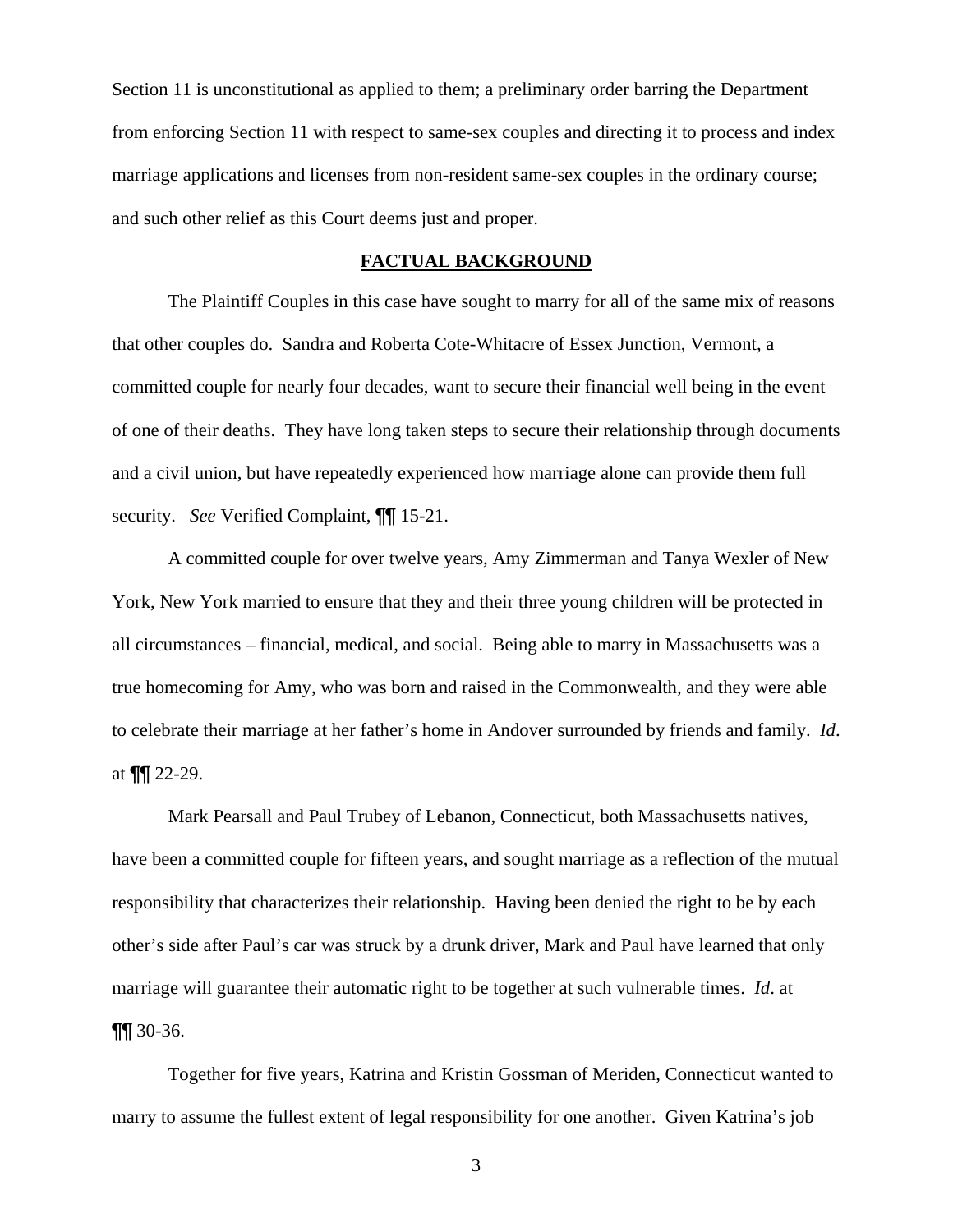with the Federal Bureau of Investigation, they have long worried that Kristin will not be allowed to be by Katrina's side if she is injured, or that Kristin would not have access to the benefits otherwise available to spouses of agents killed in the line of duty. *Id*. at ¶¶ 37-43.

Both registered nurses, Judith and Lee McNeil-Beckwith of Providence, Rhode Island have seen first-hand the ways in which, without marriage, same-sex couples have been denied access to each other, access to information about each other's condition, and the ability to make decisions around end-of-life issues. Both born and raised in Massachusetts, they met and fell in love over six years ago, while working in Worcester, and wanted to marry to erase any ambiguity about the permanence of their commitment to one another. *Id*. at ¶¶ 44-51.

Wendy Becker and Mary Norton of Providence, Rhode Island, committed to each other for sixteen years, want to marry to demonstrate to their two young children that their family is as loving as all of the married families that they know, and to provide their children with the legal and social protections afforded only by marriage. They have been working to put in place all of the documentary protections they can for their family, but have experienced disrespect for their family even with such documentation. *Id*. at ¶¶ 52-58.

Michael Thorne and James Theberge of Cape Elizabeth, Maine moved from Massachusetts to Maine a year ago after twenty-one years together in the Commonwealth. Marriage to them is a matter of protecting their future as a couple and their two-year-old son, as they have struggled to find health insurance for Michael as a stay-at-home parent, and to plan for their financial security as they get older. *Id*. at ¶¶ 59-64.

Edward Butler and Leslie Schoof of Hart's Location, New Hampshire know that marriage would most appropriately reflect their loving partnership of twenty-six years. Having been barred access to one another during a medical crisis, they want to marry to make certain that they are never kept apart during such vulnerable and critical circumstances again. *Id*. at  $\P\P$  65-71.

4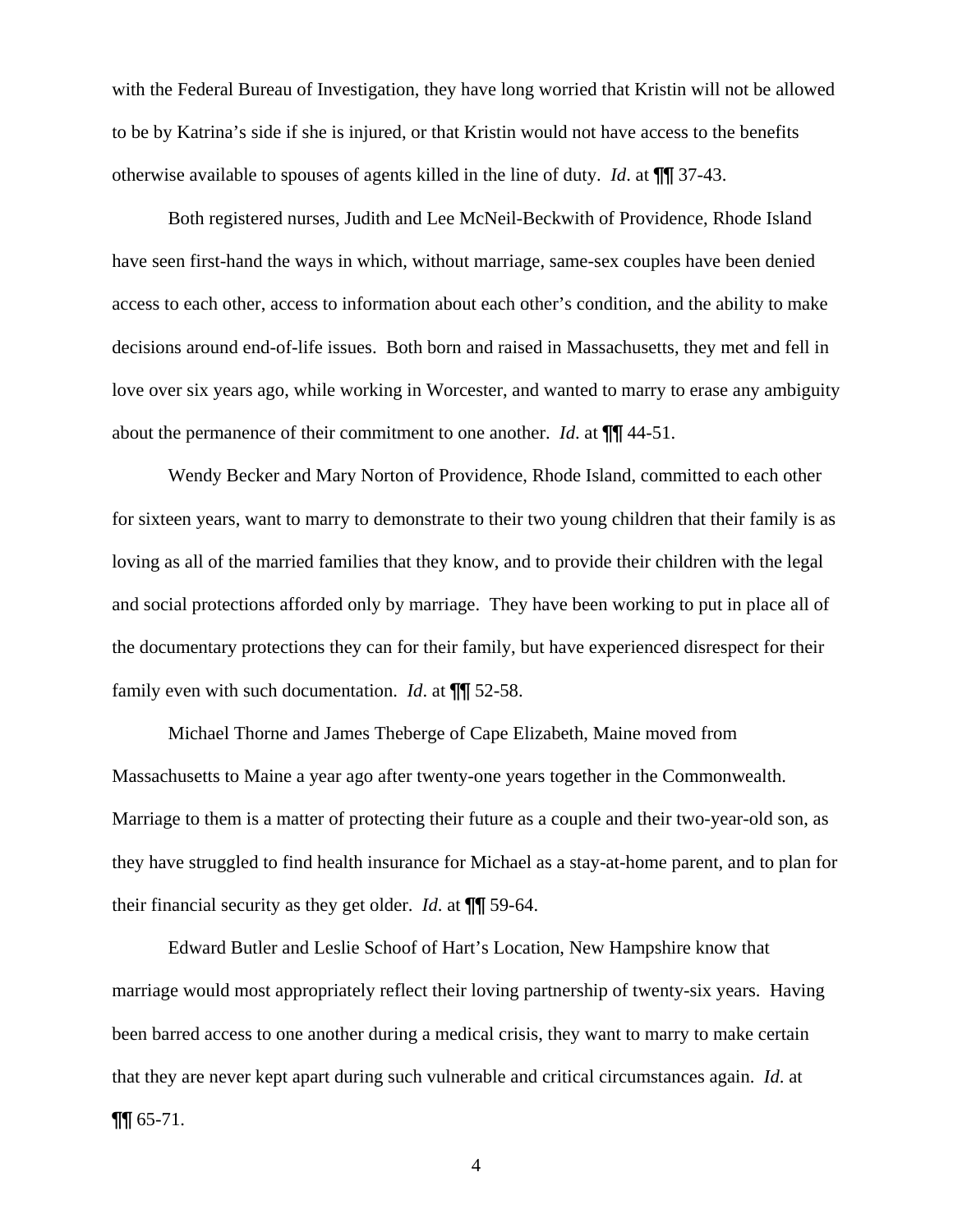#### Massachusetts' Marriage-licensing Scheme

 General Laws chapter 207 governs the issuance of marriage licenses. A couple must first file a Notice of Intention of Marriage form at any city or town hall in the Commonwealth. G.L. c. 207, § 19. Once the Notice of Intention has been filed, along with the results of the requisite blood tests and a fee, the clerks will issue a Certificate of Marriage on or after the third day from the filing of the Notice. G.L. c. 207, §§ 19, 28, 28A. Applicants may obtain a waiver of the three-day waiting period by applying to any district or probate court for a Marriage Without Delay. G.L. c. 207, § 30.

Upon receiving the Certificate of Marriage, the couple must have their marriage solemnized by a person authorized to do so in the Commonwealth. G.L. c. 207, §§ 38, 39. After solemnization, the officiant fills out the portion of the Certificate regarding the time and place of the ceremony, signs it, and returns it to the city or town clerk who issued it. G.L. c. 207, § 40. The clerk then records the marriage in the municipal registry, G.L. c. 46, §§ 1, 2, retains a certified copy of the Certificate, and sends the original to the state Registrar of Vital Records and Statistics. G.L. c. 46, § 17A. The Commissioner of Public Health then binds the original records of marriage, along with an index, and retains their custody. G.L. c. 111, § 2.

#### Marriage Policy Changes After *Goodridge*

 After the *Goodridge* decision, the Department conducted trainings for city and town clerks regarding changes in the enforcement of the marriage-licensing laws. *See Instructions to City and Town Clerks* ("*DPH Instructions*"), Power Point presentation, attached as Appendix 17 (hereinafter App.). Among the changes the Department made were amendments to the Notice of Intention of Marriage form "to help clerks implement the laws of the Commonwealth, including the SJC's *Goodridge* ruling." *See DPH Instructions*, frame 8, App. 17. The amendments alter the substance and location of some previously requested information, such as information on age, and the designation of applicants (formerly bride and groom, now parties A and B), and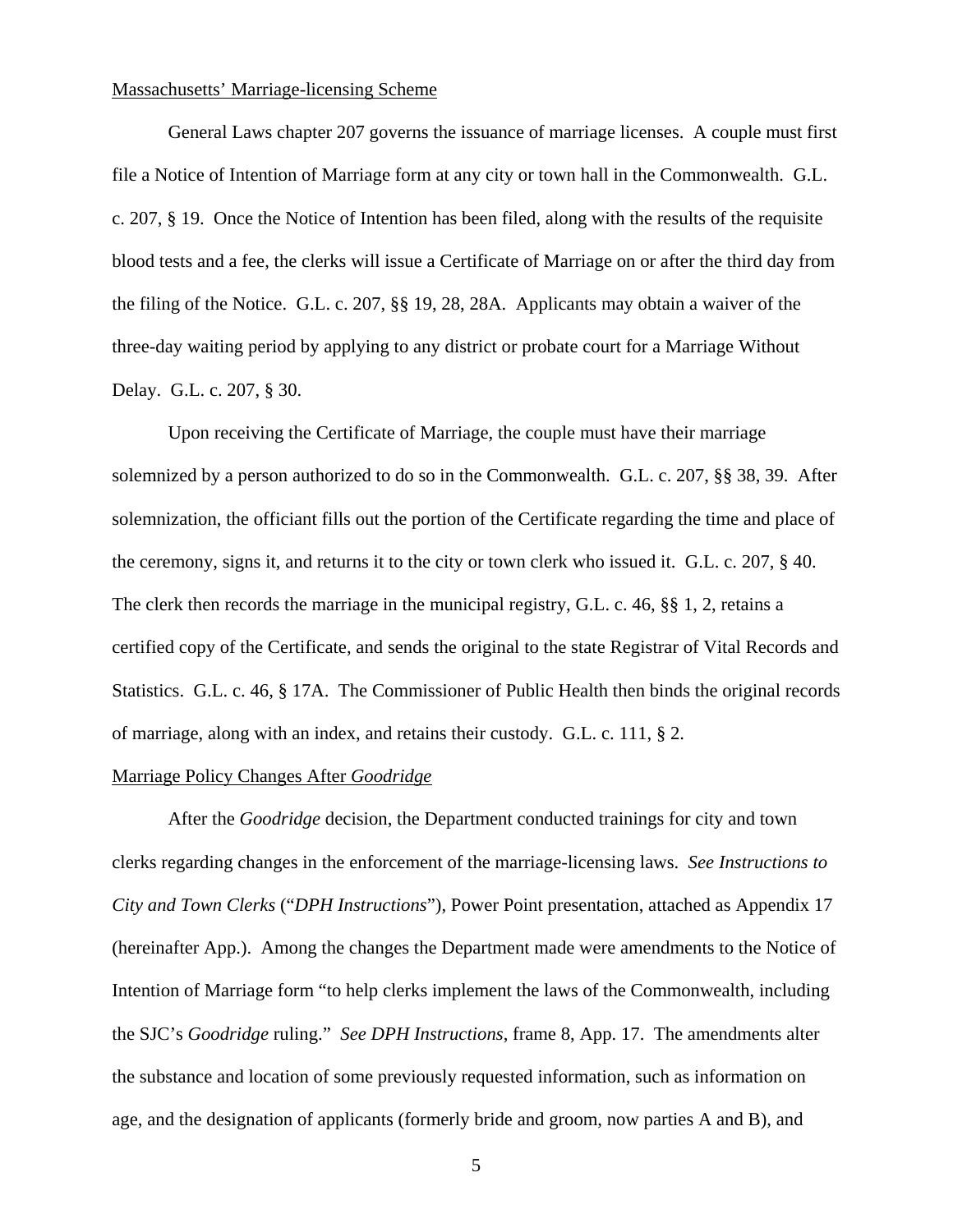additionally require the following information: whether the applicant has ever been a party to a domestic partnership or civil union; applicant's sex; whether the applicants are related by blood and if so, how; and "where an applicant resides and intends to reside." *Id*., frame 12; *see also* Notice of Intention of Marriage, Form R-202 m 05/04, App. 26. Although the form previously asked for each applicant's residence, the new form asks non-Massachusetts residents where they intend to reside. *DPH Instructions*, frame 21, App. 17. The DPH Instructions explain that although a person does not have to be a Massachusetts resident in order to marry here, the forms ask for residence and intended residence because of Section 11. *Id*., frame 23, App. 17.

Section 11 provides:

No marriage shall be contracted in this commonwealth by any party residing and intending to continue to reside in another jurisdiction if such marriage would be void if contracted in such other jurisdiction, and every marriage contracted in this commonwealth in violation hereof shall be null and void.

G.L. c. 207, § 11. This statute was enacted as part of St. 1913, c. 360, which also amended G.L. c. 207, § 10,<sup>[3](#page-5-0)</sup> and enacted G.L. c. 207 §§ [1](#page-5-1)2,<sup>4</sup> 13,<sup>5</sup> [a](#page-5-2)nd50.<sup>6</sup> Section 11 (along with §§ 10 and 12) was adopted verbatim from the 1912 recommendations of the Commissioners on Uniform Laws. *See* St. 1913, c. 360, §§ 1-3 and *Proceedings of the Twenty-Second Annual* 

<span id="page-5-0"></span><sup>3</sup> Section 10 applies to residents who leave Massachusetts to marry in evasion of local law. It provides:

If any person residing and intending to continue to reside in this commonwealth is disabled or prohibited from contracting marriage under the laws of this commonwealth and goes into another jurisdiction and there contracts a marriage prohibited and declared void by the laws of this commonwealth, such marriage shall be null and void for all purposes in this commonwealth with the same effect as though such prohibited marriage had been entered into in this commonwealth.

<span id="page-5-1"></span><sup>&</sup>lt;sup>4</sup> Section 12 governs the responsibilities of municipal clerks and provides:

Before issuing a license to marry a person who resides and intends to continue to reside in another state, the officer having authority to issue the license shall satisfy himself, by requiring affidavits or otherwise, that such person is not prohibited from intermarrying by the laws of the jurisdiction where he or she resides.

<span id="page-5-2"></span><sup>&</sup>lt;sup>5</sup> Section 13 provides, "The three preceding sections shall be so interpreted and construed as to effectuate their general purpose to make uniform the law of those states which enact like legislation."

<span id="page-5-3"></span><sup>&</sup>lt;sup>6</sup> Section 50 provides:

Any official issuing a certificate of notice of intention of marriage knowing that the parties are prohibited by section eleven from intermarrying, and any person authorized to solemnize marriage who shall solemnize a marriage knowing that the parties are so prohibited, shall be punished by a fine of not less than one hundred or more than five hundred dollars or by imprisonment for not more than one year, or both.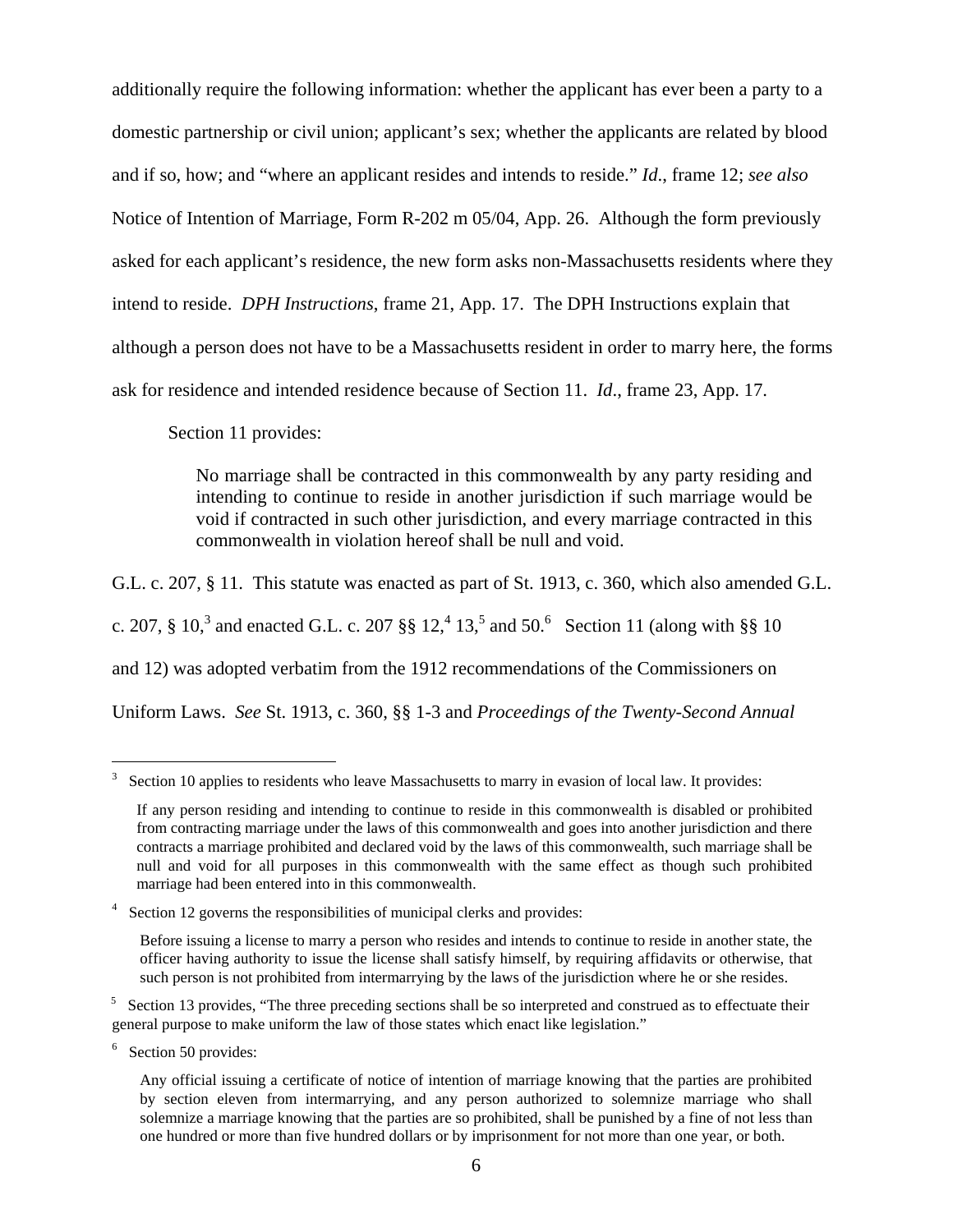*Conference of the Commissioners on Uniform State Laws*, Report of the Committee on Marriage and Divorce, p. 125 and text of Act at pp. 129-30, App. 29.

With respect to implementing Section 11, the DPH Instructions explain to clerks that this provision "means that if a person lives and intends to continue to live in another state or jurisdiction and cannot legally get married in that state or jurisdiction, her marriage 'shall be null and void." *DPH Instructions*, frame 24, App. 1[7](#page-6-0).<sup>7</sup> The DPH Instructions note that applicants have long had to swear under penalties of perjury that no impediment existed to their marriage, but recognize that the *Goodridge* decision and the ability of same-sex couples to marry in Massachusetts caused the newfound enforcement of Section 11. *DPH Instructions*, frame 26, App.  $17<sup>8</sup>$  $17<sup>8</sup>$  $17<sup>8</sup>$ 

To enable the clerks to enforce this law, the Department provided to the clerks a list of impediments to marriage in every State based on age, consanguinity and affinity, and sex prior to May 17. *See* Department of Public Health, Registry of Vital Records and Statistics, *Guide to Legal Impediments to Marriage for 57 Registration Jurisdictions*, (May 11, 2004), *available at* <http://www.mass.gov/dph/bhsre/rvr/impediments.pdf>, App. 25. According to this list, marriage between persons of the same-sex is either "void and prohibited" or "not permitted" in each of the other forty-nine states and all of the territories. *Id*. The Department told the clerks both to show this list of impediments to the applicants and to review them him or herself to ensure that no impediments exist to the couple's marriage. *DPH Instructions*, frame 35, App. 17; *see also* Department of Public Health, Registry of Vital Records and Statistics, *Marriage Certificate* 

<span id="page-6-0"></span>The amended Notice of Intention of Marriage form also adds a notice at the bottom of the form stating, "Please note that if you are not a Massachusetts resident and you enter into a marriage in Massachusetts that would be void if contracted in the state where you reside and intend to continue to reside, your marriage 'shall be null and void.' (G.L. c.207 § 11)." *See* Apps. 26 and 27.

<span id="page-6-1"></span><sup>&</sup>lt;sup>8</sup> Further, the DPH Instructions focus on G.L. c. 207, § 12, requiring a clerk to satisfy him or herself that the applicants are not prohibited from marrying in their home state. *DPH Instructions*, frame 30, App. 17. This means that the clerk must be satisfied regarding where the applicants reside, where they intend to continue to reside, and "whether there is a legal impediment to the applicant's marriage in the place where the applicant resides or intends to reside." *Id*., frame 31.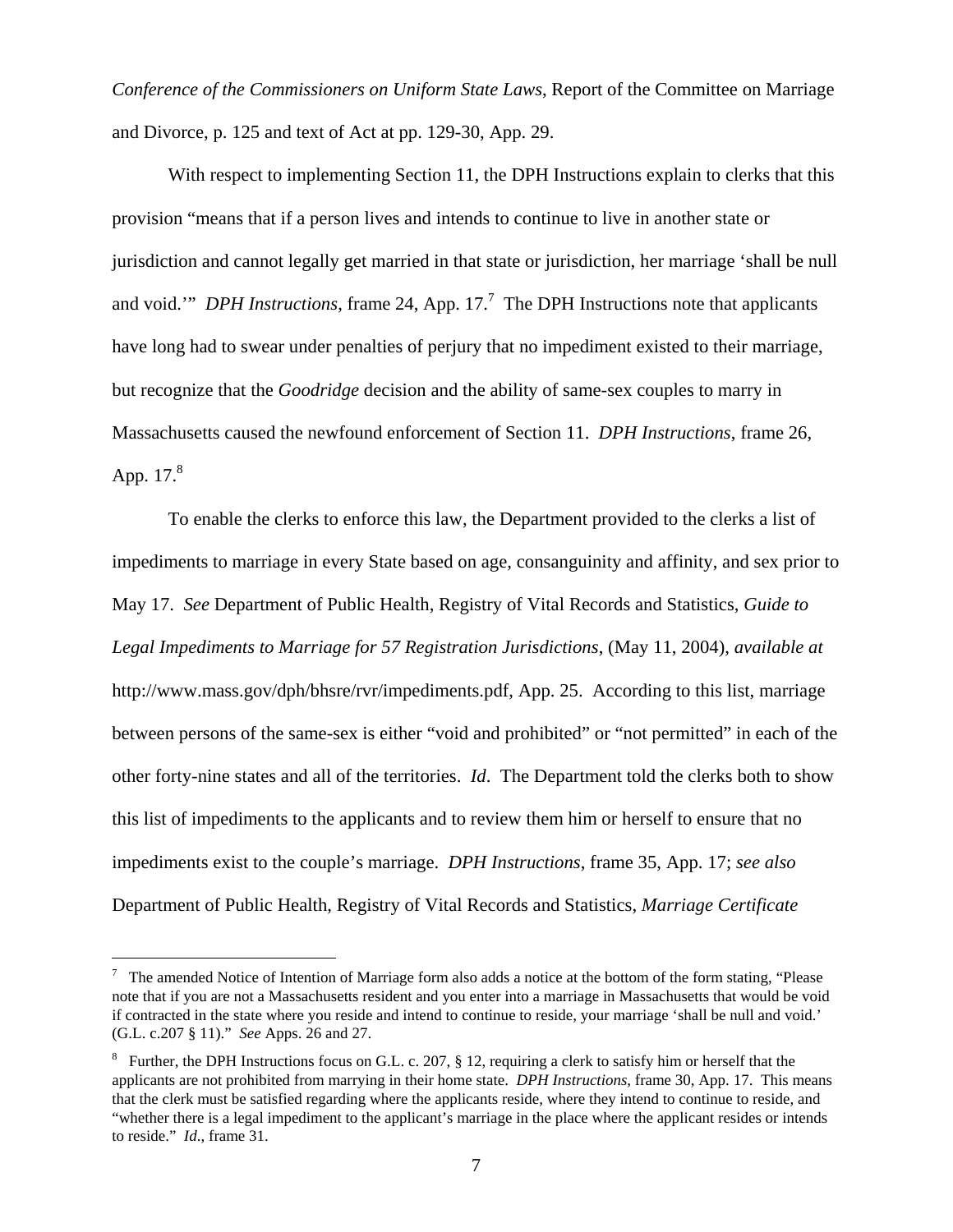<span id="page-7-1"></span>*Update*, at 3, App. 16. Specifically with regard to same-sex couples, the Department explicitly told the clerks that they may not issue licenses to applicants who reside and intend to continue residing in other states unless that state "has affirmatively indicated that same sex marriage is permitted in that state." *DPH Instructions*, frame 39, App. 17. Thus, the Department contends that Section 11 requires clerks and registrars to deny marriage-licensing forms to all nonresident gay and lesbian couples because no other state presently authorizes marriages of same-sex couples.

Despite this directive, a small number of municipal clerks allowed nonresident same-sex couples to file Notices of Intention of Marriage and receive Certificates of Marriage, and recorded such marriages after they were solemnized. *See* Pam Belluck, *Governor Seeks to Invalidate Some Same-Sex Marriages*, N.Y. Times, May 21, 2004, at A14, App. 45. Plaintiffs Cote-Whitacre, Zimmerman and Wexler, Pearsall and Trubey, the Gossmans, and the McNeil-Beckwiths were all able to complete the marriage-licensing process in Provincetown, Somerville or Worcester. *See* Verified Complaint, ¶¶ 21, 28, 35, 43, and 50. *See also* Notices of Intention of Plaintiff Couples, App. 27.<sup>[9](#page-7-0)</sup>

Having been notified by the Governor's office that these cities and towns were issuing marriage licenses to nonresident gay and lesbian couples, the Attorney General's Office sent a letter to the lawyers for Provincetown, Somerville, Worcester and Springfield demanding that they cease and desist the issuance of such licenses. *See* Letter from Attorney General Thomas Reilly to Gretchen Van Ness et al., May 21, 2004, App. 21. Governor Romney has stated that the Department will not register any marriages between nonresident same-sex couples, claiming the marriages to be void under Section  $11<sup>10</sup>$  In response to this letter and similar directives,

<span id="page-7-0"></span><sup>9</sup> In addition, Plaintiffs Cote-Whitacre and Zimmerman and Wexler obtained waivers of the three-day waiting period from Barnstable and Middlesex Probate Courts, respectively. *See* Verified Complaint ¶¶ 20, 27-28.

<sup>10</sup> *See* Yvonne Abraham & Raphael Lewis, *Romney Turns to AG for Halt to Licensing, Targets Marriage by Gay Outsiders*, Boston Globe, May 21, 2004, at A1 ("The state registrar, [Romney] said, would refuse to record the marriages of the 10 out-of-state residents he identified and all those others who state on their applications that they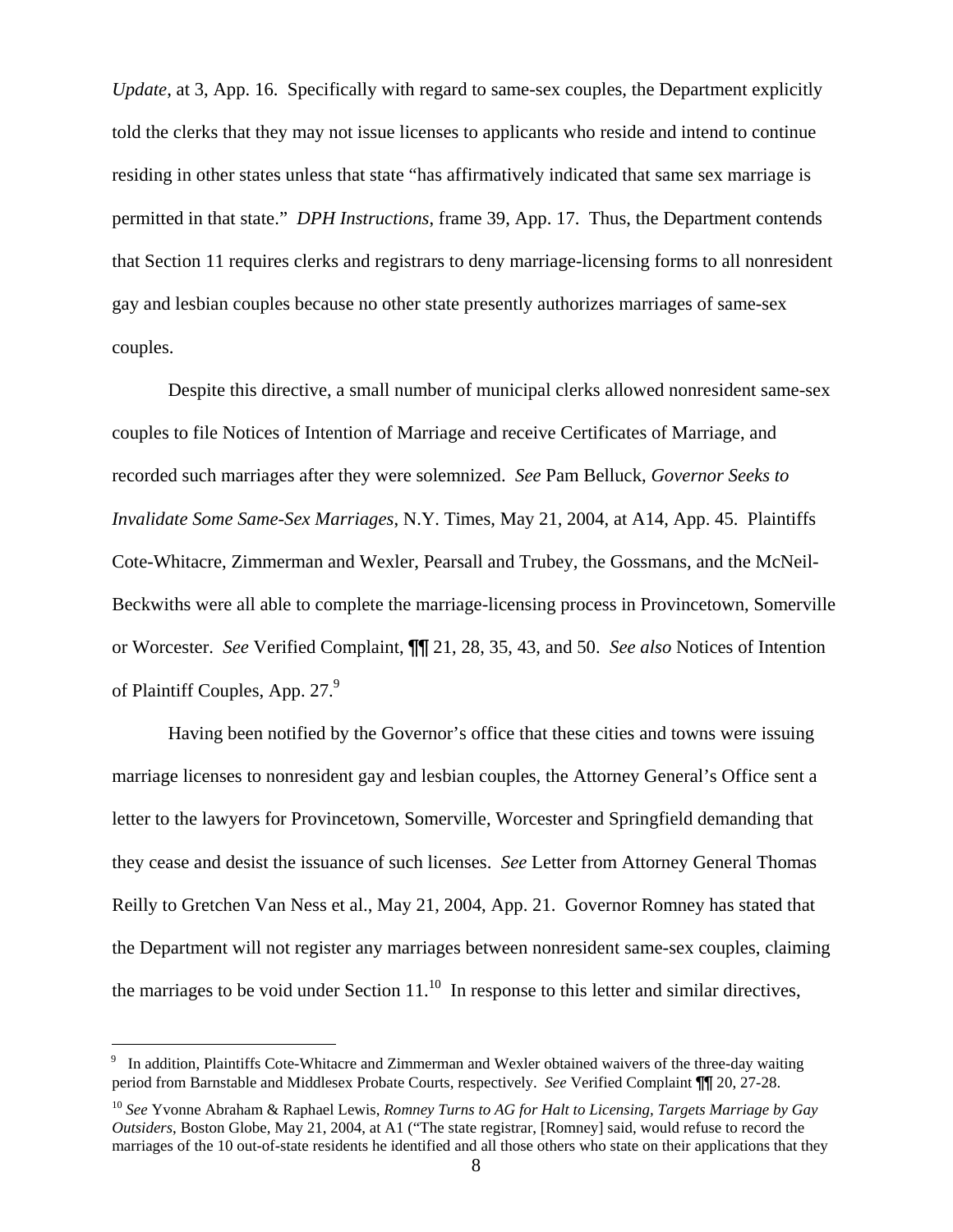cities and towns that had been granting licenses to out-of-state gay and lesbian couples suspended their issuance. *See* Jennifer Peter, *Provincetown Backs Down for Now, But Vows Continued Fight*, AP, May 26, 2004, App. 52. For example, Plaintiffs Becker and Norton, who had filed their Notice of Intention in Attleboro before the city was contacted by the Attorney General, were told that they could not receive their Certificate of Marriage because of their nonresidence in Massachusetts. *See* Verified Complaint, ¶ 58. Plaintiffs Thorne and Theberge and Butler and Schoof tried to file Notices of Intention in Somerville, but their paperwork was rejected because of their States of residence. *Id*. at ¶¶ 64 and 71.

#### **ARGUMENT**

A party seeking a preliminary injunction must show "(1) a likelihood of success on the merits; (2) that irreparable harm will result from denial of the injunction; and (3) that, in light of the [moving party's] likelihood of success on the merits, the risk of irreparable harm to the [moving party] outweighs the potential harm to the [nonmoving party] in granting the injunction." *Royal Order of Moose, Inc., v. Bd. of Pub. Health*, 439 Mass. 597, 601 (2003) (quoting *Tri-Nel Mgmt., Inc. v. Bd. of Health*, 433 Mass. 217, 219 (2001)) (alteration in original); *see also T & D Video, Inc. v. City of Revere*, 423 Mass. 577, 580 (1996). "When a party seeks to enjoin governmental action, a judge is also required to determine that the requested order promotes the public interest, or, alternatively, that the equitable relief will not adversely affect the public." *Royal Order of Moose*, 439 Mass. at 601 (internal quotation marks and citation omitted).

## **I. THERE IS A REASONABLE LIKELIHOOD THAT PLAINTIFFS WILL SUCCEED ON THE MERITS OF THEIR CLAIMS**

 $\overline{a}$ 

In light of the constitutional principles articulated in *Goodridge* and its progeny, the Commonwealth has no rational basis for relying upon Section 11 to bar all nonresident same-sex

have no intention of moving here. That step, he said, renders their marriages automatically invalid under a 1913 law that voids Massachusetts marriages if they would be void in the state in which a couple resides."), App. 44. *See also*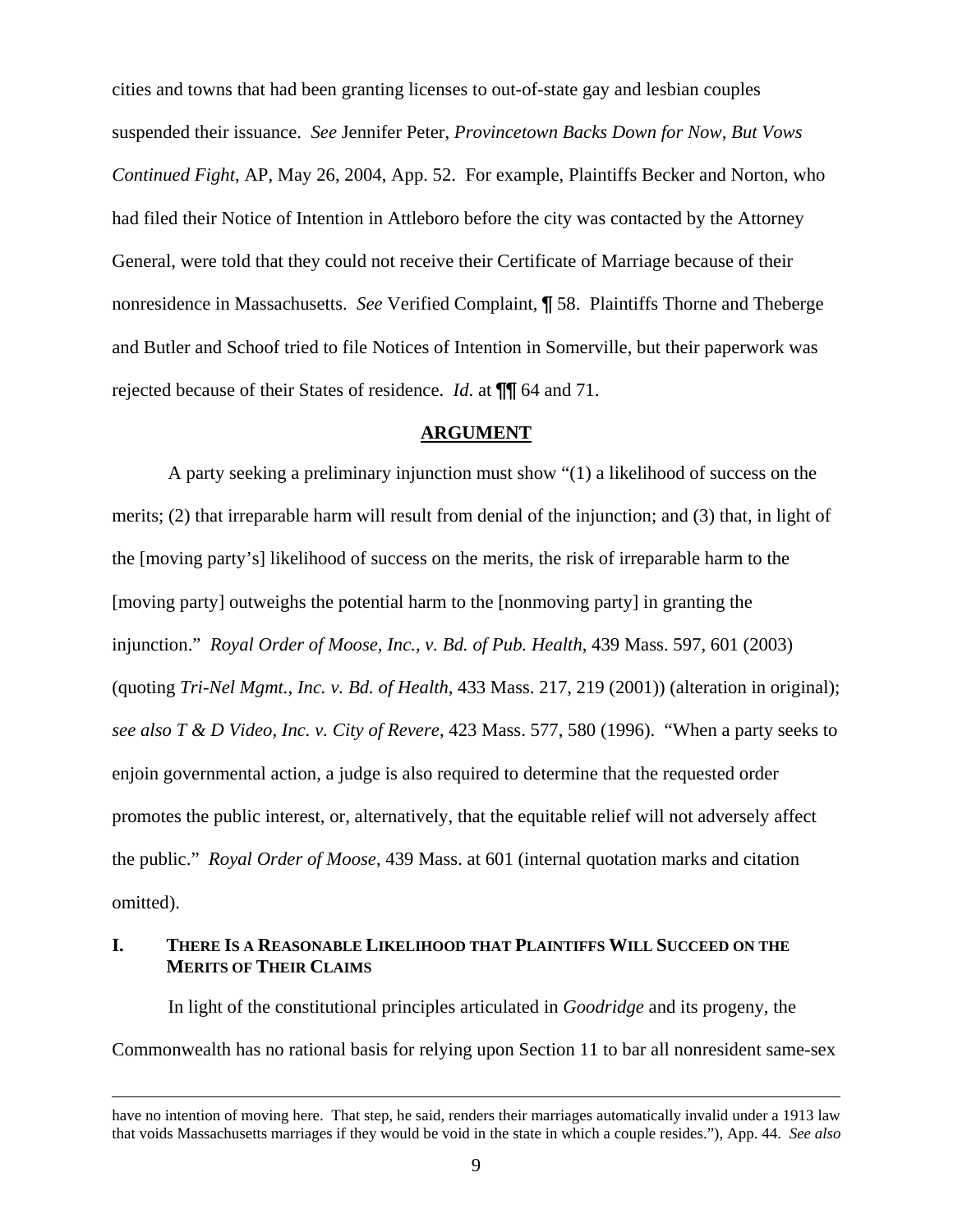couples from marrying. While this Court need consider no further argument, the discriminatory animus against gays and lesbians that has fueled the Department's enforcement of this law for the first time in decades and the racial animus that forms part of Section 11's history further erode any claims that the law is valid as applied here. Secondly, Section 11's distinction between nonresident same-sex couples and resident same-sex couples is blatantly in violation of the Privileges and Immunities Clause of the United States Constitution (U.S. Const. art. 4, § 2). Finally, other factors further weigh in favor of the Plaintiff Couples' reasonable likelihood of success on the merits, including the Department's interference with the right to marry of samesex couples disqualified under Section 11.

# **A. THE MASSACHUSETTS CONSTITUTION VITIATES ANY ATTEMPT TO USE SECTION 11 TO BAR OTHERWISE QUALIFIED SAME-SEX COUPLES FROM MARRIAGE.**

*Goodridge* prevents the Commonwealth from applying a Massachusetts statute to bar same-sex couples from obtaining Massachusetts marriage licenses. That is, Section 11 cannot provide a legitimate basis for the Department's discrimination against nonresident same-sex couples because the statute is unconstitutional as applied to same-sex couples after the SJC's rulings in *Goodridge v. Dep't of Pub. Health*, 440 Mass. 309 (2003) and the *Opinions of the Justices to the Senate*, 440 Mass. 1201 (2004). The liberty and equality principles announced in those decisions control this case. As the SJC stated in *Goodridge*, "[T]he marriage ban does not meet the rational basis test for either due process or equal protection." *Goodridge*, 440 Mass. at 331. *See also id*. at 330 ("Any law failing to satisfy the basic standards of rationality is void."). In *Goodridge*, the SJC held that the Commonwealth "failed to identify any relevant characteristic that would justify shutting the door to civil marriage to a person who wishes to marry someone of the same sex." *Id*. at 341. Denying "the right to choose to marry" also denies an individual

l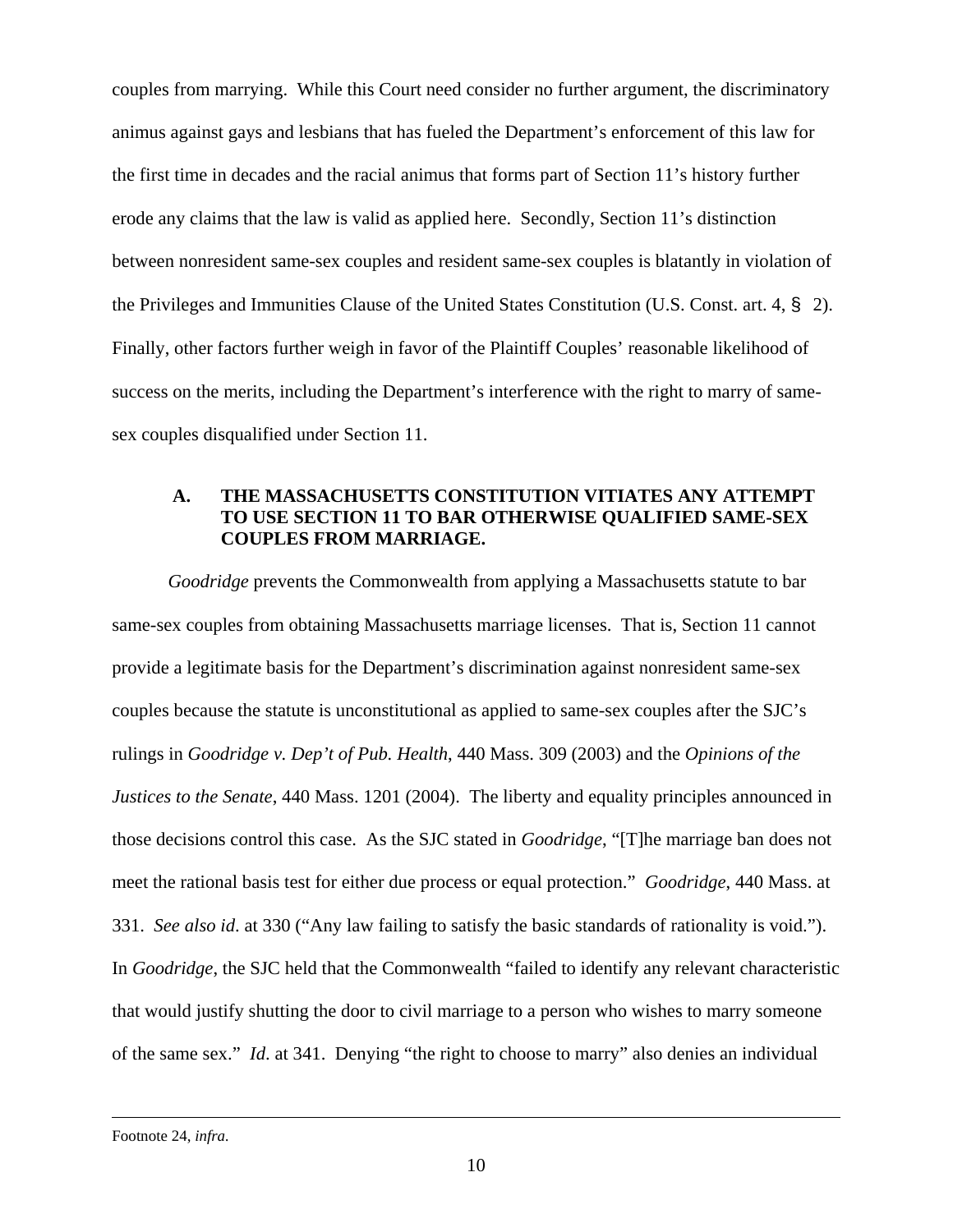"the full range of human experience and . . . full protection of the laws…" in an area "at the core of individual privacy and autonomy." *Id*. at 326 & 326 n.15. Given that "the right to marry means little if it does not include the right to marry the person of one's choice," *id*. at 327-28, the *Goodridge* Court ended the government's denial of marriage rights to same-sex couples. The Court explained that in "civil marriage as in any other area of civil rights," *id*. at 340, our history is one of extending "constitutional rights and protections to people once ignored or excluded," *id*. (quoting *United States v. Virginia*, 518 U.S. 515, 557 (1996)).<sup>[11](#page-10-0)</sup>

*Goodridge* and its progeny establish that the Commonwealth's marriage-licensing statute was unconstitutional in so far as it barred qualified same-sex couples from marrying. It is just as irrational, if not more so, for the Commonwealth to apply its own law, which incorporates the anti-gay marriage-licensing statutes of the sister States (or the silence of States on the topic), to once again deny marriage licenses to same-sex couples seeking to marry in Massachusetts. Section 11 fails rationality review because, as applied to same-sex couples, it advances the very discrimination just condemned (twice) by the SJC.[12](#page-10-1) *Goodridge*, 440 Mass. at 330 (standards for rationality review under equal protection and due process). Nor does Section 11 have any rational connection to any of the public purposes of marriage identified by the SJC in *Goodridge.* 

<span id="page-10-0"></span> $11$  Similarly, in rejecting a proposed civil unions measure that would have conferred the state law rights of marriage on same-sex couples, the Justices opined that "[t]he very nature and purpose of civil marriage…renders unconstitutional any attempt to ban all same-sex couples, *as* same-sex couples, from entering into civil marriage." *Opinions of the Justices*, 440 Mass. at 1205 (emphasis in original). The advisory opinion reiterated that the *Goodridge* Court ruled on "the lawfulness under the Massachusetts Constitution of the bar to civil marriage itself," *id*. at 1204, citing *Goodridge*, 440 Mass. at 313, and that "group classifications based on unsupportable distinctions…are invalid under the Massachusetts Constitution." *Id.* at 1206.

<span id="page-10-1"></span><sup>&</sup>lt;sup>12</sup> Nor does footnote 5 of Justice Greaney's *Goodridge* concurrence support the constitutionality of Section 11. *Goodridge*, 440 Mass. at 348, n. 5 (Greaney, J., concurring). Justice Greaney stated that "[t]he argument, made by some in the case, that legalization of same-sex marriage in Massachusetts will be used by persons in other States as a tool to obtain recognition of a marriage in their State that is otherwise unlawful, is precluded by the provisions of G.L. c. 207, §§ 11, 12, and 13." *Id*. Notably, however, none of the parties or amici in *Goodridge* briefed the SJC on the constitutionality of Section 11. *See Commonwealth v. Stasiun*, 349 Mass. 38, 49 (1965) (case cannot be regarded as authority for proposition not considered by court). Moreover, Justice Greaney's footnote has no application here as it only spoke to the recognition of Massachusetts marriages in other States, not the propriety of issuing a Massachusetts marriage license in the first instance. As discussed in Part I.B.2.f., *infra,* sister States maintain the right to establish marriage policy in their own States regardless of the terms governing the issuance of Massachusetts marriage licenses.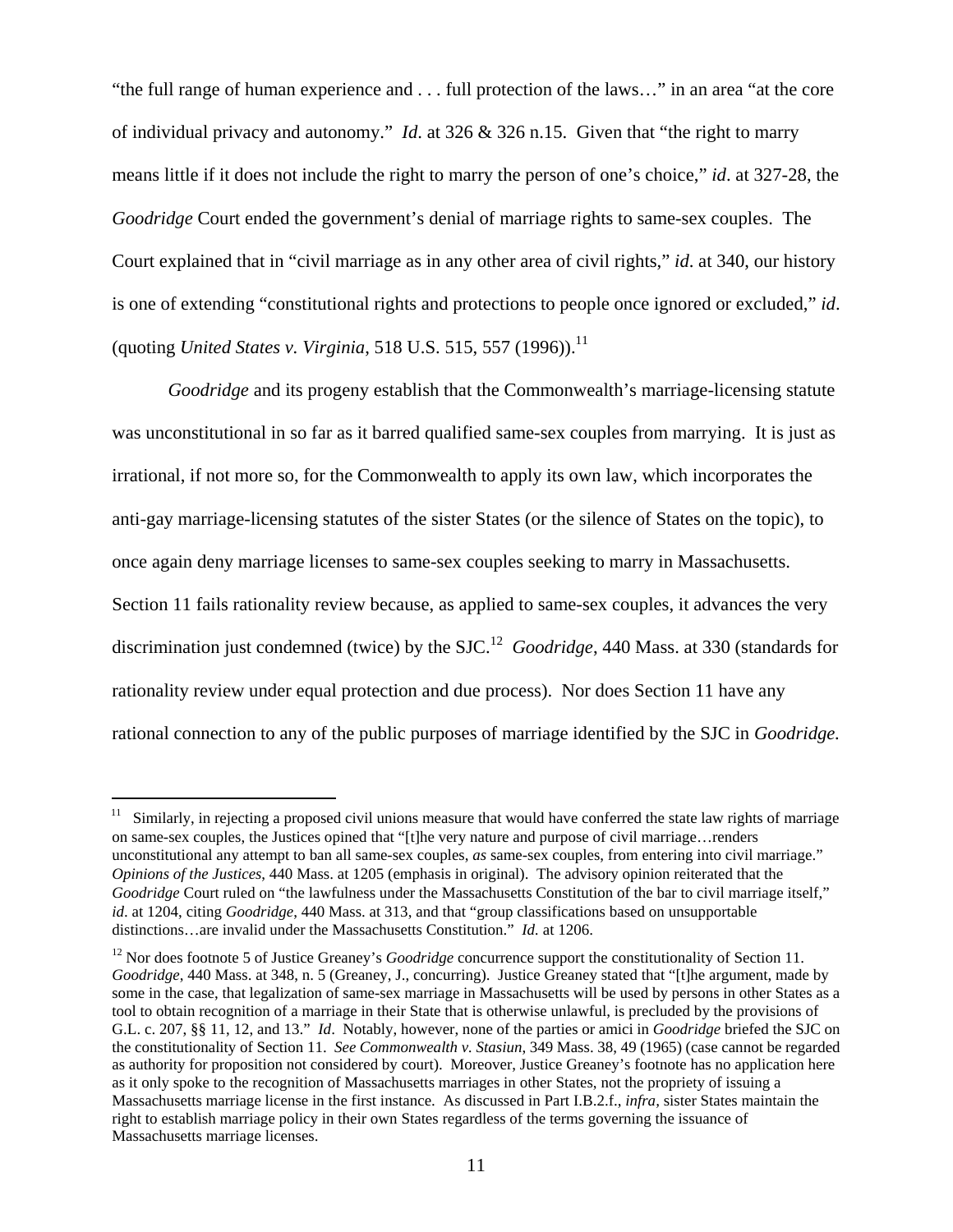<span id="page-11-0"></span>*Id.* at 322. Simply put, it is a violation of the Massachusetts Constitution to bar a same-sex couple from marrying because they are a same-sex couple, and Section 11 presents no rational basis for deviating from that clear constitutional principle.

## **1. The Massachusetts Constitution Protects Nonresidents in the Areas of Equality and Liberty.**

The equality and liberty principles of the Massachusetts Constitution, upon which *Goodridge* and *Opinions of the Justices* rest, apply to all persons within the Commonwealth, not just to residents. *See*, *e.g.*, Mass. Const. Part 1, art. 1 ("All people are born free and equal . . ." (emphasis added)); *Goodridge*, 440 Mass. at 312 ("The Massachusetts Constitution affirms the dignity and equality of all individuals."); *Woodworth v. Spring*, 86 Mass. 321, 323 (1862) (One who is "lawfully within the territory and under the jurisdiction of this commonwealth, has a right to claim the protection and security which our laws afford to all persons coming within its limits, irrespective of their origin or of the place where they may be legally domiciled"). *See also Universal Adjustment Corp. v. Midland Bank*, 281 Mass. 303, 320-21 (1933) (noting that equality guarantees of Massachusetts Constitution are at least as broad as under the Federal Constitution, and that under federal equal protection and due process, whether one is "an alien or citizen, a corporation or an individual, [one] may invoke the rights established by this part of the Constitution"); *Kentucky Finance Corp. v. Paramount Auto Exchange Corp.*, 262 U.S. 544, 550 (1923) (Wisconsin could not deny equal protection to a nonresident corporation because "no state shall deny to any person within its jurisdiction the equal protection of the laws." (quoting U.S. Const. amend.  $14$ )).<sup>13</sup>

<sup>&</sup>lt;sup>13</sup> While the Commonwealth is sure to point to the title of the Declaration of Rights as one of the "Inhabitants" of Massachusetts, the substantive provisions of the Declaration of Rights refer variously to "individuals," "persons," "citizens," and not only "inhabitants." It would be absurd to suggest the due process rights of criminal defendants, for example, differ for residents and nonresidents. *See, e.g., Commonwealth v. Cast*, 407 Mass. 891, 895 (1990) (analyzing constitutionality of automobile search of Connecticut resident under Mass. Const. Pt. 1, art. 14); *Commonwealth v. Caceres*, 413 Mass. 749, 752-54 (analyzing unlawful seizure claim under art. 14 despite express finding that defendant's Massachusetts residency could not be established). Significantly, *Goodridge* is based on article I and that provision uses the term "all individuals." *Compare*, *e.g.*, Mass. Const. art. 9 (addressing voting rights of "inhabitants"). Moreover, articles VI, VII, and X upon which Plaintiff couples also rely, use the term "no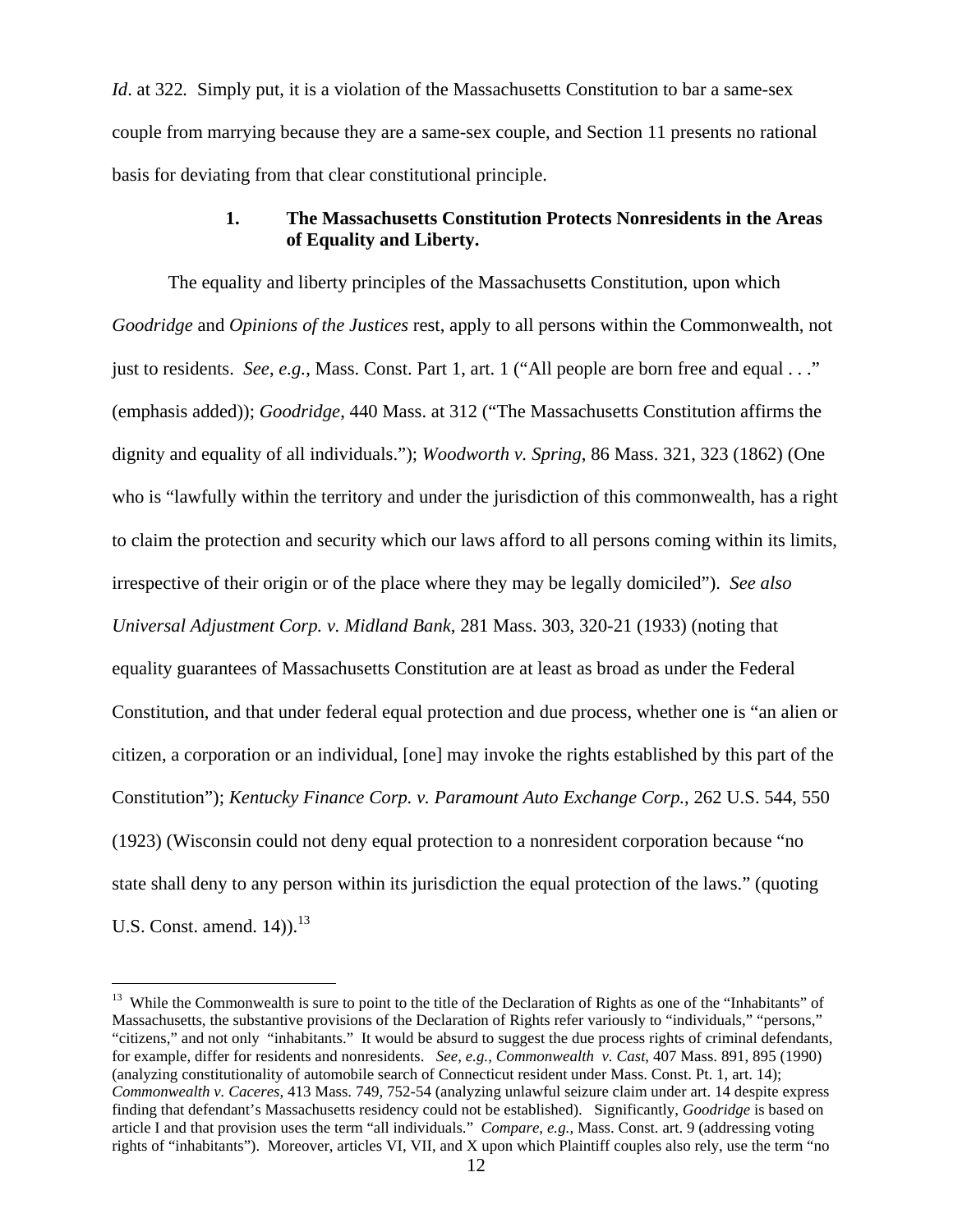*Commonwealth v. Aves*, 35 Mass. 193 (1836), illustrates that the Massachusetts Constitution's equality and due process guarantees apply to all within the jurisdiction of Massachusetts. Critically, the SJC also held that other States' laws abridging constitutional freedoms are given no effect in the Commonwealth. In *Aves*, the SJC refused to send a 6-year old girl who had been brought to Massachusetts by her "owner" back to slavery in Louisiana. The SJC noted that "by the constitution adopted in 1780, slavery was abolished in Massachusetts, upon the ground that it is contrary to natural right and the plain principles of justice." *Id*. at 210. Thus, while in Massachusetts, the "slave girl" (a nonresident) enjoyed the full equality protections of the Declaration of Rights: "[A]ll persons coming within the limits of a state, become subject to all its … laws … and entitled to the privileges which those laws confer; that this rule applies as well to blacks as whites. . . ." *Id*. at 217.

In reaching this conclusion, the *Aves* court considered whether the girl's status was affected by the law of Louisiana, her State of domicile. Chief Justice Shaw acknowledged that other States were free to permit slavery, just as Massachusetts was free to forbid it. However, he made clear that once in Massachusetts, "by the operation of our laws, there is no authority on the part of the master, either to restrain the slave of his liberty whilst here, or forcibly to take him into custody in order to [effectuate] his removal." *Id*. at 207-08. Under this rationale, a "slave holders' rights" statute in Massachusetts would have been unconstitutional under *Aves*. The Court rejected comity as a basis for respecting Louisiana's law because doing so would be to allow slavery to exist to some extent in Massachusetts. *Id*. at 217-18 ("[T]he law arising from the comity of nations cannot apply; because if it did . . . [it] would be wholly repugnant to our laws, entirely inconsistent with our policy and our fundamental principles, and is therefore inadmissible.").

man," "the people," and "each individual," respectively. Together with article I, as amended, these are the core equality principles of the constitution. *Lavelle v. MCAD*, 426 Mass. 332, 336 n. 6 (1997).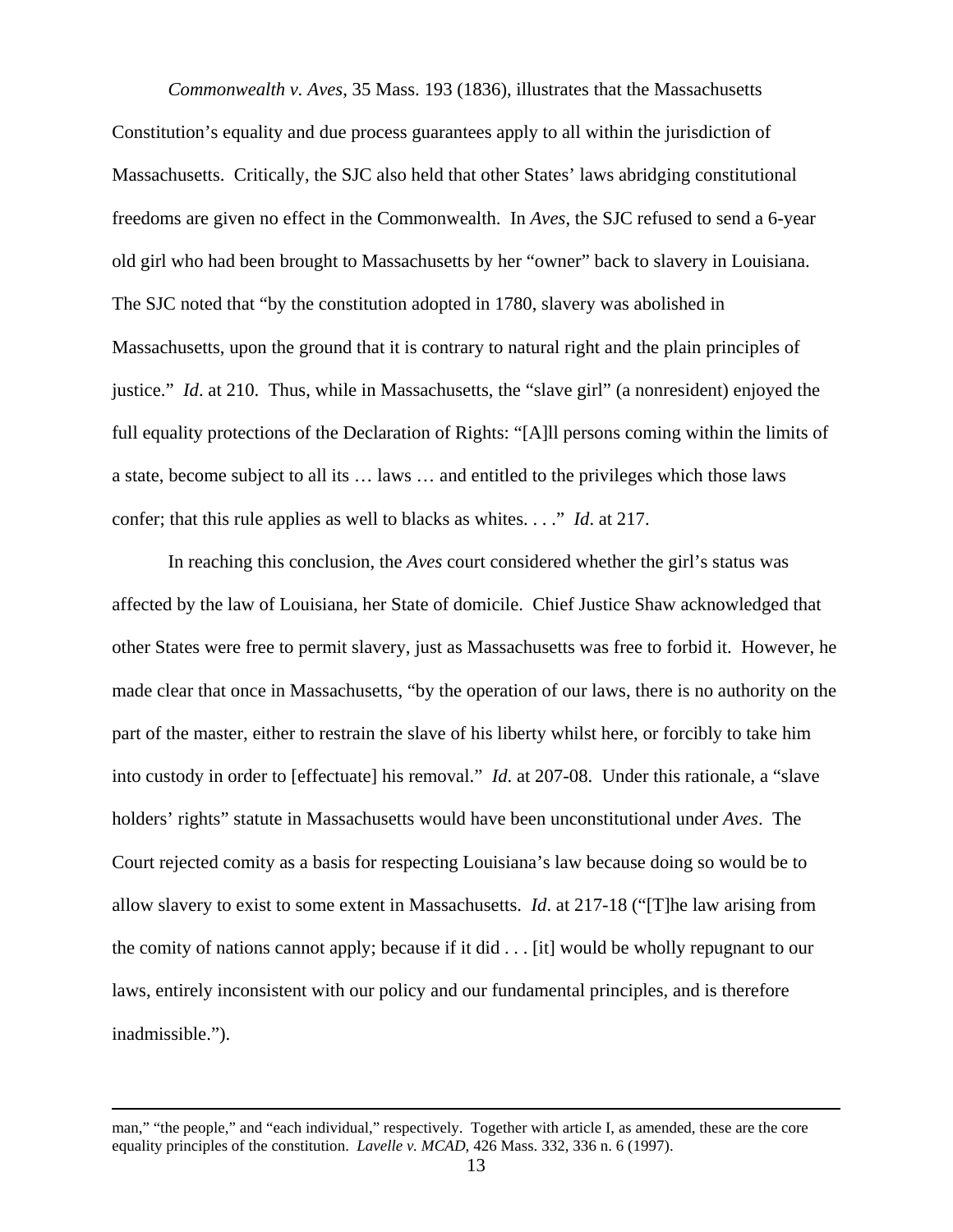## **2. There is No Rational Basis for Section 11's Discrimination Against Same-Sex Couples in Marriage Rights.**

# **a. Any desire to respect the laws of sister States over the Commonwealth's Constitution is not a legitimate reason to apply Section 11 to bar Massachusetts marriage rights for same-sex couples.**

Comity is not a rational basis for this application of the law because constitutional guarantees trump comity interests. As noted in *Aves* above, the SJC plainly held that principles of comity cannot justify imposing the law of a sister state that would violate the Massachusetts constitution. Similarly, in *Woodworth v. Spring*, 86 Mass. 321, 323 (1862), the SJC held that "[t]he comity of a state will give no effect to foreign laws which are inconsistent with or repugnant to its own policy, or prejudicial to the rights and interests of those who are within its jurisdiction." *See also Pacific Wool Growers v. Comm'r of Corps. & Tax*, 305 Mass. 197, 209 (1940) (comity is "subject to the restriction that in giving effect to foreign statutes the State is careful to see that . . . the policy of its own law is in no way contravened or impaired); *Faulkner v. Hyman*, 142 Mass. 53, 54 (1886) (same); *Hutchins v. New England Coal Mining*, 86 Mass. 580, 581 (1862) (same). In short, "[t]o [the Constitution's] provisions the conduct of all governmental affairs must conform." *Goodridge*, 440 Mass. at 349 (Greaney, J., concurring) (quoting *Loring v. Young*, 239 Mass. 349, 376-77 (1921)).

It is "clear that a provision in a statute cannot have any force as law if it conflicts with any provision contained in the higher law of the Constitution." *Bowe v. Sec'y of the Commonwealth*, 320 Mass. 230, 244 (1946). A State's recognition of a sister State's laws are akin to the United States' recognition of a foreign nation's laws through treaty, and the United States Supreme Court has ruled that "no agreement with a foreign nation can confer power on the Congress, or any other branch of Government, which is free from the restraints of the Constitution." *Reid v. Covert*, 354 U.S. 1, 16 (1957). A State's application of a sister State's law must "observe[] constitutional prohibitions;" to allow otherwise would be "alien to our entire

14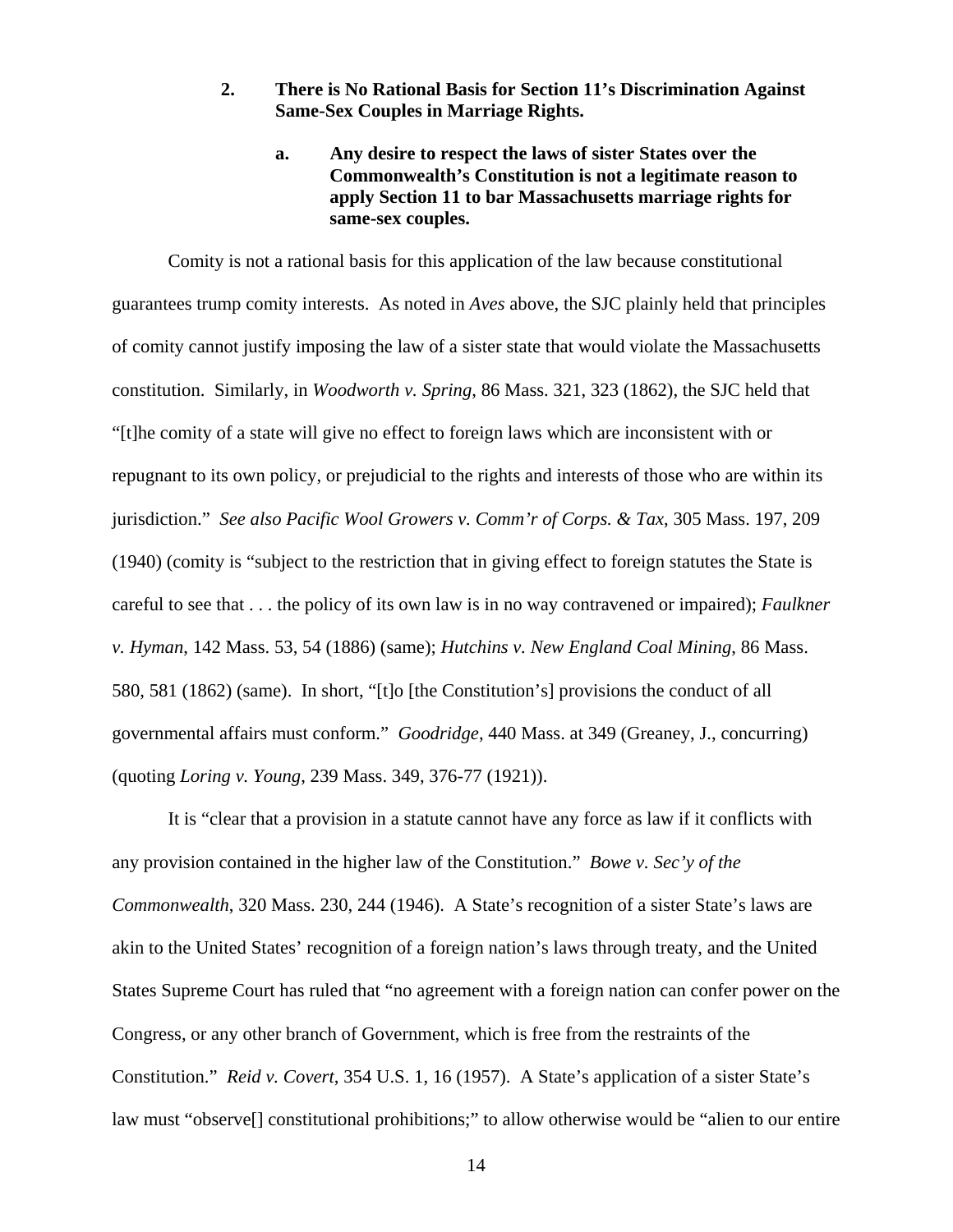<span id="page-14-1"></span>constitutional history and tradition." *Id*. at 17; *see also Restatement (Second) of Conflict of Laws* § 6 (1971) ("A court, *subject to constitutional restrictions*, will follow a statutory directive of its own state on choice of law.") (emphasis added).

Furthermore, rank speculation about how other States or the federal government might act if "comity" were not fully accorded (*i.e.*, deference to the sister States' laws without regard to Massachusetts' constitutional principles) also cannot constitute a rational basis for Section 11. *See Goodridge*, 440 Mass. at 340-41. This case is about Massachusetts officials acting under Massachusetts law; other States are free to address any questions about the marriages solemnized here in accord with their own laws and constitutional guarantees.

## **b. The racial origins of Section 11 taint the Commonwealth's claim of a neutral, non-discriminatory purpose for Section 11.**

The history and context surrounding the adoption and implementation of Section 11 demonstrate that race was a substantial or motivating factor in its enactment, and call into question the Commonwealth's assertion that Section 11 has any rational basis.

The race-based component of Section 11 was laid bare by those who crafted it and is part of the provision's official legislative history. Although the text of Section 11 can still be found in the Massachusetts General Laws, Section 11 is part of a (now withdrawn) uniform law called the Uniform Marriage Evasion Act.<sup>14</sup> The final report of the Committee on Marriage and Divorce baldly stated that the law, if adopted by states, would give effect to the prohibitory laws of States, including those barring marriage between "a white person and a colored person." *See Proceedings of the Twenty-Second Annual Conference of Commissioners on Uniform State Laws* held at Milwaukee, Wisconsin, August 21, 22, 23, 24, and 26, 1912, Report of the Committee of Marriage and Divorce, Comment 4, pp. 127-28, App. 29.<sup>15</sup> The Committee did not say that the

l

<span id="page-14-0"></span><sup>&</sup>lt;sup>14</sup> The Marriage Evasion Act is presently codified by G.L. c. 207, §§ 10-13, 50.

<sup>15</sup> *See Minister State Bank v. Bauerband*, No. 9135, 1992 WL 64774, at \*2 (Mass. App. Div. Mar. 26, 1992) (relying on Reporter's Comments to the UCC for meaning of term used in statute); *Banque Worms v. Bankamerica Int'l*, 77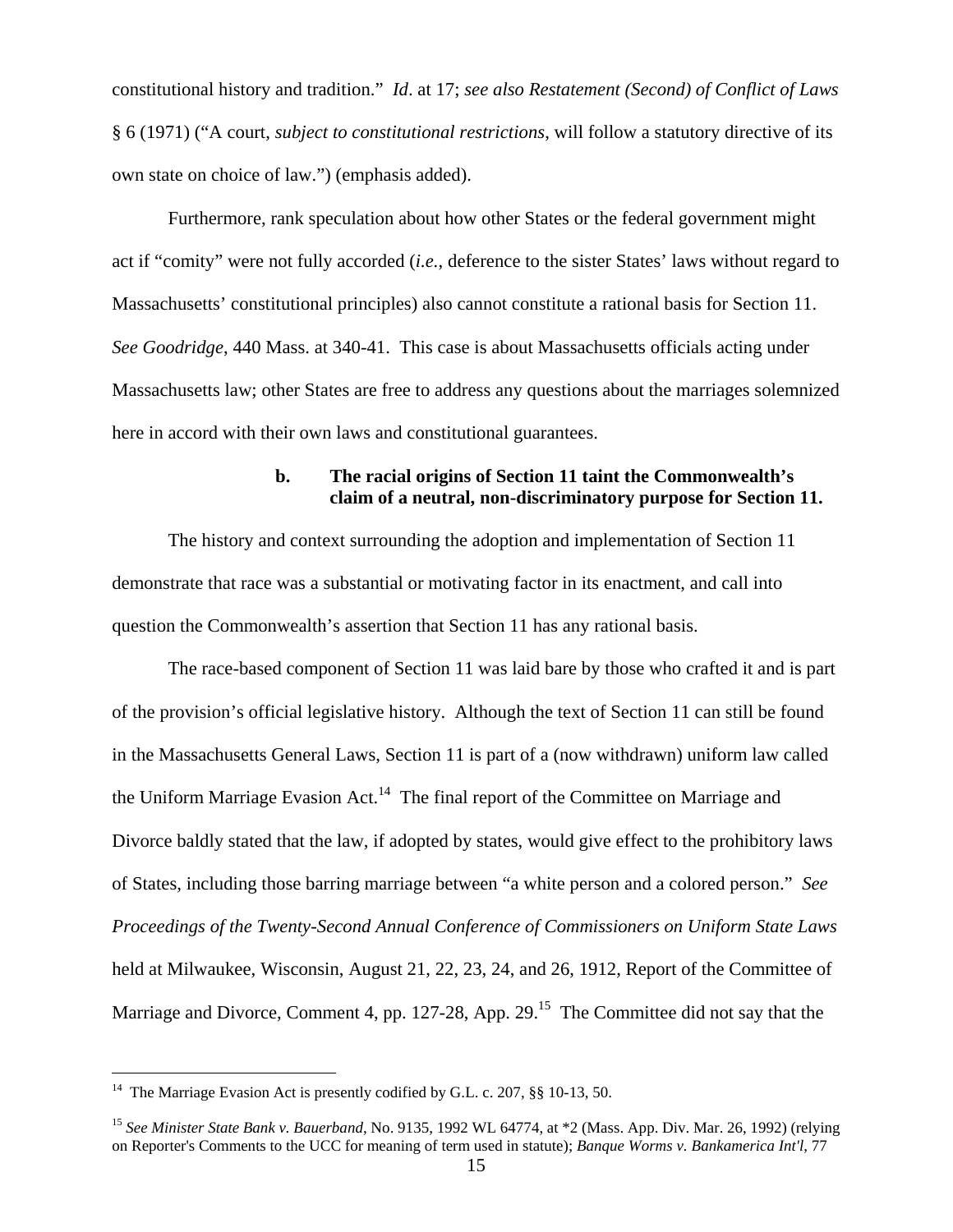uniform law would promote white supremacy, but it did not need to. With historical hindsight, we now recognize that interracial marriage bans had exactly that impermissible purpose. *Loving v. Virginia*, 388 U.S. 1, 11-12 (1967); *Goodridge*, 440 Mass. at 376 (Cordy, J., dissenting).

Although Section 11 is ostensibly neutral as to race, it gives effect to laws of other States that make a marriage void if contracted in that state. In 1913, when Massachusetts adopted Section 11, thirty out of forty-eight states forbade or made void interracial marriage. *See* Peter Wallenstein*, Tell the Court I Love My Wife: Race, Marriage, and Law – An American History,*  (2002), Figure 8, App. 40. Assuming, *arguendo*, the law was enforced by Massachusetts officials, Section 11 had an obvious and disproportionate effect along racial lines – mixed-race couples from 63% of the sister States were barred from marrying in Massachusetts, whereas before 1913 all were free to marry here. *Cf. Arlington Heights v. Metro. Hous. Dev. Corp.*, 429 U.S. 252, 270 (1977) (requiring an examination of laws having a disproportionate effect based on race).

Also significant is that with the adoption of Section 11 in 1913, Massachusetts added the concept of "reverse evasion" to its laws for the first time. Long before Massachusetts adopted the Uniform Marriage Evasion law, Massachusetts marriage-licensing laws addressed vexing issues, like migratory divorce, through "evasion" statutes targeting Massachusetts domiciliaries who left the state to enter into a marriage prohibited here at home. R.S. 1836, c. 75, § 6 (voiding marriages of residents conducted outside the state for purposes of evading Massachusetts' express statutory prohibitions). Evasion concepts were re-codified in 1913 in what is now G.L. c. 207, § 10. But by refusing to license marriages of nonresidents on grounds forbidden by the nonresidents' home states, Massachusetts did not advance its own policies on marriage. Instead,

l

N.Y.S.2d 362, 371 (NY 1991) (noting that the "history of article 4A of the Uniform Commercial Code . . . can appropriately inform our decision and serve as persuasive authority"), App. 1; *Morrow v. New Moon Homes, Inc*., 548 P.2d 279, 288 n.24 (Alaska 1976) (holding that Official Comments to Uniform Commercial Code, although not enacted by the Alaska Legislature, nevertheless "are of persuasive assistance" in construction and application of Alaska's version of the UCC), App. 9.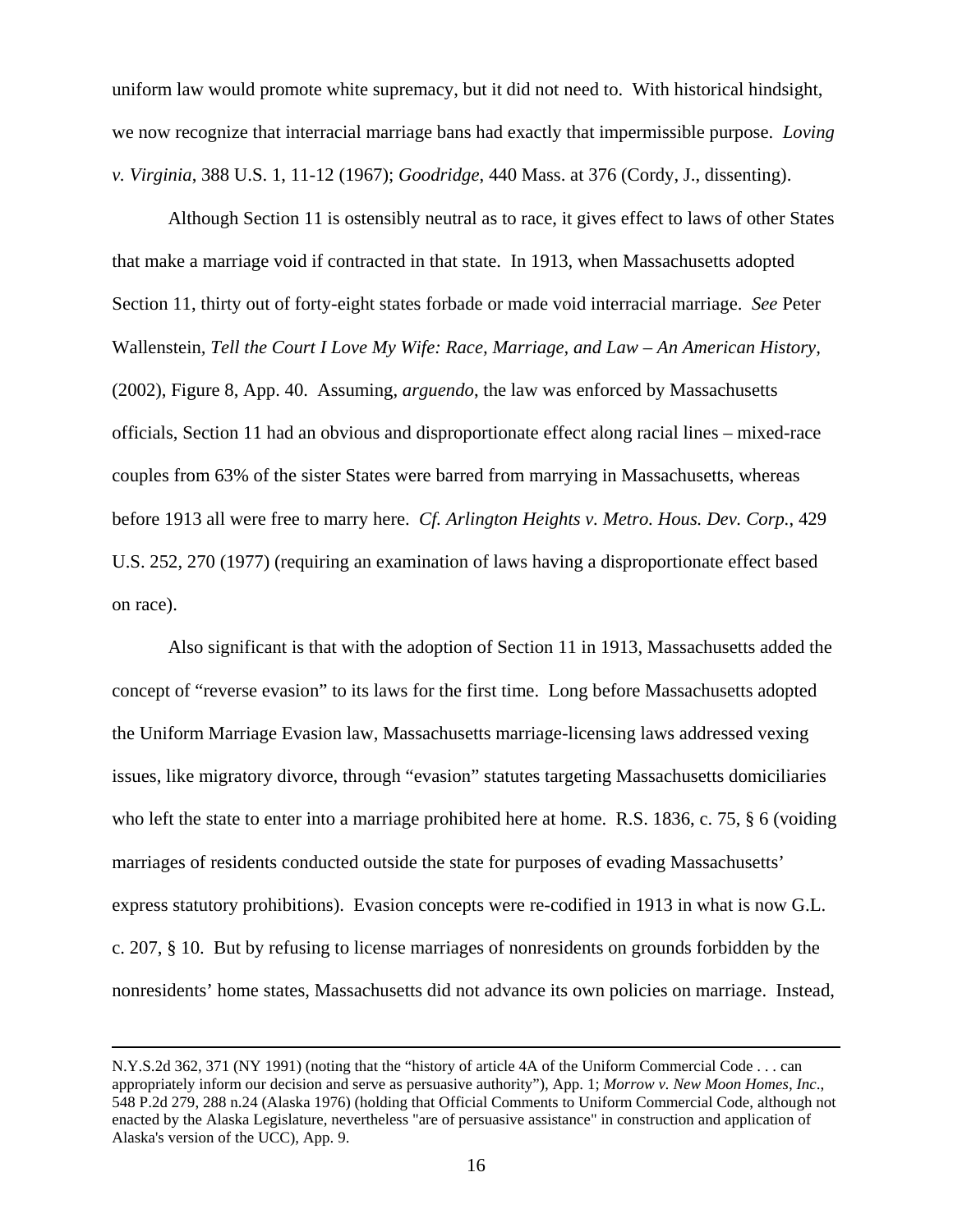<span id="page-16-0"></span>it incorporated the restrictions of other states into its licensing system, most notably, restrictions on interracial marriage.

The historical context also shows that changes in Massachusetts' marriage laws were part of a racist reaction to intermarriage between blacks and whites. This movement swept the Nation in 1912 following the high-profile transgression of the marital color barrier by Jack Johnson, the first black heavyweight prizefighter. In September, 1912, Jack Johnson's first white wife, Etta Johnson, committed suicide, leaving a note behind blaming her misfortune upon the fact that she married a black man. Within weeks, Jack Johnson began a relationship with nineteen year-old white woman, Lucille Cameron. Based upon allegations asserted by Ms. Cameron's mother, federal prosecutors charged Johnson with violating the Mann Act, a federal statute that criminalized the transportation of women across state lines for immoral purposes. In late November, 1912, Johnson was acquitted of the charge after Ms. Cameron refused to testify against Johnson, and on December 4, 1912, Johnson married Ms. Cameron in Illinois (where interracial marriage was not prohibited), openly defying the intense anti-black sentiment that had risen in the Nation in response to his previous wife's suicide and his initial acquittal.[16](#page-16-0) *See generally* Randall Kennedy, *Interracial Intimacies: Sex, Marriage, Identity and Adoption* 79-83 (2003), App. 36; Al-Tony Gilmore, *Jack Johnson and White Women: The National Impact*, 58 The Journal of Negro History 18 (1973), App. 32; Thomas R. Hietala, *The Fight of the Century: Jack Johnson, Joe Louis, and the Struggle for Racial Equality* 48-86 (2002), App. 34.

Within one week of Jack Johnson's marriage to Lucille Cameron, a federal constitutional amendment to ban interracial marriage was proposed in Washington, D.C. *See* Kennedy, *supra*, at 83 (citing *Congressional Record* 49 (1912): 502) App. 36. The nationwide concern about black-white marriages was also reflected in the rash of "Jack Johnson" bills prohibiting black-

<sup>&</sup>lt;sup>16</sup> Undeterred by their initial failure to sustain a Mann Act conviction with respect to Ms. Cameron, federal prosecutors constructed a second Mann Act prosecution based upon Johnson's relationship with another previous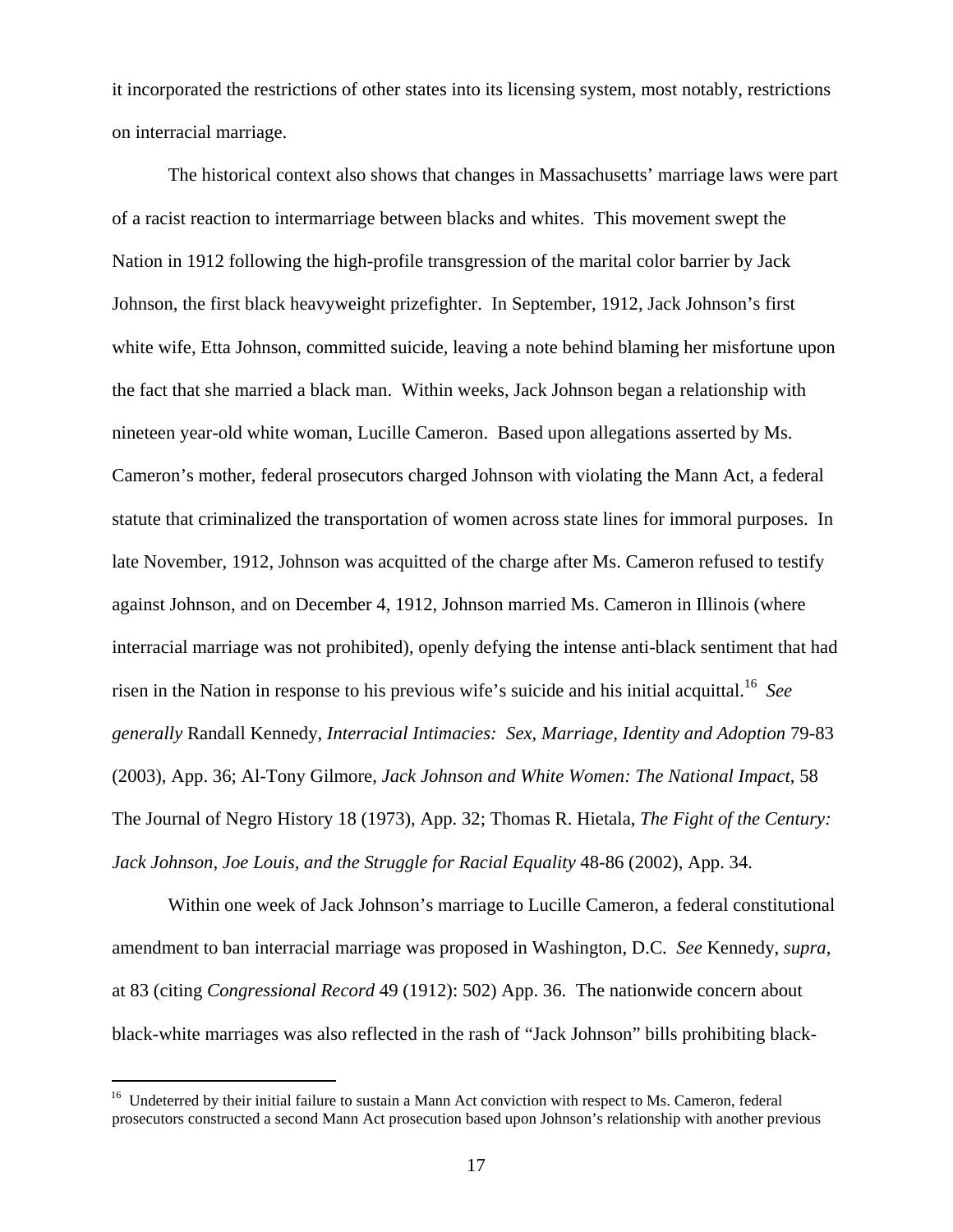white marriages proposed to state legislatures in 1913, including bills in California, Colorado, Connecticut, Illinois, Iowa, Kansas, Michigan, Minnesota, New York, Ohio, Pennsylvania, Washington, Wisconsin, and Wyoming. *See* Joseph Washington, *Marriage in Black and White* pp. 74-84 (1970), App. 41.

Even though Massachusetts had repealed its anti-miscegenation law in 1843, Massachusetts was not immune to the sentiment sweeping the nation.<sup>17</sup> Upon hearing of Jack Johnson's December 1912 marriage to Ms. Cameron, Massachusetts Governor Foss is reported to have said: "Massachusetts, I'm sorry to say, has not such [anti-miscegenation] law, but I am in favor of placing such law on her books." *Marriage of Whites and Blacks*, The New York Age, Dec. 19, 1912, at 4, App. 39. *See also Jack Johnson Again,* The New York Age*,* Dec. 12, 1912, at 4, App. 38.

The Uniform Marriage Evasion Act was first considered by the Massachusetts Legislature in January of 1913. Following the bill's report out of committee on March 11, 1913, the bill passed through both chambers of the Legislature and was signed by Governor Foss on March 26, 1913. *Massachusetts Legislature, Bulletin of Committee Work: 1912-1915*, at 169. Given its meteoric race through the Massachusetts Legislature during the height of the Jack Johnson-Lucile Cameron affair, historians have concluded that the 1913 law "was a defense mechanism against being subjected to the type of situation and attendant criticism which Illinois

white girlfriend who moved to Chicago to be with Johnson. In May, 1913, Johnson was convicted and sentenced to a year in jail and a \$1,000 fine.

<span id="page-17-0"></span> $17$  To provide some perspective upon that general time period, it is noteworthy that the Massachusetts Supreme Judicial Court was asked to opine on the constitutionality of a law that would have made it a criminal offense for a woman under the age of 21 to enter a hotel or restaurant conducted by Chinese persons or for the Chinese proprietor to allow the woman's admission, *see In re Opinion of the Justices,* 207 Mass. 601, 603-604 (1911); *see also* Kennedy, *Interracial Intimacies*, at 28-36 (detailing discriminatory state laws aimed at Asian immigrants in the early 1900s); that certain members of the Massachusetts delegation to Congress supported laws criminalizing interracial marriage for the District of Columbia in 1914, *see The Crisis*, 9 (1914):22, App. 31, and that an anti-miscegenation bill was introduced into the Massachusetts Legislature in January, 1927, *see* House Bill No. 712 1927 (Bill to prohibit intermarriage) (1927).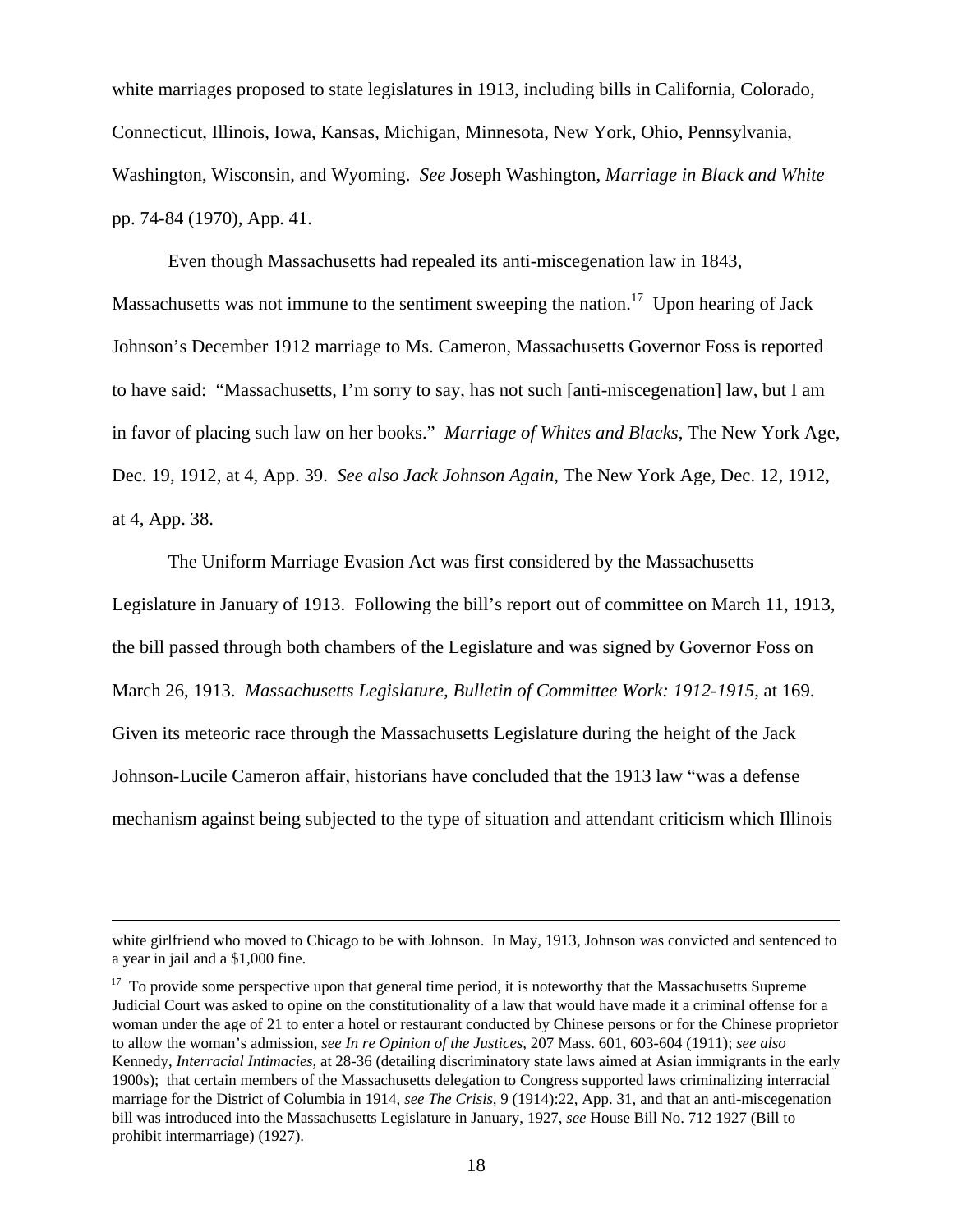<span id="page-18-2"></span>suffered as a result of the Jack Johnson fiasco."[18](#page-18-0) *See* Byron Curti Martyn, *Racism in the United States: A History of Anti-Miscegenation Legislation and Litigation*, (Ph.D. Diss., Univ. of S.

CA., 1979), 909, 1387-93, App. 37; *see also* Kennedy, *supra*, at 232, 256, App. 36.

Contemporary legal commentators saw it the same way. *See Intermarriage with Negroes – A Survey of State Statutes*, 36 Yale L. J. 858, 865 (1927) (describing G.L. c. 207, § 11 as a variant of an anti-miscegenation law), App. 30.

In light of this racially discriminatory history and Section 11's effect upon the rights of same-sex couples who apply for marriage licenses in Massachusetts, Section 11 is irrational and cannot withstand even minimal constitutional scrutiny.

# **c. The Commonwealth's eleventh-hour effort to resuscitate and apply Section 11 to deny marriage to same-sex couples is further proof of an illegitimate purpose.**

The Department has revived Section 11 for the express purpose of denying marriage to gay and lesbian couples. *See*, *e.g.*, *Goodridge*, 440 Mass. at 330 (under the Massachusetts Constitution, "the exercise of the State's regulatory authority may not be 'arbitrary or capricious'"); *Buchanan v. Dir. of Div. of Employment Security*, 393 Mass. 329, 335 (1984) ("Statutes may be found to deny equality under law if they are applied in a discriminatory fashion."),[19](#page-18-1) *id*. (no factual basis for concluding that base earnings requirement in eligibility for unemployment had disparate impact on women). $^{20}$ 

<span id="page-18-0"></span><sup>&</sup>lt;sup>18</sup> Notably, Louisiana, one of the states that adopted the Uniform Marriage Evasion Act, repealed its reverse evasion statute -- its statutory equivalent to Section 11 -- in 1972 in connection with its repeal of other anti-miscegenation taboos in the wake of *Loving v. Virginia,* 388 U.S. 1 (1967). *See* Byron Curti Martyn, *Racism in the United States: A History of Anti-Miscegenation Legislation and Litigation*, (Ph.D. Diss., Univ. of S. CA., 1979), 1329-31, App. 37. Massachusetts got rid of "color" on its marriage forms in 1971. *See* St. 1971, c. 254.

<span id="page-18-1"></span><sup>&</sup>lt;sup>19</sup> This claim is separate from, although consistent with, one of selective enforcement. *See Commonwealth v*. *Franklin*, 376 Mass. 885, 894 (1978) (claimant must show (1) that a broader class of persons than those prosecuted has violated the law); (2) that failure to prosecute was either consistent or deliberate; and (3) the decision not to prosecute was based on an impermissible classification such as race, religion or sex.).

 $^{20}$  Desuetude operates to estop a state from brushing off an outdated, forgotten, and misconceived statute. This doctrine works to guard against the use of out-dated statutes to penalize otherwise legal conduct based on moral prejudice. Typically, courts will declare a statute void for desuetude when the law relates to social and moral conduct and when open, notorious, and pervasive violations are met with general non-enforcement. *See Committee on Legal Ethics of the W. Va. State Bar v. Printz*, 416 S.E.2d 720, 726 (W. Va. 1992), App. 5. *See also Poe v.*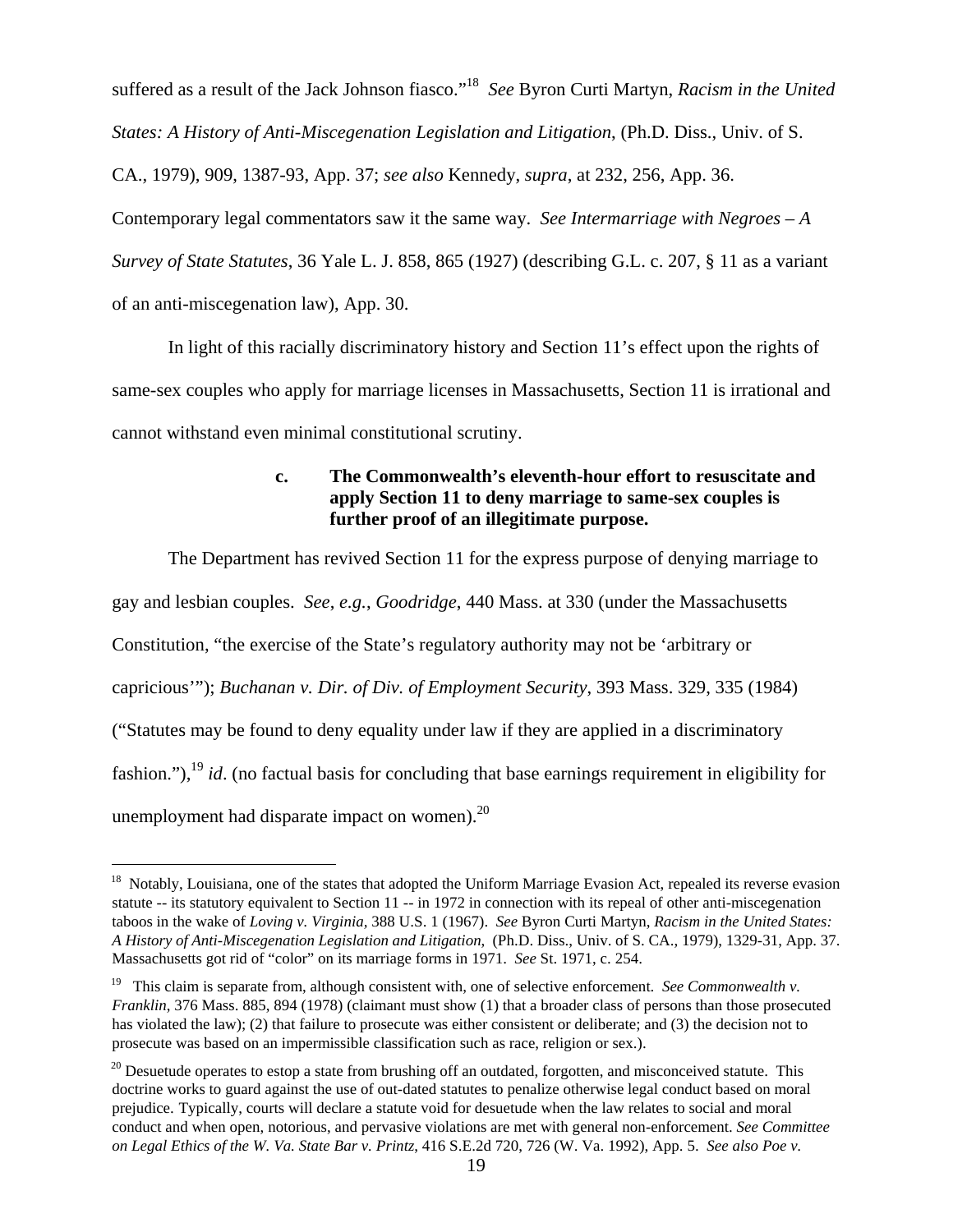The factual predicate for this claim is simple. States have always had somewhat different marriage eligibility rules, with respect to characteristics such as age and consanguinity. *See*, *e.g.*, *State Policies to Promote Marriage: Final Report*, Submitted to the U.S. Department of Health and Human Services (Sept. 2002), *available at* http://aspe.hhs.gov/hsp/marriage02f/report.htm#I, App. 60. *Compare*, *e.g.*, G.L. c. 207, §§1-2 (permitting first-cousin marriages) *with* N.H. Rev. Stat. Ann. § 457:1-2 (precluding first cousin marriages) App. 13; 19-A Me. Rev. Stat. Ann. § 701 (2) (precluding first cousin marriages without "certificate of genetic counseling") App. 12, and Pa. Cons. Stat. Ann. § 1304 (e) (precluding first cousin marriages), App. 14. Since 1913, when Section 11 was adopted, states have had dramatically different laws based on race and ethnicity, remarriage after divorce, and competency. *See*, *e.g.*, Paul H. Jacobson, Ph.D., *American Marriage and Divorce* (1959), p. 45, App. 35. Although Section 11 purportedly requires local officials to deny marriage licenses to nonresidents if their marriage would be "void if contracted" in their home state, there is no doubt that, *at a minimum*, the Department has not enforced it since at least 1977, despite these interstate differences in marriage law. A public records request from the Department of Public Health reveals that from 1977 until the week of May 10, 2004, there had been no state-specific analysis of state marriage laws provided to clerks or registrars prior to May of this year.<sup>21</sup> Instead, the list of impediments for many years has consisted of nothing more than a bare recitation of the impediments to marriage for

*Ullman*, 367 U.S. 497, 501 (1974). The desuetude doctrine protects individuals, such as the Plaintiffs, from government attempts to enforce discriminatory laws. *See Potter v. Murray City*, 760 F.2d 1065, 1071 (10th Cir. 1985) (discriminatory enforcement of a law constitutes an equal protection violation if the enforcement is "deliberately based upon an unjustifiable standard such as race, religion or other arbitrary classification"). *Cf*. *Yick Wo v. Hopkins*, 118 U.S. 356, 373-74 (1886) (finding a law regulating the operation of laundries unconstitutional as applied to Chinese-Americans, as it was "applied and administered by public authority with an evil eye and an unequal hand"). The desuetude doctrine also protects individuals, and society as a whole, from the state's arbitrary enforcement of a law based on prevailing moral and social views of a different time. *See Franklin v. Hill,* 264 Ga. 302, 306 (1994) (a law based on fathers' property interest in their daughters was "woefully out of step with current legal and societal standards") (Sears-Collins, J., concurring on desuetude grounds to invalidate law) App. 7.

<span id="page-19-0"></span> $21$  The public records request reveals, among other things, that Clerks have been instructed by the Registrar not to inquire about residency of marriage license applicants. App. 22. In other words, the substantive law of other States regarding marriage eligibility has been a moot point in Massachusetts for decades.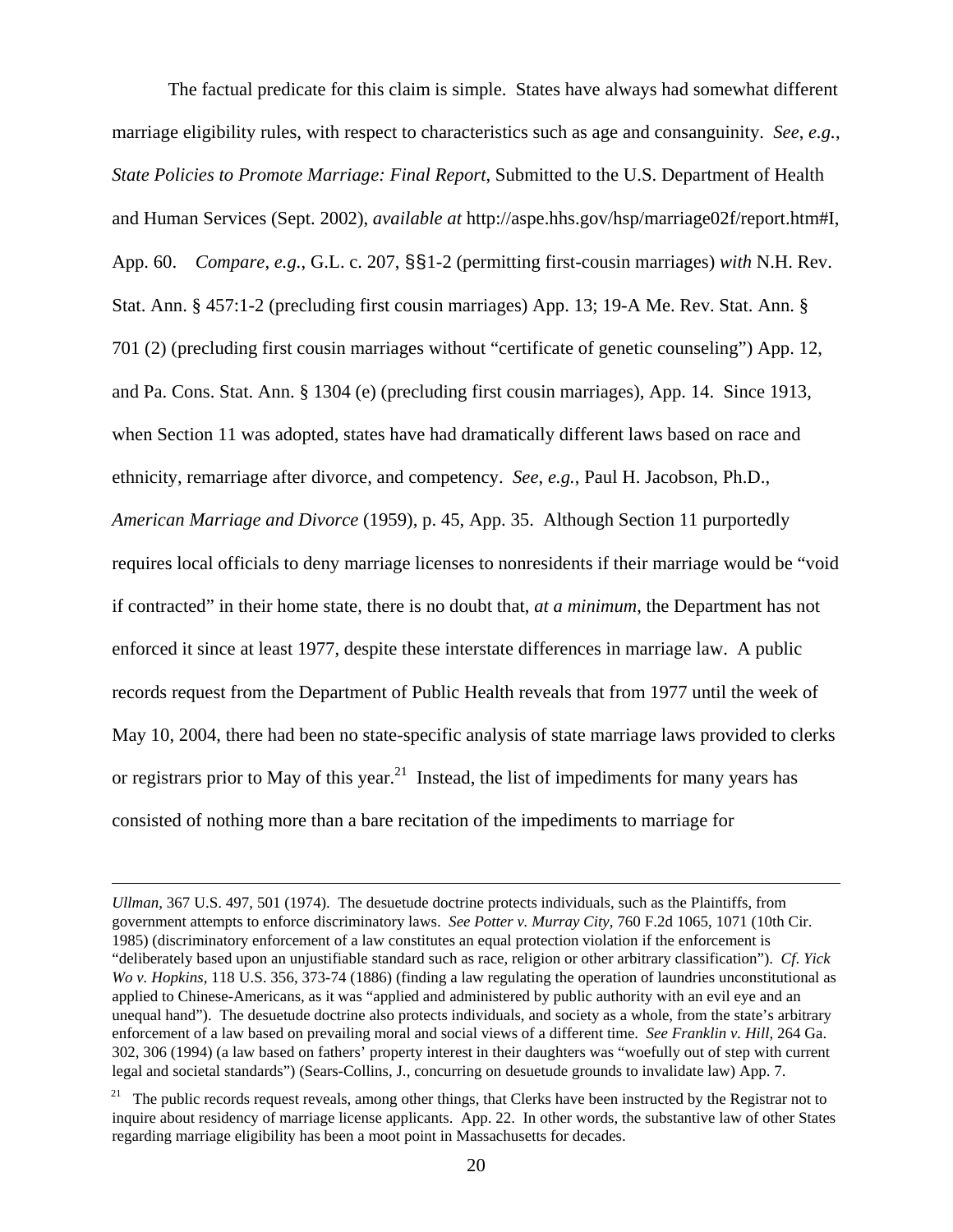<span id="page-20-1"></span>*Massachusetts* residents, along with a partial quotation of Section 11. *See*, *e.g.*, App. 24 (lists of impediments from 1977 to May 16, 2004). Municipal clerks have had no role in enforcing Section 11 until now. *See* Affidavits of Town and City Clerks, filed in *Johnstone v. Reilly,* Civil Action No. 04-2655G (Suffolk Cnty. Super. Ct., filed June 18, 2004).

After *at least* 30 years of refusing to enforce the law despite significant differences in states' marriage laws, the executive branch abruptly changed course in anticipation of the marriages of same-sex couples. The Department has created new notice of intention forms, requiring the clerks to state that they have reviewed the list of impediments with the marriage applicants and certify that there is no impediment. *See* App. 17 (*DPH Instructions*). Moreover, the list of legal impediments as of May 17, 2004 is state-specific. App. 25. For each state or territory identified, the list provides that marriage for same-sex couples is either not authorized, or is prohibited, effectively barring all same-sex couples from marriage by operation of Section 11. *Id*. Notably, the language of Section 11 only applies where a couple's marriage would be "void," not merely prohibited, if contracted in the couple's home state. *See* G.L. c. 207 § 11[.22](#page-20-0) The Department has disregarded the statutory language and improperly instructed clerks to apply Section 11 beyond its scope by denying licenses to same-sex couples who reside in states where marriage by same-sex couples is simply prohibited, but not void, and those who reside in states where the law is silent.<sup>23</sup> Lest there be any doubt, a "discriminatory intent may

<span id="page-20-0"></span> $^{22}$  It is well settled, as well as clear from the text of c. 207, that a marriage is not void unless expressly declared so by statute. *See*, *e.g.*, *Christensen v. Christensen*, 14 N.W.2d 613, 613 (Neb. 1944) ("A marriage is not void unless the statues expressly declare, and courts should not so construe unless the legislative intent to such effect is clear and unequivocal.") App. 4; *Seeley v. Erringer*, 57 N.W.2d 628, 633 (Minn. 1953) ("the far-reaching ramifications of treating a marriage as a nullity forbid that it should be held invalid without a decree of dissolution unless it is expressly declared void by statute."), App. 11.

<sup>&</sup>lt;sup>23</sup> Based solely upon Section 11, Governor Romney has also said that he will order the Registrar of Vital Records and Statistics not to register the Plaintiff Couples' marriages at the state level. *See* Footnote 10, *supra*. Yet, the Registrar cannot ignore the duty to bind and index the records of marriages once the municipal clerks have issued the licenses. G.L. c. 111, § 2 states, "[The Commissioner] shall, as soon as is reasonably practicable, cause the birth, marriage and death records to be bound with indexes thereto and shall retain their custody." This obligation is not discretionary. *See Grant v. Aldermen of Northampton*, 316 Mass. 432, 433 (1944) ("The word 'shall' is a word of command and leaves no discretion … to refuse to carry out the statutory mandate."); *Elmer v. Comm'r of Ins.*, 304 Mass. 194, 196 (1939) ("'Shall' in a statute is commonly a word of imperative obligation. It is inconsistent with the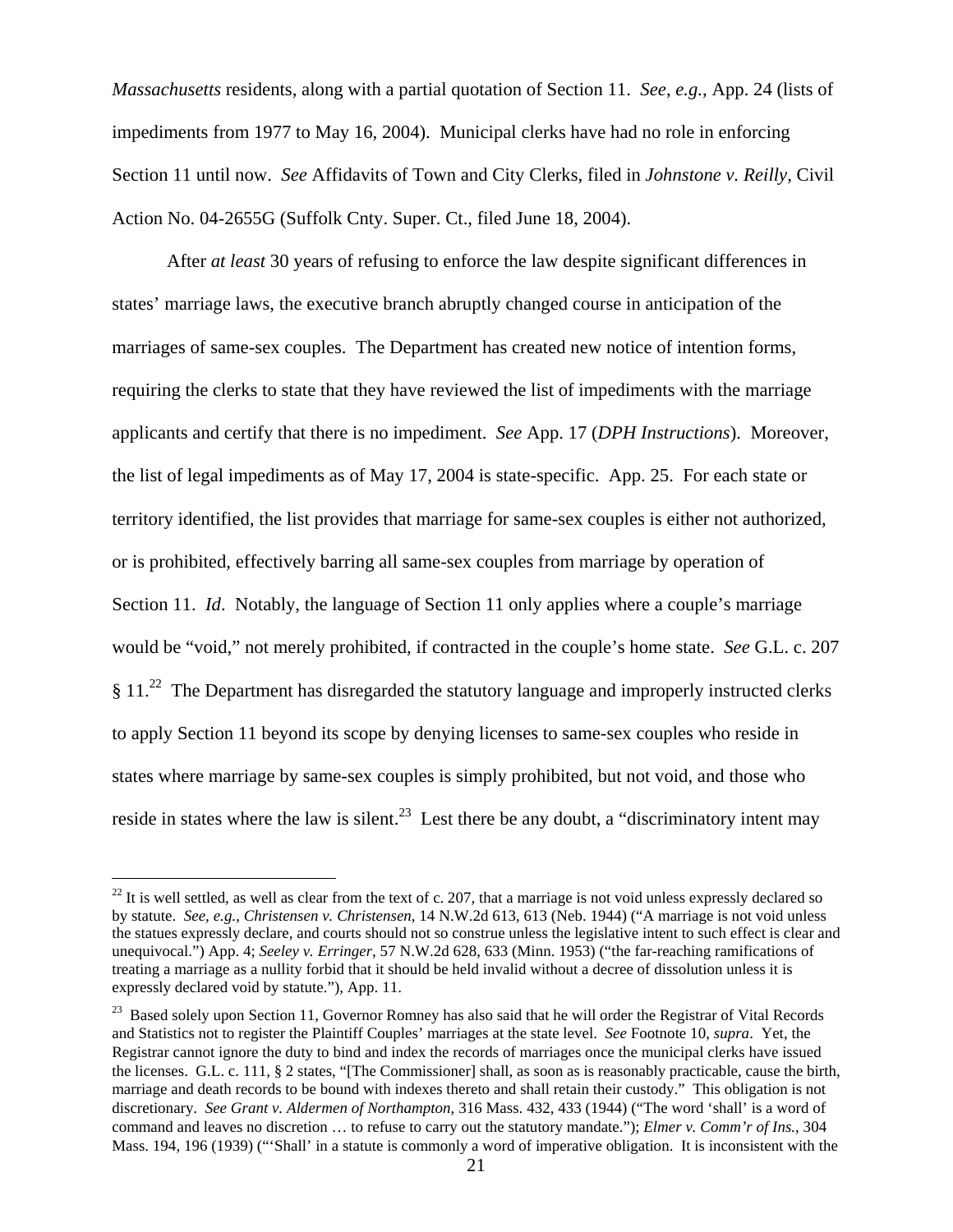be gathered from evidence regarding the actual administration of a facially neutral law." *New York Times Co. v. Comm'r of Revenue*, 427 Mass. 399, 406 (1998).

These external changes to the marriage-licensing process are born of the Governor's unrelenting opposition to marriage for same-sex couples, an opposition that is effectuated by the Department here.<sup>24</sup> The Governor has stated that "Massachusetts should not become the Las Vegas of same-sex marriage…. We do not intend to export our marriage confusion to the entire nation." Pam Belluck, *Romney Won't Let Gay Outsiders Wed in Massachusetts*, New York Times, April 25, 2004 at § 1, p. 1 App. 46. His chief spokesperson has vilified clerks who announced their refusal to be agents of discrimination and their intent to marry nonresident same-sex couples: "What next, is Provincetown going to start marrying 10-year-olds in violation of the law. . . . Are they going to refuse to enforce the drug laws? Will they ignore the gun laws, too?", as though holding gay and lesbian couples equally under the law is equivalent to criminal

idea of discretion."). As the Department itself has recognized, it is not in the business of determining the validity of a marriage. *See* Department of Public Health, Registry of Vital Records and Statistics, *Marriage Certificate Update*, at 13 (May, 2004), App. 16. Bald assertions by the Governor about the invalidity of the marriages reflected in the records he has pulled do not relieve the Department of this obligation.

<span id="page-21-0"></span><sup>24</sup> The Governor is well known as an opponent of marriage for same-sex couples. *See*, *e.g.*, Mitt Romney, *Commentary, One Man, One Woman: A Citizen's Guide To Protecting Marriage*, Wall Street Journal, February 5, 2004, available at www.opinionjournal.com/forms/printThis.html?id=110004647 (among other things, comparing Supreme Judicial Court's *Goodridge* decision to U.S. Supreme Court decision in *Dred Scott*) App. 54. The Governor controls executive agencies, including the Department of Public Health which controls marriage licensing. G.L. c. 17, § 4. The Governor's office has controlled decisions made about marriage eligibility and the application of Section 11. *See*, *e.g.*, Raphael Lewis & Stephanie Ebbert, *Wedding Day*, Boston Globe, May 18, 2004, at A1 (Romney spokesperson states that opinions of Connecticut and Rhode Island attorneys general will "not alter Romney's position that nonresidents cannot legally marry in Massachusetts. . ."), App. 50; Frank Phillips & Yvonne Abraham, *Defiance, Rebuke on Gay Marriage*, Boston Globe, May 12, 2004, at A1 (Governor threatened legal action against clerks who marry nonresident gay couples; "If they choose to break the law, we will take appropriate enforcement action, refuse to recognize those marriages, and inform the parties that the marriage is null and void."), App. 53; Scott S. Greenberger & Yvonne Abraham, *Gay-Marriage Rule Eased: Romney Aid Says Clerks Have Discretion on Residency Proof*, Boston Globe, May 5, 2004, at A1 (Governor's general counsel conducted training for clerks on new rules applicable to marriage-licensing starting on May 17, 2004), App. 47; Raphael Lewis, *Law Curbing Out-Of-State Couples Faces A Challenge*, Boston Globe, April 22, 2004, at B1 (in connection with implementing the marriage ruling, "Romney said that his legal staff is compiling a catalog of rules for the clerks to follow and that each will receive a list of states and the laws and court rulings related to gay marriage."), App. 49; Raphael Lewis, *Clerks Ask Ruling on Marriage Law*, Boston Globe, March 7, 2004, at B1 ("The Romney statement said: 'The issue of gay marriage is now pending before the Legislative branch. It would be premature for the Executive to provide guidance to city and town clerks until we know whether there will be changes to the statutory framework. At the appropriate time, the Administration will have instructions on how municipal clerks should proceed."), App. 48.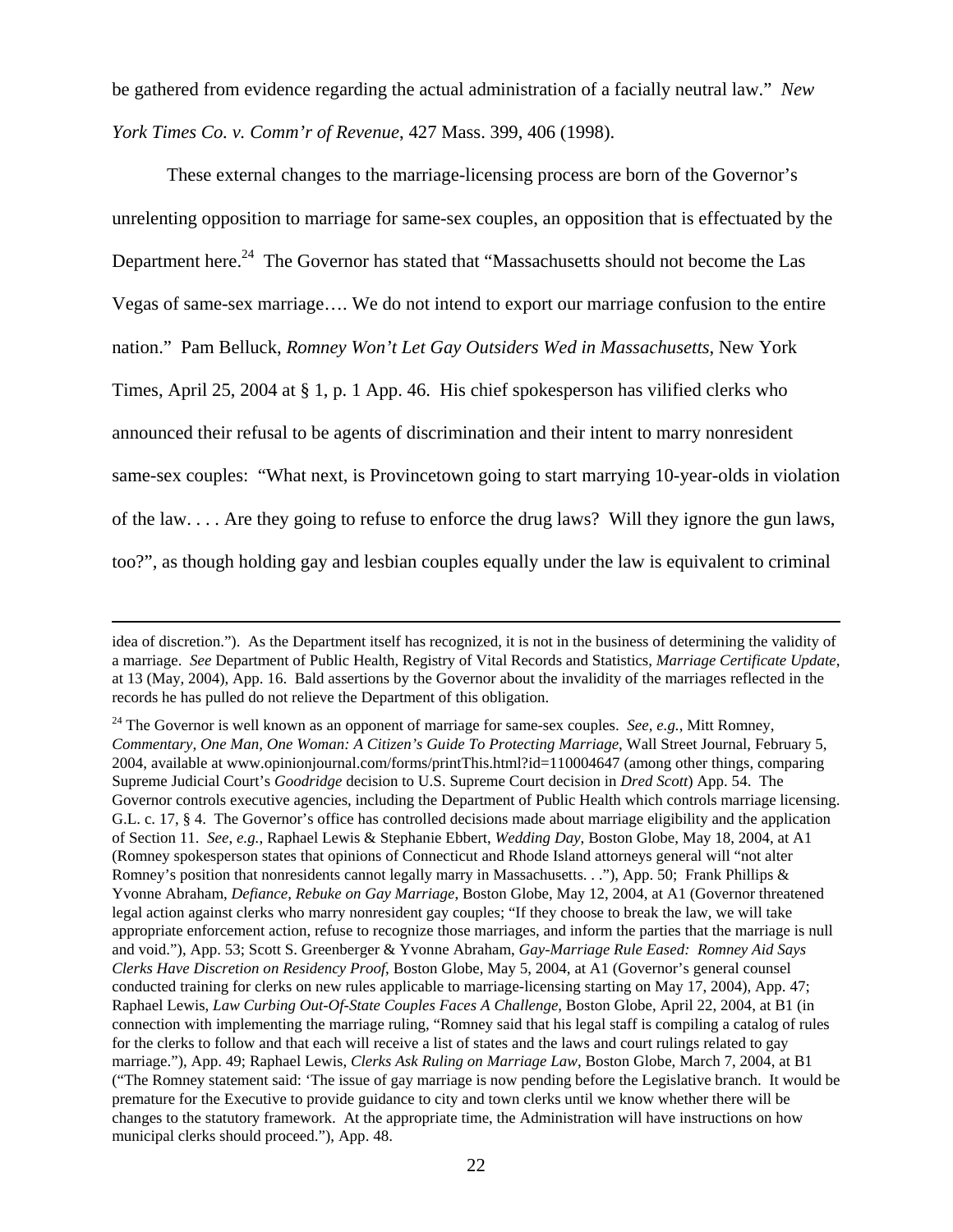conduct. Frank Phillips and Yvonne Abraham, *Defiance, Rebuke on Gay Marriage: Romney Aide Rips Provincetown*, Boston Globe, May 12, 2004 at A1, App. 53. While the Governor insists he is simply enforcing the law, he is determined to keep this law on the books and has threatened a veto if the legislature repeals it. *See* Associated Press, *Romney Threatens Veto of Repeal Effort*, Boston Globe, May 7, 2004, at B2, App. 42.<sup>25</sup>

There is simply no escaping the conclusion that the sole trigger for reviving this moribund law is the now constitutionally protected marriages of same-sex couples in Massachusetts. Reviving an unenforced (and unenforceable) law for the sake of denying gay and lesbian couples marriage rights fails basic equal protection guarantees. As *Goodridge* made plain, under our state liberty and equality guarantees, regulatory authority must serve a legitimate purpose in a rational way. *Goodridge*, 440 Mass. at 329-30. But where the Governor himself concedes that marriages of nonresident gay couples "'do no harm to the Commonwealth,"<sup>26</sup> and there is no rational basis for the law as applied (*see* Part I.A.2.a. *supra*), the Department's actions amount to a naked and impermissible desire to deny legal protections to gay people. *Romer v. Evans*, 517 U.S. 620, 635-36 (1996) (state constitutional amendment denying gay people protection from discrimination "raise[s] the inevitable inference that the disadvantage imposed is born of animosity toward the class of persons affected.") (cited in *Goodridge*, 440 Mass. at 333); *Lawrence v. Texas*, 539 U.S. 58, \_\_, 123 S.Ct. 2472, 2485 (2003) ("We have consistently held . . . that some objectives, such as a bare … desire to harm a politically unpopular group, are not

<span id="page-22-0"></span><sup>&</sup>lt;sup>25</sup> The Attorney General, on behalf of the Governor, has also admitted that the reason for the sudden enforcement of Section 11 is that "as of May 17, 2004, Massachusetts marriage laws differ significantly from those of other states." Letter of David R. Kerrigan, Chief of Government Bureau, to Gretchen Van Ness et al., May 21, 2004, at 3, App. 21.

<span id="page-22-1"></span><sup>26</sup> Yvonne Abraham & Raphael Lewis, *Romney Turns to AG For Halt To Licensing*, Boston Globe, May 21, 2004, at A1, App. 44.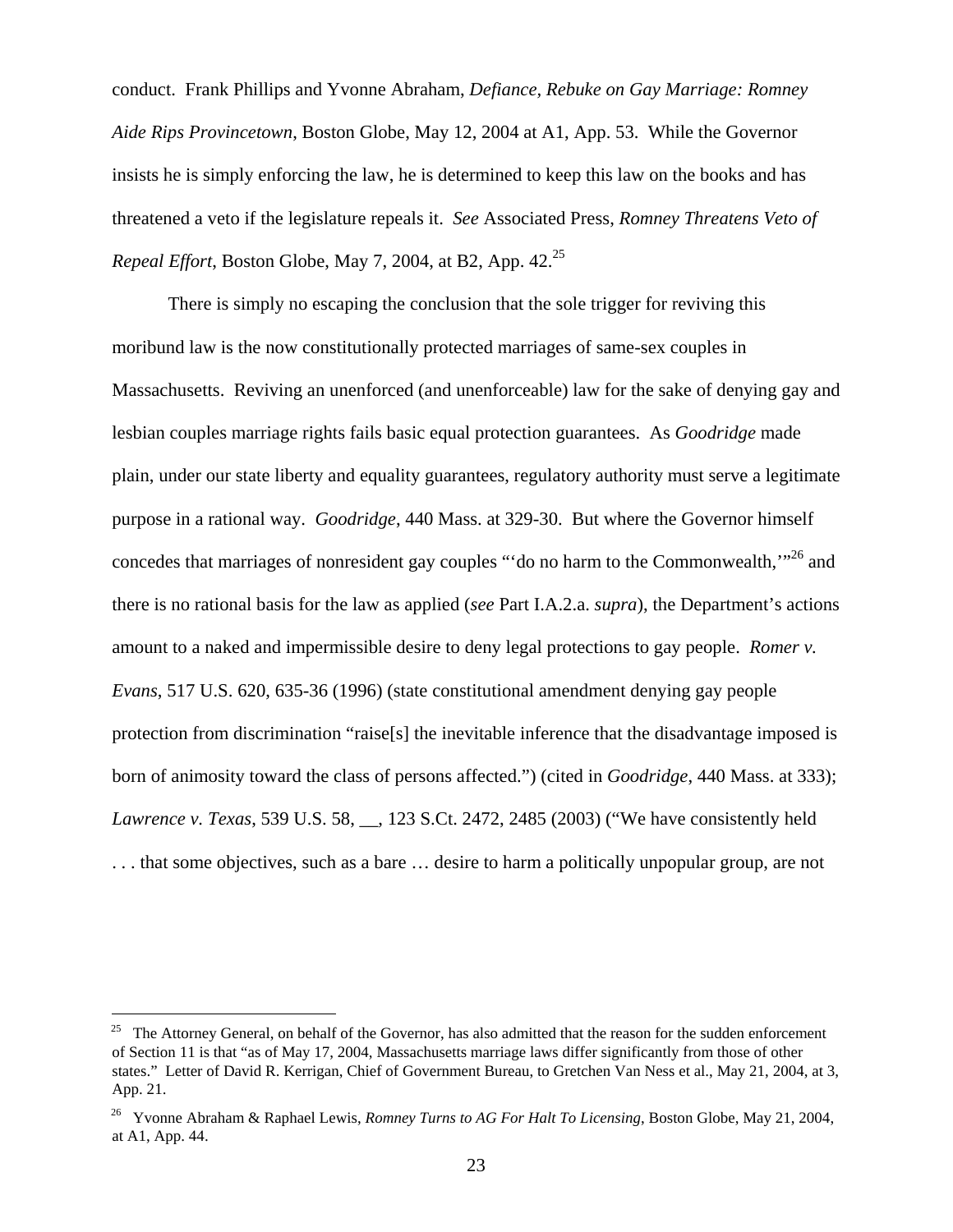legitimate state interests.") (O'Connor, J., concurring on equal protection grounds to Supreme Court's invalidation of sodomy statutes) (citations omitted).[27](#page-23-0) 

By its choice to revive Section 11, the timing of that decision, its extreme interpretation of Section 11 (and other States' marriage laws), and its disregard for the changed constitutional landscape after *Goodridge*, the Department is acting arbitrarily and discriminatorily in violation of the Massachusetts Constitution and should be enjoined from continuing to do so.

## **B. SECTION 11 BLATANTLY VIOLATES THE PRIVILEGES AND IMMUNITIES CLAUSE OF THE UNITED STATES CONSTITUTION.**

The Department, under color of state law, is unconstitutionally instructing municipal clerks to deny Massachusetts marriage licenses to all nonresident same-sex couples while permitting clerks to grant marriage licenses to qualified resident same-sex couples. Section 11's application in this fashion blatantly violates the Privileges and Immunities Clause of the United States Constitution (U.S. Const. art. IV, § 2) (the "Clause"). Even if the Commonwealth were able to assert a rational basis for enforcing Section 11 in contradiction to *Goodridge*, which it cannot do, the Commonwealth cannot survive the heightened scrutiny applied under the Clause.

The Clause provides, in pertinent part: "The Citizens of each State shall be entitled to all Privileges and Immunities of Citizens in the several States." U.S. Constitution, Article IV, § 2. To deny otherwise qualified out-of-state couples the right to marry in Massachusetts because they reside, or intend to reside, in another state, impermissibly interferes with a couple's

<span id="page-23-0"></span><sup>&</sup>lt;sup>27</sup> This is not a case where the plaintiffs object to the law's application to them with a background of lax or haphazard enforcement generally, but of non-enforcement for decades, all upon the direction of the Department. *See* App. 22 (DPH Public Records response). *Compare Zayre v. Att'y Gen.*, 372 Mass. 423, 437-38 (1977) (rejecting retail store's challenge to Sunday closing laws because lack of uniform enforcement did not demonstrate impossibility of enforcement and statutory exemptions were not so broad as to render arbitrary any application of statute). The fact that each State's age and consanguinity laws are also summarized on the list – thereby lending a patina of even handedness – cannot obscure that it is only same-sex couples who the Department bars from marrying across the board. *School Comm. of Springfield v. Bd. of Educ.,* 366 Mass. 315, 327-28 (1974), *cert. denied*, 421 U.S. 947 (1975) (regardless of school committee's intent, the effect of enforcing its new plan would be to reverse or impede progress toward racial balance in schools and therefore would violate state and federal constitutions). *Compare Yick Wo v. Hopkins*, 118 U.S. 356, 373 (1886) (where officials allowed non-Chinese laundries to operate, but used statute to deny operation to Chinese laundries, "the facts shown establish an administration directed . . . against a particular class of persons" in violation of the 14th Amendment).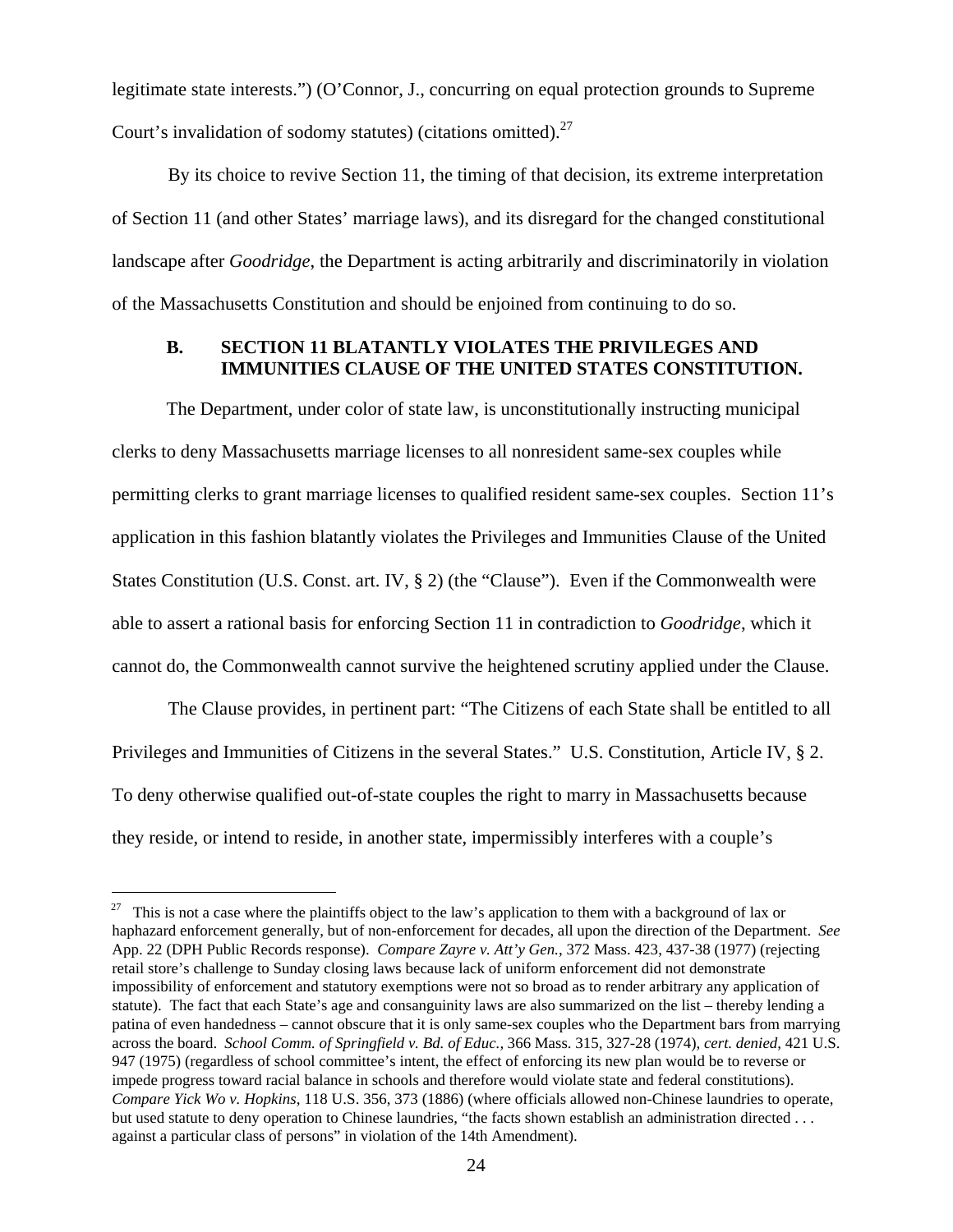individual constitutional rights afforded under the Clause. S*ee Toomer v. Witsell*, 334 U.S. 385, 396 (1948) ("[The Privileges and Immunities Clause] was designed to insure to a citizen of State A who ventures into State B the same privileges which the citizens of State B enjoy.").

Because Section 11 discriminates between residents and nonresidents of the Commonwealth, Section 11 triggers a constitutional assessment under the Clause, and in turn the Clause subjects Section 11 to heightened scrutiny. For this heightened assessment, the United States Supreme Court has formulated a two-part test. First, a court must examine whether the disparate treatment between residents and nonresidents concerns a "privilege" or "immunity" for which the Clause extends protection. Second, if the statute does distinguish between residents and nonresidents with respect to such a privilege or immunity, the court must examine whether the State has a substantial reason for the difference in treatment. *Lunding v. New York Tax Appeals Tribunal*, 522 U.S. 287, 298-99 (1998); *United Bldg. & Constr. Trades Council of Camden v. Mayor & Council of the City of Camden,* 465 U.S. 208, 218-22 (1984). The discriminatory treatment can only survive if the State demonstrates that nonresidents are a "peculiar source of evil" to the State, and that the discrimination imposed "bears a close relation" to the State's purpose in treating residents and nonresidents unequally. *Toomer*, 334 U.S. at 396, 398. Because there is no rational basis for the Department's discrimination against nonresident same-sex couples, *a fortiori*, the Department cannot satisfy the heightened scrutiny analysis required by the Clause.

#### **1. The Clause Protects Plaintiff Couples' Fundamental Personal Rights.**

Plaintiff Couples' right to equal treatment under the laws and right to marry are personal rights protected by the Privileges and Immunities Clause. *See Dunn v. Blumstein*, 405 U.S. 330, 338 (1972) (noting that the Clause protects not only national unity but also personal interests). By virtue of the Clause, "a citizen of one State who travels in other States, [even though] intending to return home at the end of his journey, is entitled to enjoy the 'Privileges and

25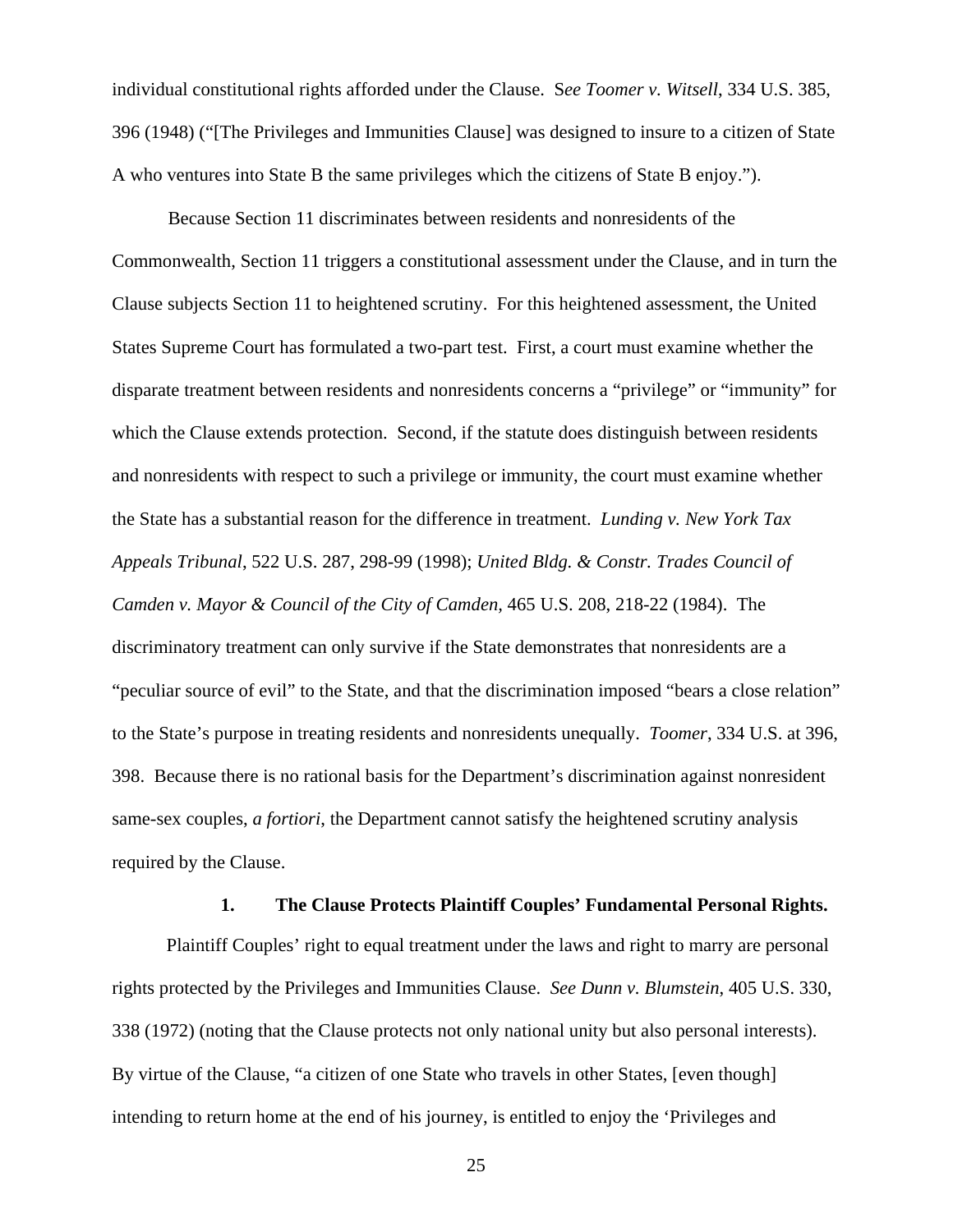Immunities of the Citizens in the several States' that he visits." *Saenz v. Roe*, 526 U.S. 489, 500- 01 (1999).<sup>28</sup> Thus, the right not to be discriminated against by the state one is visiting and to enjoy the same privileges that citizens of that State enjoy are personal rights protected by the Clause.[29](#page-25-1) *See Burnham v. Superior Court of California*, 495 U.S. 604, 637-38 (1990) (linking personal jurisdiction over transient defendants to the fact that those same defendants are entitled to enjoy the privileges offered by the state when traveling).

## **a. The Clause guarantees state constitutional protection to visitors.**

One of the rights of state citizenship that falls within the scope of the Clause is the right to state constitutional protection. "[T]he Privileges and Immunities Clause of Article IV *prevents a state government from discrimination against [a visitor] by denying him the protections of its laws* . . ." *Burnham*, 495 U.S. at 637-38 (emphasis added). The *Goodridge*  Court found that the disparate treatment that prevented same-sex couples from marrying in Massachusetts violated the liberty and equality protections of the Massachusetts Constitution.

<span id="page-25-0"></span><sup>&</sup>lt;sup>28</sup> Because the Clause bars each State from denying any citizen of the United States the privileges and immunities of state citizenship, the Clause also includes a right to travel. *Saenz*, 526 U.S. at 500 (the right "to enter and to leave another State" and "the right to be treated as a welcome visitor rather than an unfriendly alien when temporarily present in the second State.") A third component of this federal right to travel, found under the Fourteenth Amendment to the federal Constitution, protects a citizen of one State who terminates his or her travel by electing to become a permanent resident of a new and different State. *Id*. This aspect of the right to travel is not relevant here because all the Plaintiff Couples intend to reside outside the Commonwealth.

<span id="page-25-1"></span> $29$  As Professor Laurence Tribe aptly explains,

No state may enclose its citizens in a legal cage that keeps them subject to the state's rules of primary conduct (at least vis-á-vis the world in general)…as they travel to other states in order to satisfy their needs or preferences or simply to sample what the rest of the nation may have to offer. The conclusion that a state's legal system must not hobble a citizen as she travels from state to state follows from a conception of interstate mobility that entails something more than just a change of scenery. If each state could decide for itself, possibly with some measure of congressional authorization, how much of its legal system its citizens would have to carry around on their backs while seeking to take advantage of the legal environments of other states, then the right to choose which state to enter for any purpose lawful in that state would amount to nothing more than the right to have the physical environment of the states of one's choosing pass before one's eyes in a kind of virtual reality arcade while one remained strapped at all times in a legally fixed and closed environment. Surely, however, more than that is involved in the right of interstate mobility that follows from the basic structure of our federal Union.

*See* Laurence Tribe, *Saenz Sans Prophecy: Does the Privileges or Immunities Revival Portend The Future – or Reveal the Structure of the Present*, 113 Harv. L. Rev. 110, 151-52 (1999).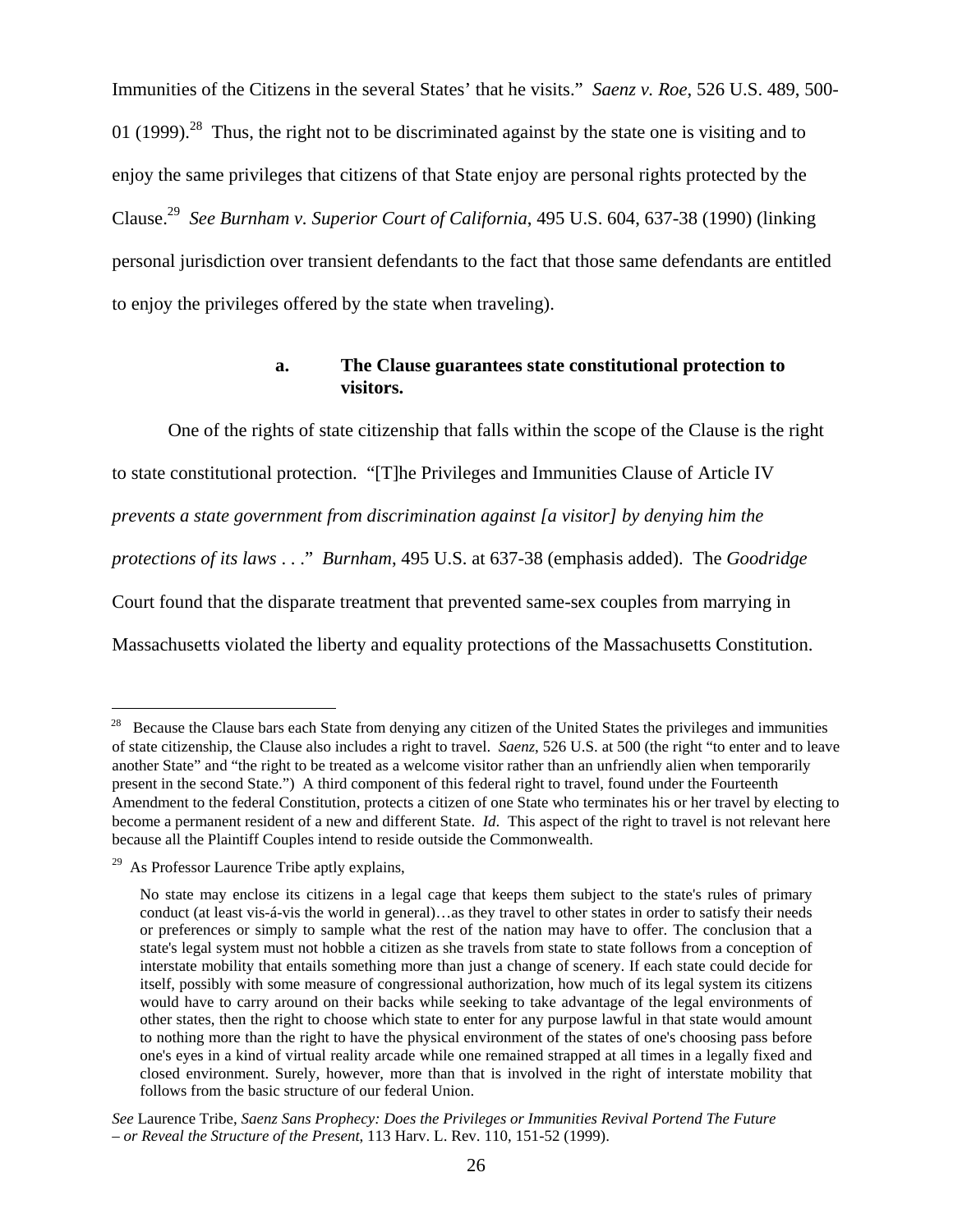*Goodridge*, 440 Mass. at 342 ("Limiting the protections, benefits, and obligations of civil marriage to opposite-sex couples violate[s] the basic premises of individual liberty and equality under law protected by the Massachusetts Constitution."). Because Section 11 discriminates against nonresidents by denying them the protection of the Massachusetts Constitution, this provision violates the Privileges and Immunities Clause of the United States Constitution.

#### **b. The Clause protects the right to marry.**

Even if, *arguendo*, this case did not involve state constitutional protections, the Clause also protects rights integral to state citizenship. As to specific aspects of state citizenship that are protected privileges under the Clause, the Supreme Court has expressed a number of interlocking formulations that articulate a constitutional concern for those important rights integral to state citizenship and to the formation of a single nation. *See Baldwin v. Fish and Game Comm'n of Montana,* 436 U.S. 371, 380-83 (1978) (reviewing three general formulations of the Privileges and Immunities Clause).

The foundations of the Clause are the privileges enumerated in "Washington's List" from Justice Washington's opinion in *Corfield v. Coryell,* 6 F. Cas. 546 (No. 3,230) (CC ED Pa.

1825).

We feel no hesitation in confining these expressions to those privileges and immunities which are, in their nature, fundamental, which belong, of right, to the citizens of all free governments; and which have, at all times, been enjoyed by the citizens of the several states which compose this Union, from the time of their becoming free, independent, and sovereign . . . They may, however, be all comprehended under the following general heads: Protection by the government; *the enjoyment of life and liberty*, with the right to acquire and possess property of every kind, and *to pursue and obtain happiness and safety*; subject nevertheless to such restraints as the government may justly prescribe for the general good of the whole. The right of a citizen of one state to pass through, or to reside in any other state, for purposes of trade, agriculture, professional pursuits, or otherwise; … to institute and maintain actions of any kind in the courts of the state; [and] to take, hold and dispose of property, either real or personal … may be mentioned as some of the particular privileges and immunities of citizens, which are clearly embraced by the general description of privileges deemed to be fundamental[.]

*Corfield*, 6 F. Cas. at 552 (emphasis added). Though the "natural rights" aspect of Washington

List's has been substituted by more modern formulations over time, the privileges enumerated in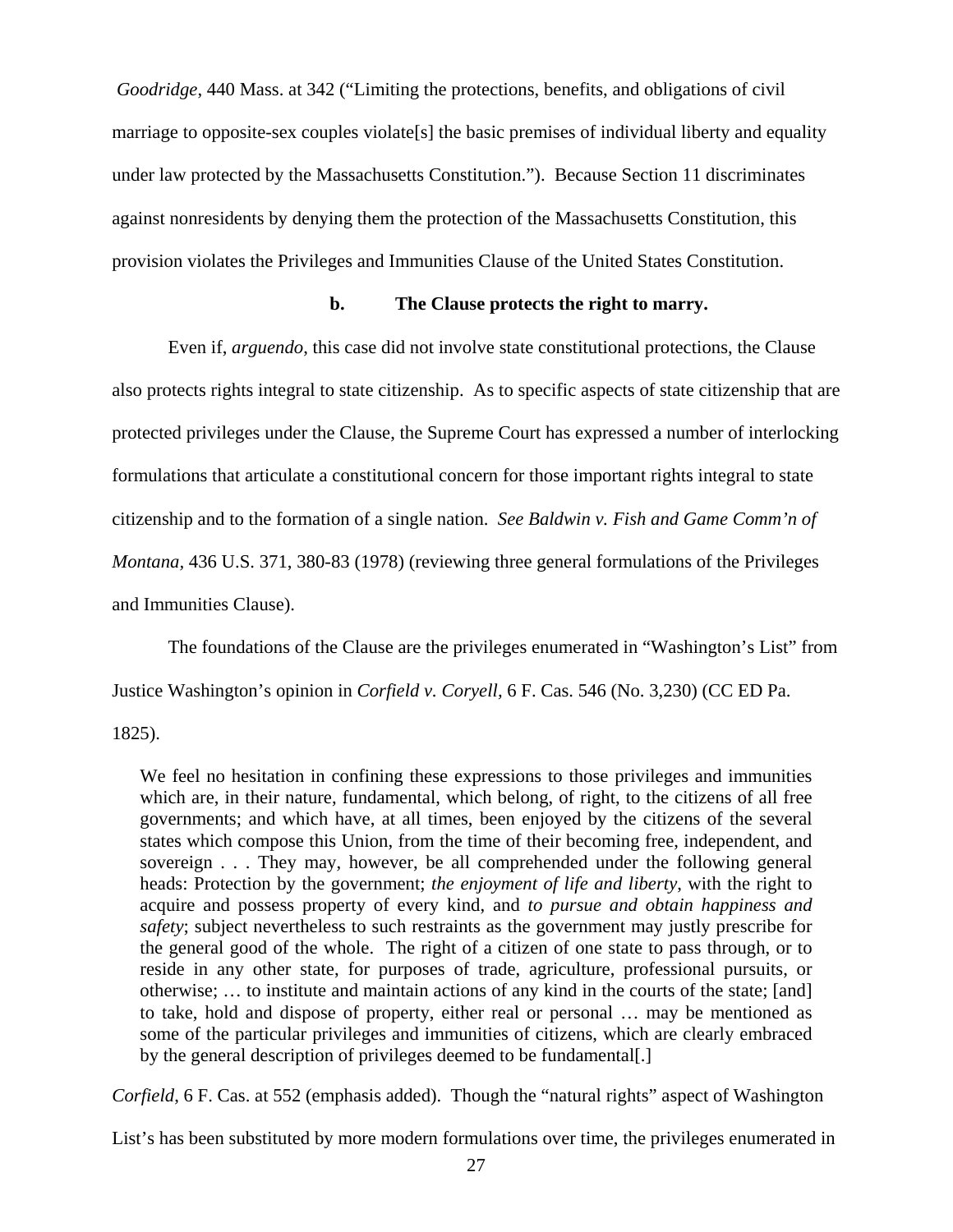<span id="page-27-2"></span>that list remain those deserving protection by the Clause. *Supreme Court of N.H. v. Piper*, 470 U.S. 274, 281 n.10 (1985) (holding that the privileges protected under Washington's List are protected under modern formulations of the Clause).

 Though the Supreme Court has not had the occasion to rule directly on whether marriage is a "privilege" of state citizenship for the purposes of the Clause, Washington's List and other court rulings lead to that inescapable conclusion. The Supreme Court has held that the Clause protects a nonresident when he or she seeks to "engage in an essential activity or exercise a basic right." *Baldwin*, 436 U.S. at 386. Marriage is an essential, basic right under the Clause as it has been in other constitutional contexts.<sup>30</sup> The Supreme Court has recognized other protected privileges similar to the right to marry. In *Doe v. Bolton*, 410 U.S. 179 (1973), the Supreme Court protected nonresidents' access to healthcare. *Id.* at 200. The *Doe* Court reasoned that because the Clause included the lesser right to earn a living, it must also include the greater right to secure medical treatment. *Id*. By the same logic, because the Clause protects an individual's endeavors to apply for certain jobs, surely it protects the more fundamental interest of two people who seek to marry. *See Goodridge*, 440 Mass. at 326 (equating exclusion from marriage with exclusion from the full range of human experience). $31$ 

National citizenship includes the right to travel in order to marry in the State of one's choice (consistent with that State's laws and constitution).<sup>32</sup> Every weekend, happy couples travel

<span id="page-27-0"></span><sup>30</sup> The Supreme Judicial Court held in *Goodridge* that marriage is an essential activity and basic right. *Goodridge*, 440 Mass at 325 ("Because civil marriage is central to the lives of individuals and the welfare of the community, our laws assiduously protect the individual's right to marry against undue government incursion….It is considered a "civil right"). The U.S. Supreme Court has also noted on many occasions the importance of marriage to both the individual and society. *See*, *e.g.*, *Loving v. Virginia*, 388 U.S. 1, 12 (1967) ("Marriage is one of the 'basic civil rights of man,' fundamental to our very existence and survival.") (citations omitted). The Supreme Court reiterated again that the constitution protects same-sex couples with respect to their personal decisions concerning marriage, family relationships, and child rearing. *See Lawrence v. Texas*, 1235 S. Ct. 2472, 2481-482 (2003) (quoting *Planned Parenthood v. Casey*, 505 U.S. 833, 851 (1992)).

<span id="page-27-1"></span><sup>31</sup> The Supreme Court has expressly held that the Clause is in no way limited to economic concerns. *Piper,* 470 U.S. at 282 n.11. *See also Corfield*, 6 F. Cas. at 552 (holding that the "enjoyment of life and liberty" and "the pursuit and [attainment] of happiness and security" are privileges under the Clause).

<sup>&</sup>lt;sup>32</sup> Citizens of the several States have consistently and repeatedly crossed state borders to marry. *Mazzolini v*. *Mazzolini*, 155 N.E.2d 206 (Ohio 1958) (first-cousins barred from marrying in Ohio did so in Massachusetts and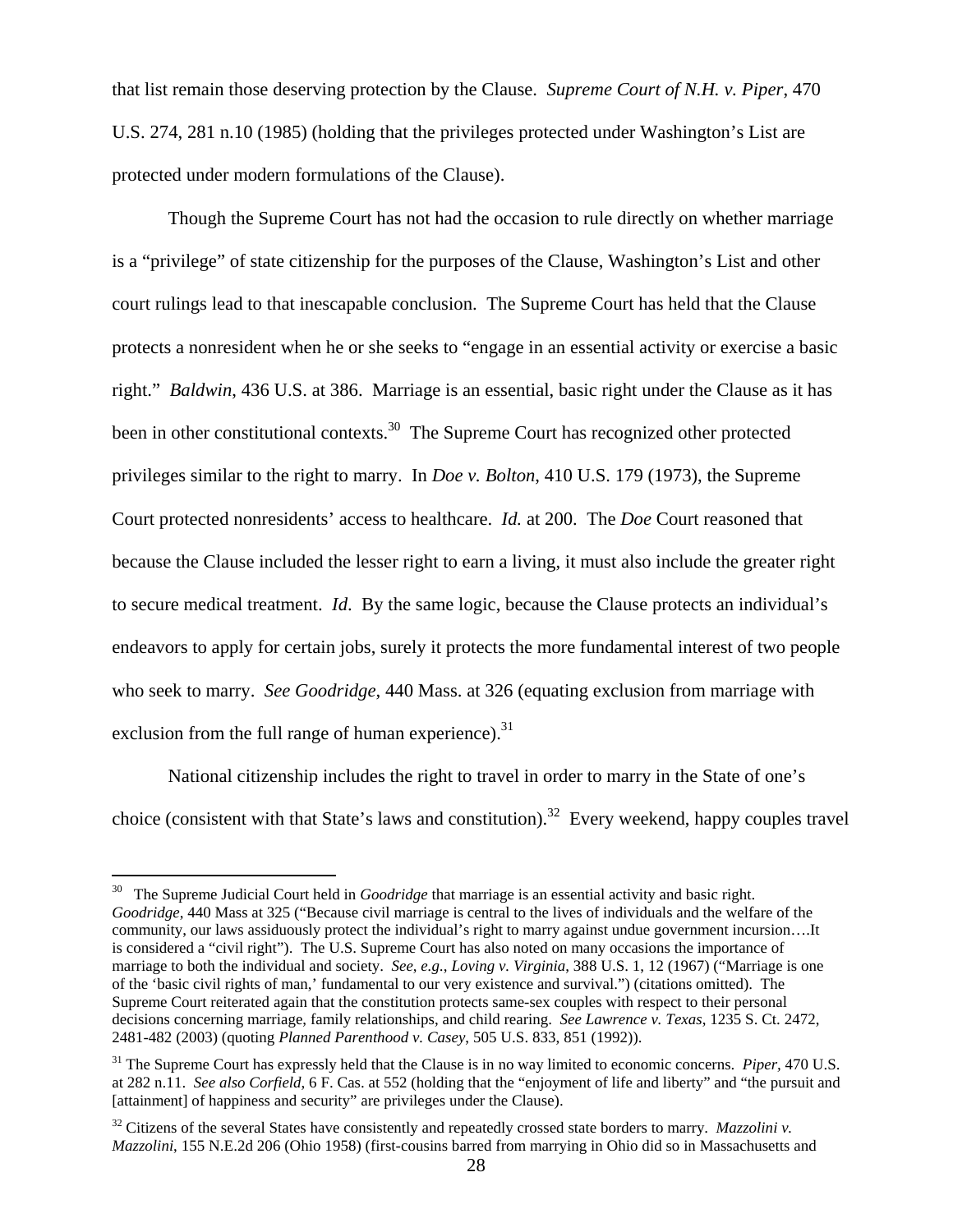from their State of residence in order to marry in the state of the bride's childhood, the place where an elderly grandparent can best be accommodated, or the site of a dream destination wedding. In this respect, across the Nation, couples are regularly selecting, planning, and celebrating their marriage in destinations away from their home state.<sup>33</sup> Hawaii, for example, would stand as an affront to national unity if it could reserve its picturesque shores for Hawaiian residents only. *See*, *e.g.*, *Attorney General of N.Y. v. Soto-Lopez*, 476 U.S. 898, 902-03 (1986) (recognizing the presumption that individuals are not only citizens of their home state, but protected guests of the States they visit – members of a single unified nation). Allowing the Commonwealth to apply its marriage laws only to residents is contrary to the goal of national unity.

 In the instant case, Section 11 excludes only nonresident same-sex couples from obtaining a Massachusetts marriage license even though Massachusetts protects the rights of resident same-sex couples to marry. Such disparate treatment with respect to a privilege protected by the Clause triggers the Commonwealth's obligation to demonstrate a substantial reason for the discrimination.

returned home), App. 8; *Inhabitants of Medway v. Inhabitants of Needham*, 16 Mass. 157 (1819) (Massachusetts residents traveling to Rhode Island to marry to avoid Commonwealth's anti-miscegenation restriction); *Ex Parte Kinney*, 14 F. Cas. 602, 604 (Cir. Ct. E.D. Va. 1879) (Virginia citizen imprisoned under Virginia's antimiscegenation statute following his marriage in the District of Columbia). A significant part of this marriage-related travel has been driven by the fact that each of the several States has independent constitutional authority to establish its own requirements for marriage. *In re Burrus*, 136 U.S. 586, 593-94 (1890) ("[T]he whole subject of the domestic relations of husband and wife, parent and child, belongs to the laws of the States and not to the laws of the United States.")

<span id="page-28-0"></span><sup>&</sup>lt;sup>33</sup> Travel is a fundamental and virtually inescapable part of marriage. Several major airlines provide discounts off of published rates for the intended couple and their guests. *See The Destination Wedding and Eloping "Delphi Forum" FAQ* at §2.2 ([whollymatrimony.com\)](http://www.whollymatrimony.com/), App. 57. The destination wedding market is one of today's top marriage trends. *See Modern Bride Magazine*, "Destination I DO's," June/July 2004, pp. 350-53, 374-76, App. 51. *See also Wedding Pages: Boston*, "Long Distance Planning – Organizing from afar creates its own list of obstacles. Here's how to Navigate," Spring/Summer 2004, pp. 90-94, App. 55. Bookstores are replete with books instructing couples how to plan weddings away from home. *See*, *e.g*., [http://www.cluelessbooks.com/weddings/destbooks.html](http://www.cluelessbooks.com/ Weddings/destbooks.html)*,* (book reviews), App. 56.Websites are dedicated to destination selection. *See*, *e.g.*, <http://www.theknot.com/> keywords/sc\_147\_527.shtml. Between 5% and 7% of all marriages take place away from home. *See* Aleksandra Todorova*,7 Tips on Destinations Weddings*, (smartmoney.com), App. 61. Notably, even though economic interests are not required to trigger the protections of the Privileges & Immunities Clause, the right to marry has implications for the development of the Nation as a whole.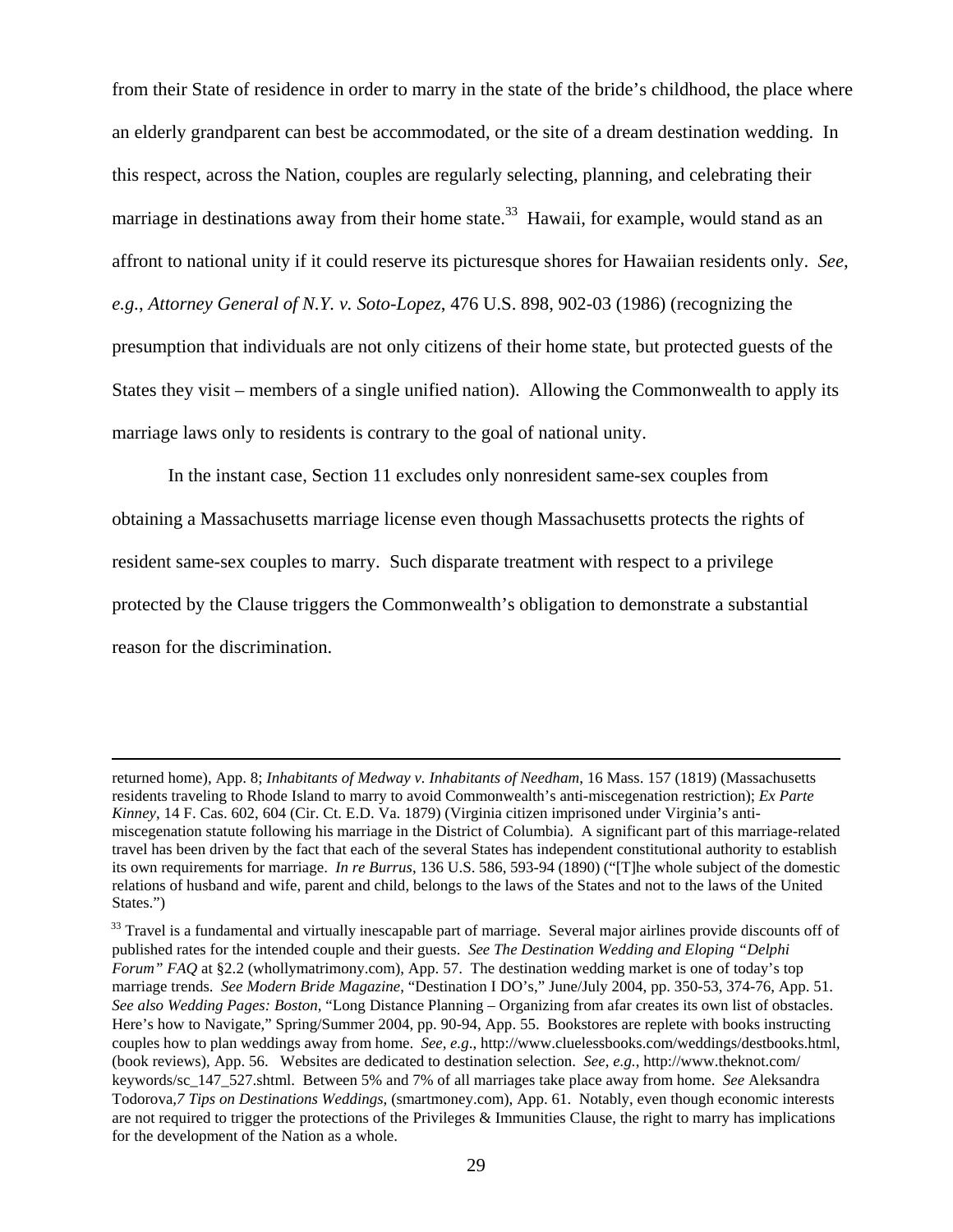## **2. The Commonwealth Cannot Justify Its Discrimination Against Out-of-State, Same-Sex Couples.**

Because Section 11 discriminates between residents and nonresidents with respect to a protected privilege, the Constitution requires that the Commonwealth provide a "substantial reason" for denying nonresident same-sex couples the right to marry in Massachusetts. *Lunding v. New York Tax Appeals Tribunal*, 522 U.S. 287, 298-99 (1998) (requiring offending State to demonstrate that "(i) there is a substantial reason for the difference in treatment; and (ii) the discrimination practiced against nonresidents bears a substantial relationship to the State's objective.").<sup>34</sup> To meet this test, the Commonwealth must demonstrate that nonresidents are the "peculiar source of the evil" that Section 11 seeks to remedy. *See Camden*, 465 U.S. at 222; *Toomer*, 334 U.S. at 398. The Commonwealth, however, cannot articulate such a reason for discrimination against nonresident same-sex couples.

#### **a. Nonresidents are not a peculiar source of evil.**

 Massachusetts' own marriage-licensing laws belie any assertion that nonresidents are the "peculiar source of evil" that Section 11 seeks to remedy. The expectation that citizens from other states can marry in the Commonwealth (or that Massachusetts citizens can marry elsewhere when traveling through the several States) is encouraged by Massachusetts' own licensing statutes.<sup>35</sup> Governor Romney himself has conceded that marriages of nonresident gay couples

<span id="page-29-0"></span><sup>34</sup> Notably, if there is no substantial relationship between the purported justification (*i.e.,* uniformity or comity, *infra*) and the discrimination against nonresidents, the discrimination violates the Clause. This is true even if the State could provide a substantial justification for this law, which the Commonwealth cannot do here.

<span id="page-29-1"></span><sup>35</sup> *See* G.L. c. 207 (imposing no residency requirement). *See also id*. at §§ 28A (authorizing medical certificates originating from other states), 30 (authorizing nonresidents to access Massachusetts courts to waive 3 day waiting period), 36 (allowing residents of Massachusetts to marry elsewhere); 39 (authorizing solemnization by designated nonresidents); 43 (concerning solemnization in a foreign country); 46 (allowing reliance on records of consul or diplomatic agent).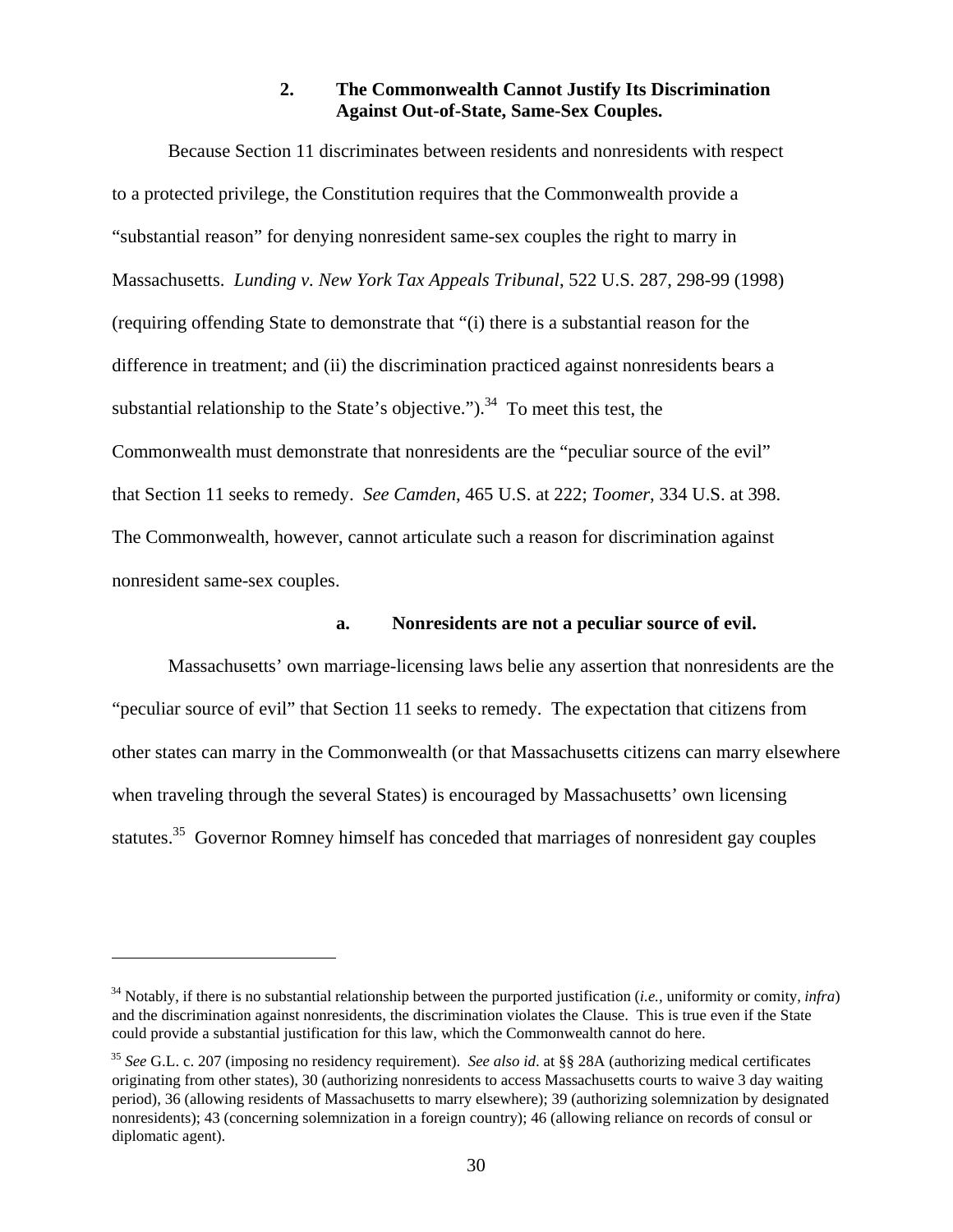"'do no harm to the Commonwealth."<sup>36</sup> The Department does not even keep records distinguishing between resident and nonresident marriage licenses.<sup>37</sup> Certainly, the Commonwealth cannot legitimately contend that the marriage of nonresidents poses a social or economic "evil."[38](#page-30-2) *See In re Matter of Jadd*, 391 Mass. 227, 236-37 (1984) (striking residency requirement for bar admission under Privileges and Immunities Clause because nonresident attorneys were not the source of any problem being addressed).

> **b. Protecting residents and State resources is neither a substantial reason, nor does it bear a substantial relationship to denying gay and lesbian nonresidents the right to marry.**

 Massachusetts has never asserted a protective interest on behalf of its resources or residents with respect to the distribution of marriage licenses.<sup>39</sup> The absence of an express residency requirement signals that Massachusetts asserts no commercial or protective interest of its own in the granting of marriage licenses.

 The Commonwealth cannot now assert a substantial reason to justify its denial of marriage license to nonresidents. Marriage licenses do not fall within the category of things deserving preservation for citizens only. The Supreme Court has held that restrictions on nonresidents may be appropriate in some instances: for example, where the consumed good such as education benefits, welfare benefits, or local employment opportunities is in finite supply and could be transported and enjoyed out-of-state to the detriment of the States' residents, s*ee* 

l

<span id="page-30-0"></span><sup>36</sup> Yvonne Abraham & Raphael Lewis, *Romney Turns to AG For Halt To Licensing*, Boston Globe, May 21, 2004, at A1 (quoting Governor Romney), App. 44.

<span id="page-30-1"></span><sup>37</sup> *See* Letter of Karin Barrett, Assistant Registrar dated June 14, 2004 (responding to public records request), App. 18.

<span id="page-30-2"></span><sup>38</sup> The Commonwealth also cannot argue that same-sex couples are a particular source of mischief. *See Goodridge,* 440 Mass. at 342 (citing Massachusetts statutes protecting gays and lesbians from discrimination); s*ee also Lawrence v. Texas*, 539 U.S. 508, 520 (2003) ("When sexuality finds overt expression in intimate conduct with another person, the conduct can be but one element in a personal bond that is more enduring. The liberty protected by the Constitution allows homosexual persons the right to make this choice.").

<span id="page-30-3"></span> $39$  For purposes of obtaining divorces, annulments, or affirmations, Massachusetts has preconditioned access to its courts, but it has never done so for marriage. *Compare* G.L. c. 207, § 30 (allowing nonresidents to apply for waiver of marriage waiting period) with c. 208, §§ 4-5 (establishing domicile requirements for divorce).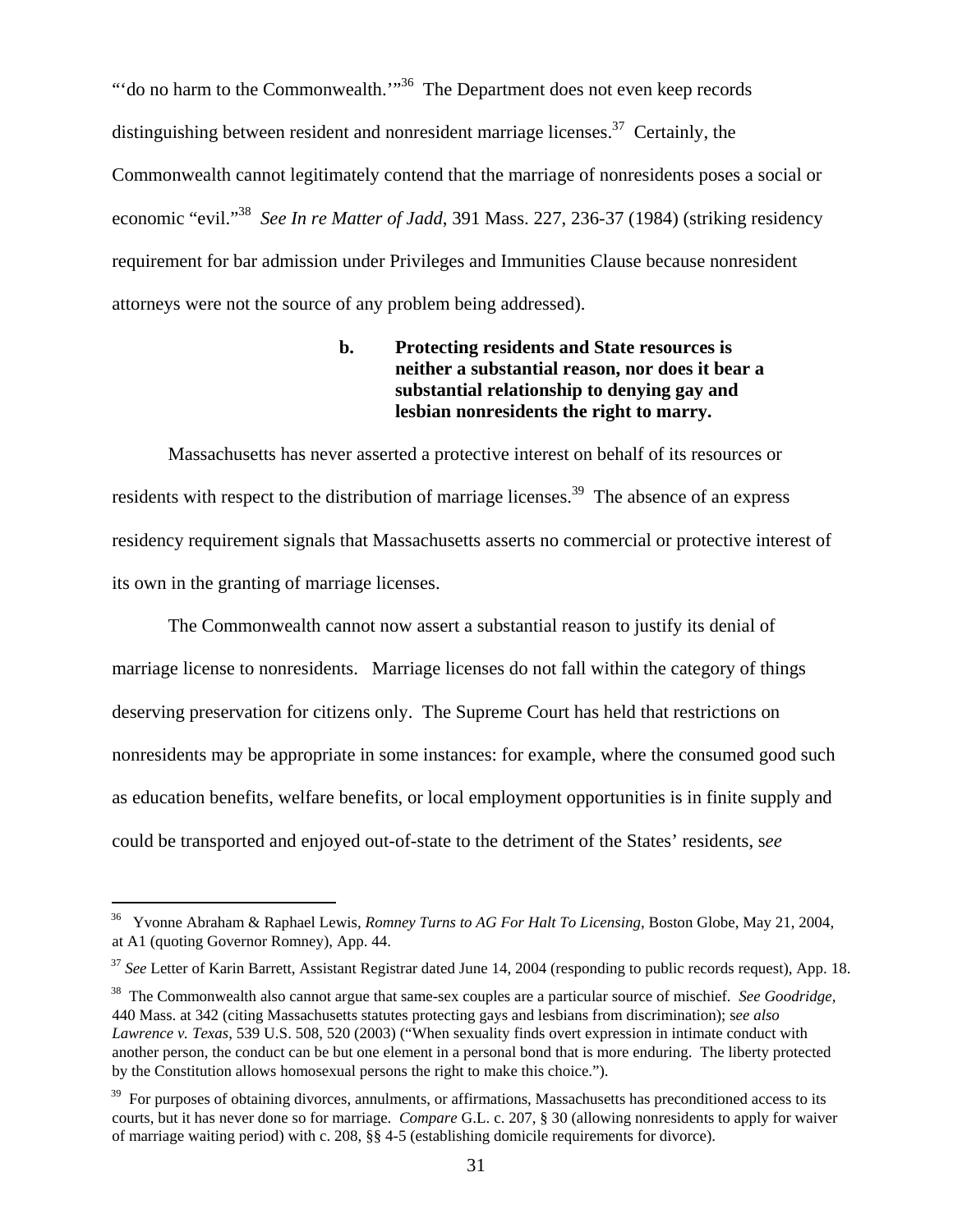*Martinez v. Bynum*, 461 U.S. 321, 325-26 (1983) (upholding bona fide residence requirement for attendance at Texas public school). Yet, such is not the case regarding marriage licenses. Marriage licenses are not a consumable good needing preservation against the risk that they will be destroyed or rendered impractical by excessive demand. *Cf. Baldwin,* 436 U.S. at 378 (holding that nonresidents' access to recreational hunting in Montana was not protected by the Clause because, among other things, the elk supply "by its very nature [could] be enjoyed by only a portion of those who would enjoy it"). Unlike elk hunting, there is no cap on the number of marriage licenses Massachusetts can issue in a year.

 Even if the Commonwealth's interest in conserving resources for its own citizens were somehow deemed appropriate with respect to marriage licenses, as applied here, there is no substantial relationship between that purported interest and the denial of licenses to same-sex couples.[40](#page-31-0) Nonresidents marrying in Massachusetts pose no threat to the Commonwealth's financial resources. $41$  To the contrary, weddings are big business and could provide revenue to the State, municipalities, and other wedding industry participants. $42$ 

<span id="page-31-0"></span> $40$  In contrast, the interests of the Commonwealth in divorce are distinctly different. A state may have an interest in preventing the state from becoming a "divorce mill." *See Sosna v. Iowa*, 419 U.S. 393, 406-07 (1975) (recognizing that state has interest in protecting its decrees from collateral attack thus justifying one year residency requirement for divorce); *Cf. Fiorentino v. Probate Court*, 365 Mass. 13, 17 (1974) (invalidating Massachusetts' two year residency requirement for divorce under the Equal Protection Clause though acknowledging that Massachusetts has an interest in protecting its courts from fraudulent invocations of their jurisdiction). In contrast to marriage, the state has an undeniable interest in ensuring jurisdiction over the parties, and overseeing the custody and visitation of any children and the distribution of the marital property pursuant to any decree.

<span id="page-31-1"></span><sup>&</sup>lt;sup>41</sup> However, even if, *arguendo*, there were significant costs associated with issuing marriage licenses to nonresidents, cost alone will not absolve Massachusetts of its constitutional obligations. *See Plyer v. Doe*, 457 U.S. 202, 227 (1982) ("[A] concern for the preservation of resources standing alone can hardly justify the classification [to exclude nonresidents from school enrollment]. The State must do more than justify its classification with a concise expression of an intention to discriminate."). *See also Goodridge*, 440 Mass. at 335 (dismissing the Commonwealth's argument that it was denying marriage licenses to same-sex residents in an attempt to protect financial resources).

<span id="page-31-2"></span> $42$  In fact, there is reason to believe that a state's issuance of marriage licenses to nonresident couples would provide an economic boon to the state and its economy. Out-of-state applicants pay a fee for the marriage license, pay to solemnize their wedding, and may purchase other goods and services from private vendors in connection with their marriage ceremony. *See*, *e.g.*, Aude Lagorce, *The Gay-Marriage Windfall: \$16.8 Billion*, April 5, 2004, at [http://www.forbes.com/2004/04/05/cx\\_al\\_0405gaymarriage\\_print.html](http://www.forbes.com/2004/04/05/cx_al_0405gaymarriage_print.html), App. 59.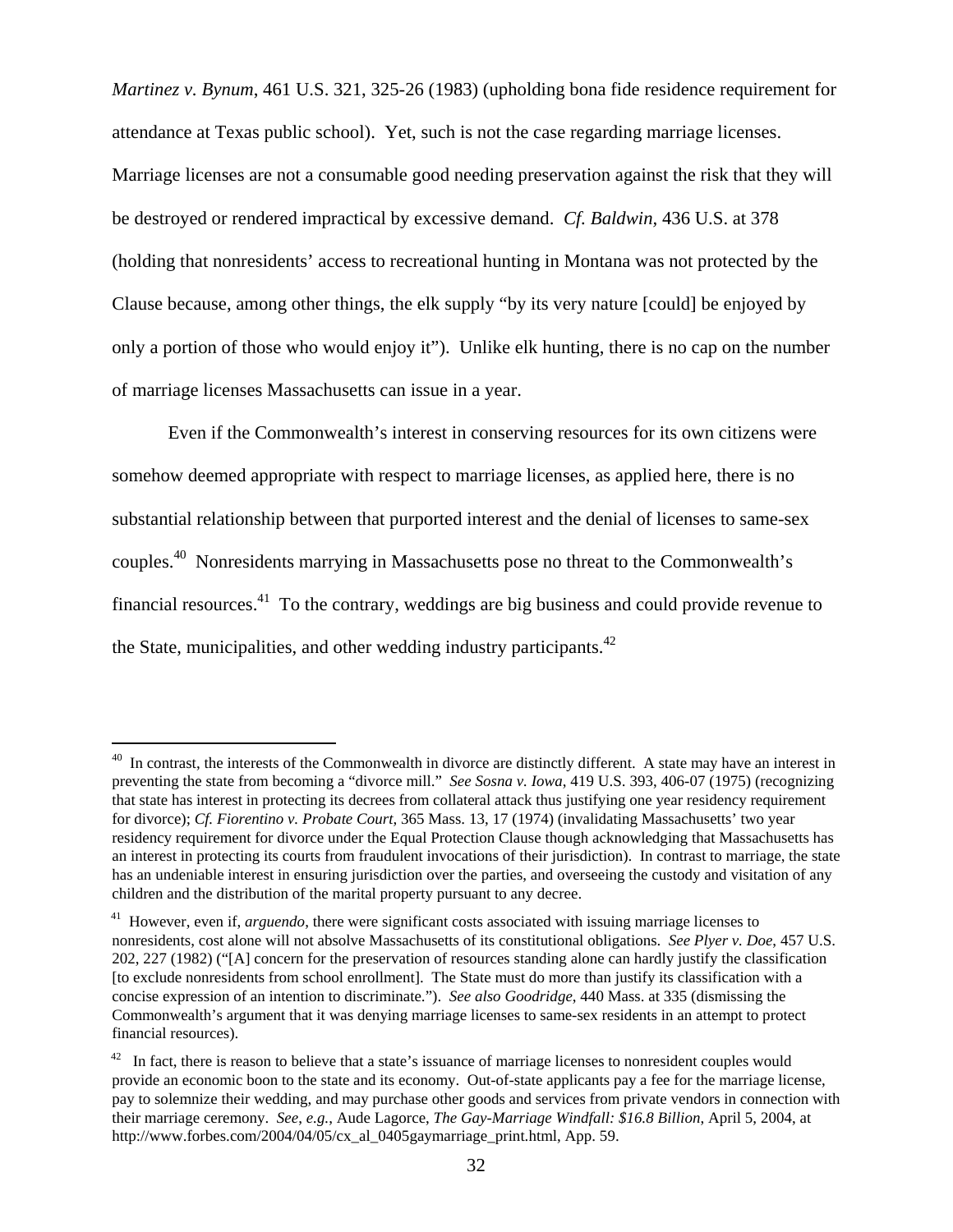Moreover, the Commonwealth cannot plausibly claim that it has a substantial interest in protecting Massachusetts residents against marriages by nonresident same-sex couples. Massachusetts residents are not harmed by marriages taking place around them, nor by the presence of nonresidents getting married.

# **c. The Commonwealth has no justifiable interest in limiting gay and lesbian nonresidents from coming to the Commonwealth to marry.**

 The Commonwealth certainly allows heterosexual nonresidents to marry, and it can have no substantial interest in preventing gays and lesbians from traveling here for that same purpose, even if it does not want to be a marriage haven for gays and lesbians. Simply put, the desire to deter nonresident same-sex couples from traveling here to marry does not drape Section 11 with the veneer of constitutionality. To the contrary, it smacks of the most basic of equal protection violations. *See Goodridge*, 440 Mass. at 34 (marriage ban a result of "persistent prejudices"); *Romer v. Evans*, 517 U.S. 620, 632 (1996) (invalidating amendment unlawfully imposing disabilities on gay people across the board).

Yet, even if characterized as an attempt "to take care of its own," states are forbidden from exactly that approach under the Privileges and Immunities Clause. *Saenz*, 526 U.S. at 499 n. 11 ("We do not doubt that the one-year waiting-period device is well-suited to discourage the influx of poor families in need of assistance…but the purpose of inhibiting migration by needy persons into the State is constitutionally impermissible." (alteration in original)); *Soto-Lopez*, 476 U.S. at 908-09 (preventing States from reserving opportunities or protections for its current citizens, even if it truly prefers to take care of its own). While a State may opt not to offer its own residents a benefit in order to preserve resources, it may not undertake preservation by fencing out undesirable groups. *See Edwards*, 314 U.S. at 173.

33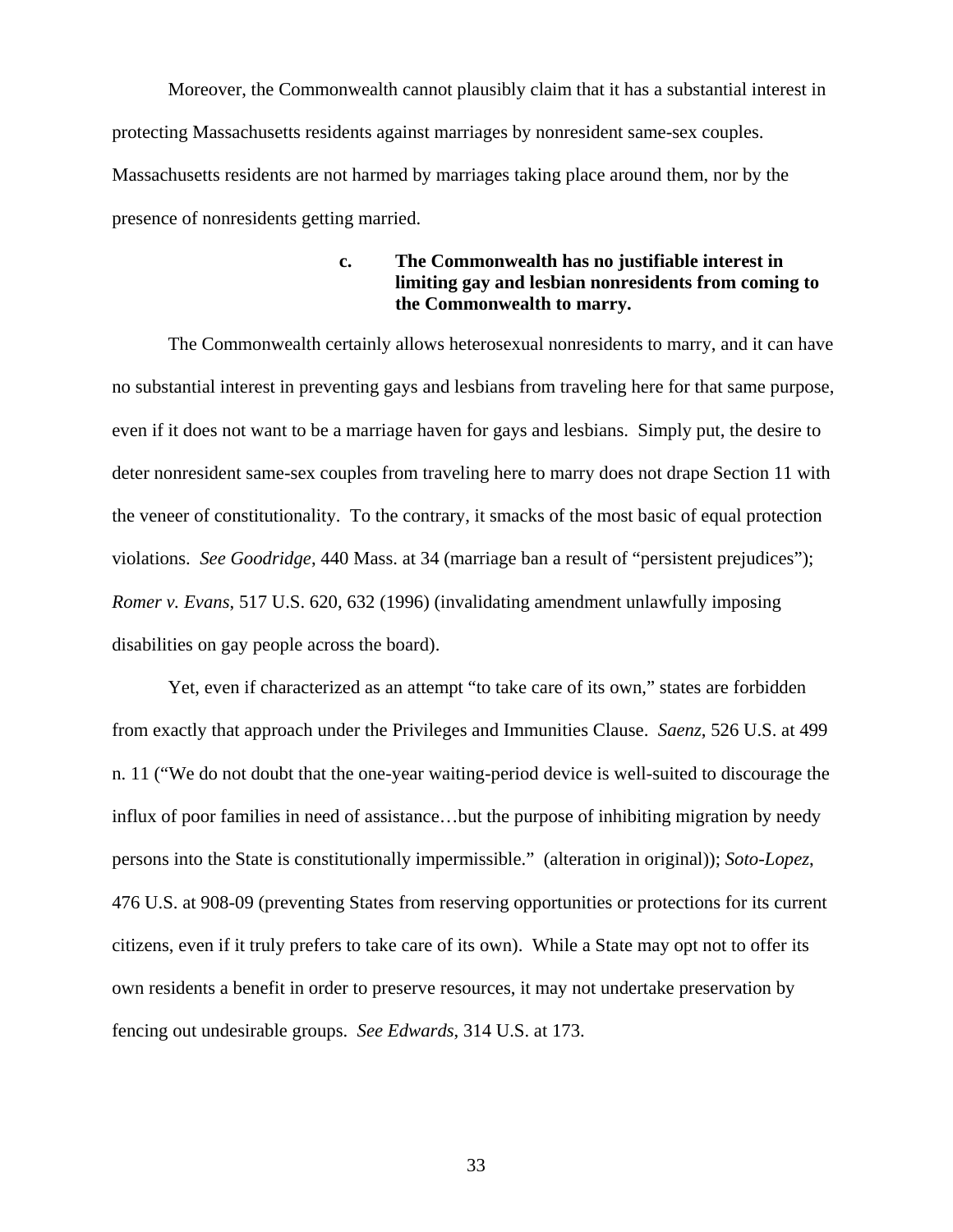# **d. The purported "uniformity" achieved by Section 11 does not provide a constitutionally sufficient reason for, or substantial relationship with, Section 11.**

 The Massachusetts Legislature expressly stated that it enacted Section 11 to achieve the purpose of "uniformity with those states that enact similar legislation." G.L. c. 207,  $\S$  13.<sup>43</sup> Yet, rather than establishing true national uniformity, Section 11 only serves to enforce – extraterritorially – the prohibitory laws of other States. If adopted by all the sister States, Alabama law, for example, would govern the rights of Alabama citizens to marry no matter how far they traveled away from Alabama. Alabama could not extend its laws extra-territorially in this fashion without the cooperation of other States. *See BMW of North America v. Gore*, 517 U.S. 559 (1996) (recognizing that States cannot extend their laws beyond their own jurisdiction). States, however, cannot huddle together and agree to waive the constitutionally protected rights of their respective citizens to take advantage of the local privileges and immunities available when they visit neighboring states. *See Travis*, 252 U.S. at 82 ("A State may not barter away the right … to enjoy the privileges and immunities of citizens when they go into other States."). In this sense, the only "uniformity" actually advanced by Section 11 is a constitutionally impermissible one.

<span id="page-33-0"></span>Yet the actual effect of the law, had it been ratified by more than the five states which adopted it, would have been to entrench inconsistency between each State's marriage laws, not to make them uniform vis-à-vis each other. Ernst Freund, one of the Commissioners to the Conference of Commissioners on Uniform State Laws, predicted the result of this legislative scheme:

Up to this time we have confined ourselves to the work of uniformity, and this law would not tend to produce uniformity, but would produce diversity. As the law stands at present, if people go outside the state and are married, they are married anywhere in the land. If you adopt this law, the consequence would be to force upon the country a diversified law, because these people will be married in any state where they are, and they would not be married in any other state. In other words, the very purpose of the Conference to produce uniformity would not be effected, but the contrary result would obtain.

See Proceedings of the Twenty-Second Conference of Commissioners on Uniform State Laws, held at Milwaukee, Wisconsin, August 21, 22, 23, 24 and 26, 1912, at 41, App. 29. Thus, there is no substantial relationship between Section 11's discrimination and the purported objective of uniformity. The proposed law was withdrawn in 1943. *See Handbook of the National Conference of Commissioners on Uniform State Laws: Proceedings of the Fifty-Third Annual Conference*, at 64 (1943), App. 28.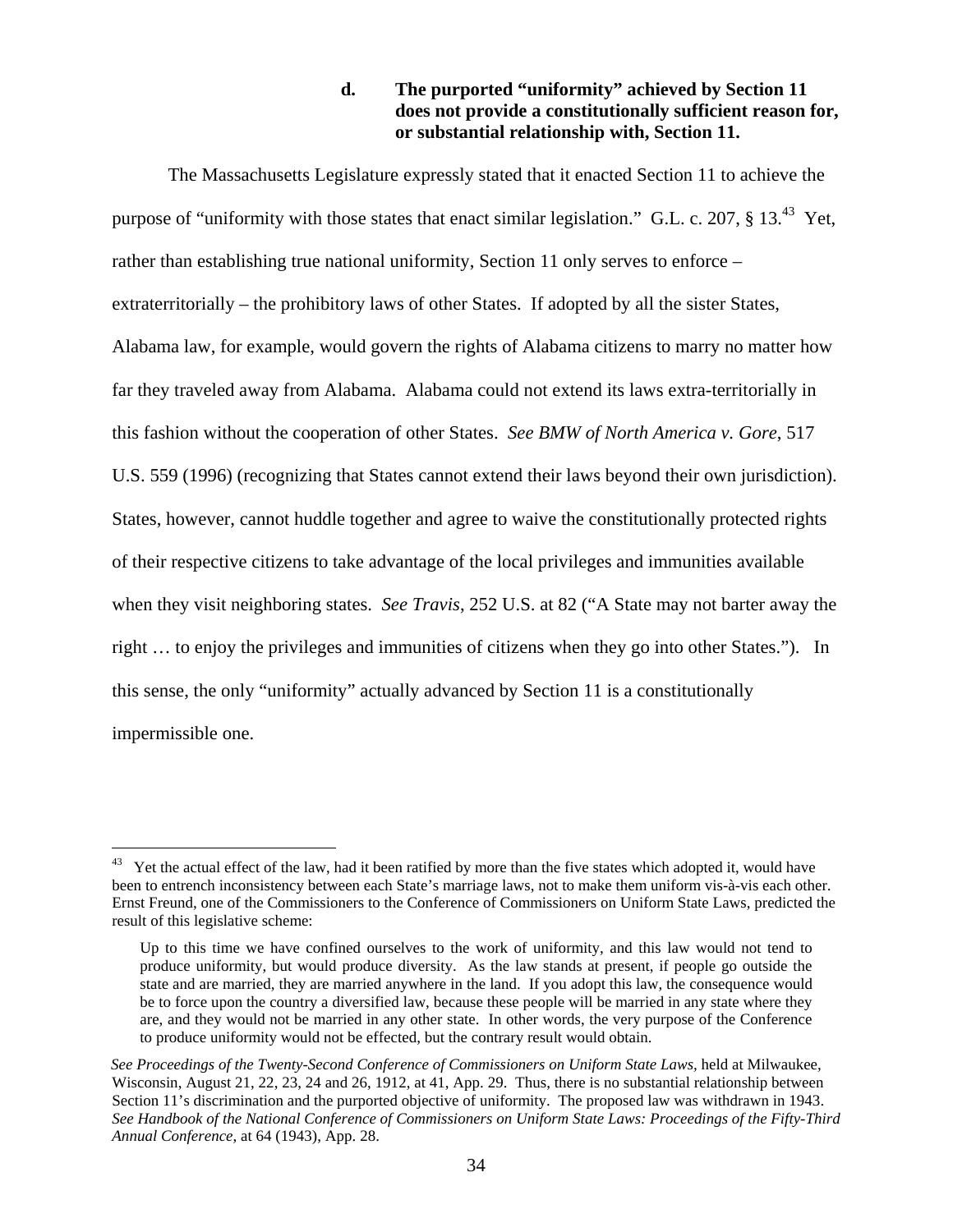# **e. The Commonwealth cannot claim that comity justifies Section 11 or that Section 11 bears a substantial relationship to the goal of comity.**

 Beyond what has already been argued in Part I.A.2.a. (*e.g.,* constitutional guarantees override comity interests), *supra*, Massachusetts is disingenuous in relying upon the laws of the other States to deny nonresidents marriage rights given the insubstantial relationship between the Commonwealth's asserted interest and its discrimination against nonresident couples. For example, since the Attorneys General from New York and Rhode Island have indicated that their states would fully recognize the marriages of any same-sex couples from their state marrying in Massachusetts,<sup>44</sup> Section 11 actually disserves comity interests.

 Moreover, the "comity" erected by Section 11 is only one-sided. Instead of encouraging other states to respect marriages solemnized here, the mere existence of Section 11 has led other courts to invalidate Massachusetts marriage licenses – a result directly at odds with the Commonwealth's purported goal of engendering respect for its own licenses. *See Canwright v. Canwright*, 76 N.Y.S.2d 10, 12 (N.Y. App. Div. 1947) (relying on Section 11 to hold that marriages void in New York would also be void in Massachusetts) App. 3; *Beaudoin v. Beaudoin*, 62 N.Y.S.2d 920, 923 (N.Y. App. Div. 1946) (same) App. 2; *Seagriff v. Seagriff*, 195 N.Y.S.2d 718 (N.Y. Fam. Ct. 1960) (same) App. 10.

# **f. Disguising Section 11 as a "Choice of Law" provision does not make it valid as applied here.**

Although "choice of law" rules can be valid interests of a State in some circumstances, simply calling Section 11 a "choice of law" rule does not vitiate its discriminatory impact or immunize it from constitutional review under the Clause. Simply put, the discriminatory impact of the Clause is not abated by attempting to characterize it as a "choice of law" rule. *See Saenz*,

<span id="page-34-0"></span><sup>44</sup> See Rhode Island Attorney General Patrick Lynch's Statement Concerning Same-Sex Marriage, May 17, 2004, App. 15; Letter from Caitlin Halligan, Solicitor General of New York, to Darrin Derosia and Peter Graham, March 3, 2004, available at [http://www.oag.state.ny.us/press/ 2004/mar/mar3a\\_04\\_attach2.pdf](http://www.oag.state.ny.us/press/ 2004/mar/mar3a_04_attach2.pdf), App 20. *See also*  Footnote 52, *infra.*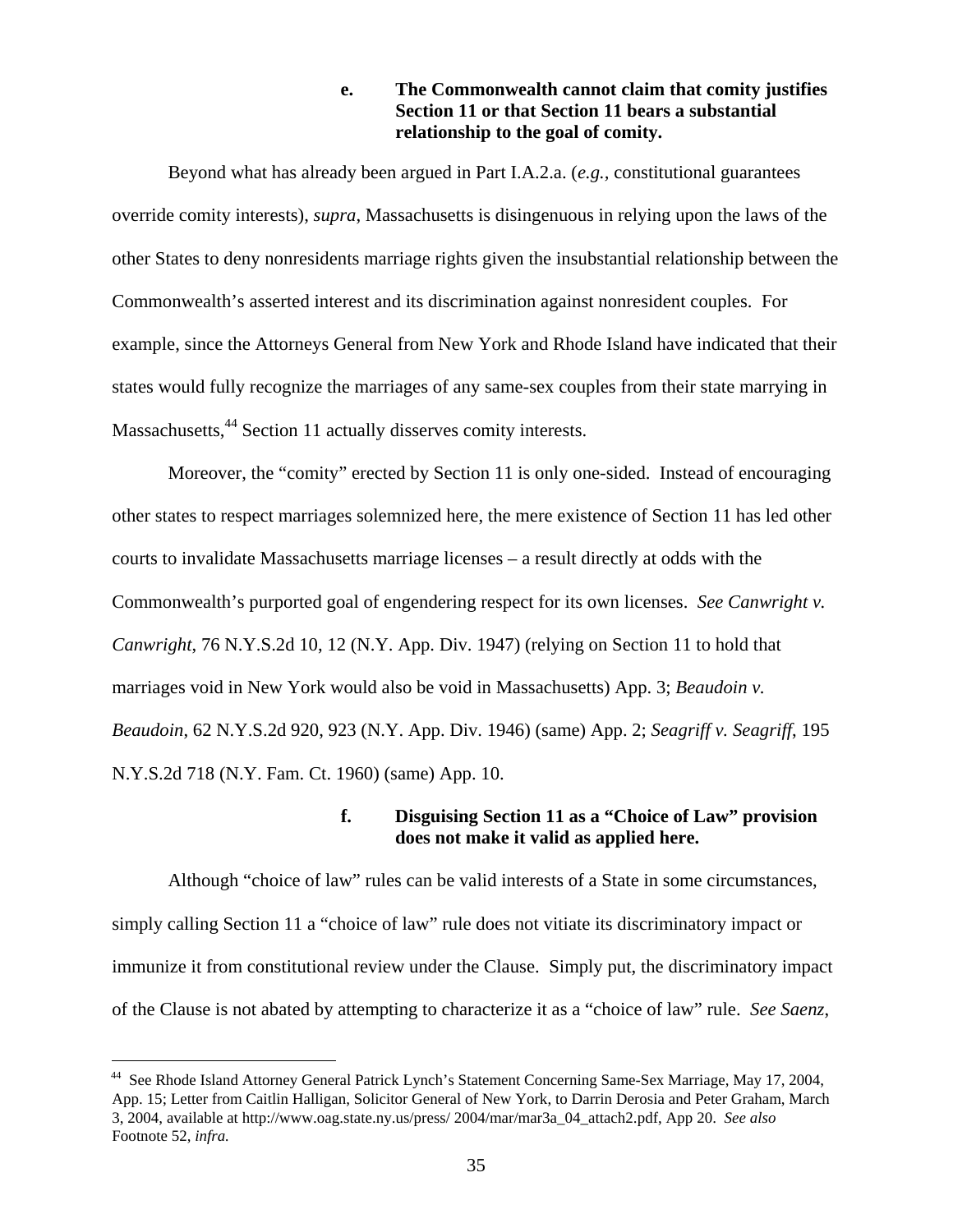526 U.S. at 509 (rejecting notion that welfare payments tied to law of recipient's home states was merely a choice of law rule); *Howlett v. Rose*, 496 U.S. 356, 381-82 (1990) (recognizing that States may not evade the strictures of the Privileges and Immunities Clause by declining jurisdiction).

 Even if Section 11 were re-characterized as a "quasi" choice of law rule and survived *Goodridge,* there is no substantial relationship between this purported rule and the discrimination imposed against non-residents here. "Choice of law" in this context requires a balancing of three separate concerns: (1) the Commonwealth's interest in having its own laws govern the issuance of Massachusetts marriage licenses by Massachusetts clerks within Massachusetts territory; (2) the interest, if any, of the home State in having its marriage-licensing laws extended extraterritorially; and (3) the interests of citizens wishing to marry in any State where they are qualified to marry, even if that is not their home State. Significantly, in this case, the interests of the Plaintiff Couples are superior to those of the Commonwealth or their home States. Under these circumstances, even if Section 11 were properly termed a "choice of law" rule, no choice of law theory can justify Section 11's denial of the Plaintiff Couples' rights under the Clause.

 Except for Section 11, Massachusetts' marriage-licensing scheme operates according to Massachusetts' own rules for eligibility and solemnization. Until May of this year, the list of impediments to marriage was merely a rote recitation of the Commonwealth's rules for marrying, and did not enumerate, let alone incorporate, eligibility restrictions from other States. This longstanding practice simply confirms longstanding choice of law principles holding that the laws of the State of solemnization apply. *See, e.g., Commonwealth v. Graham*, 157 Mass. 73, 75 (1892) ("The general rule of law is that marriage contracted elsewhere, if valid where it is contracted, is held valid here…"); *Commonwealth v. Lane*, 113 Mass. 458, 463 (1873) ("By [common] law, the validity of a marriage depends upon the question whether it was valid where it was contracted; if valid there, it is valid everywhere."). After all, the Plaintiff Couples came to

36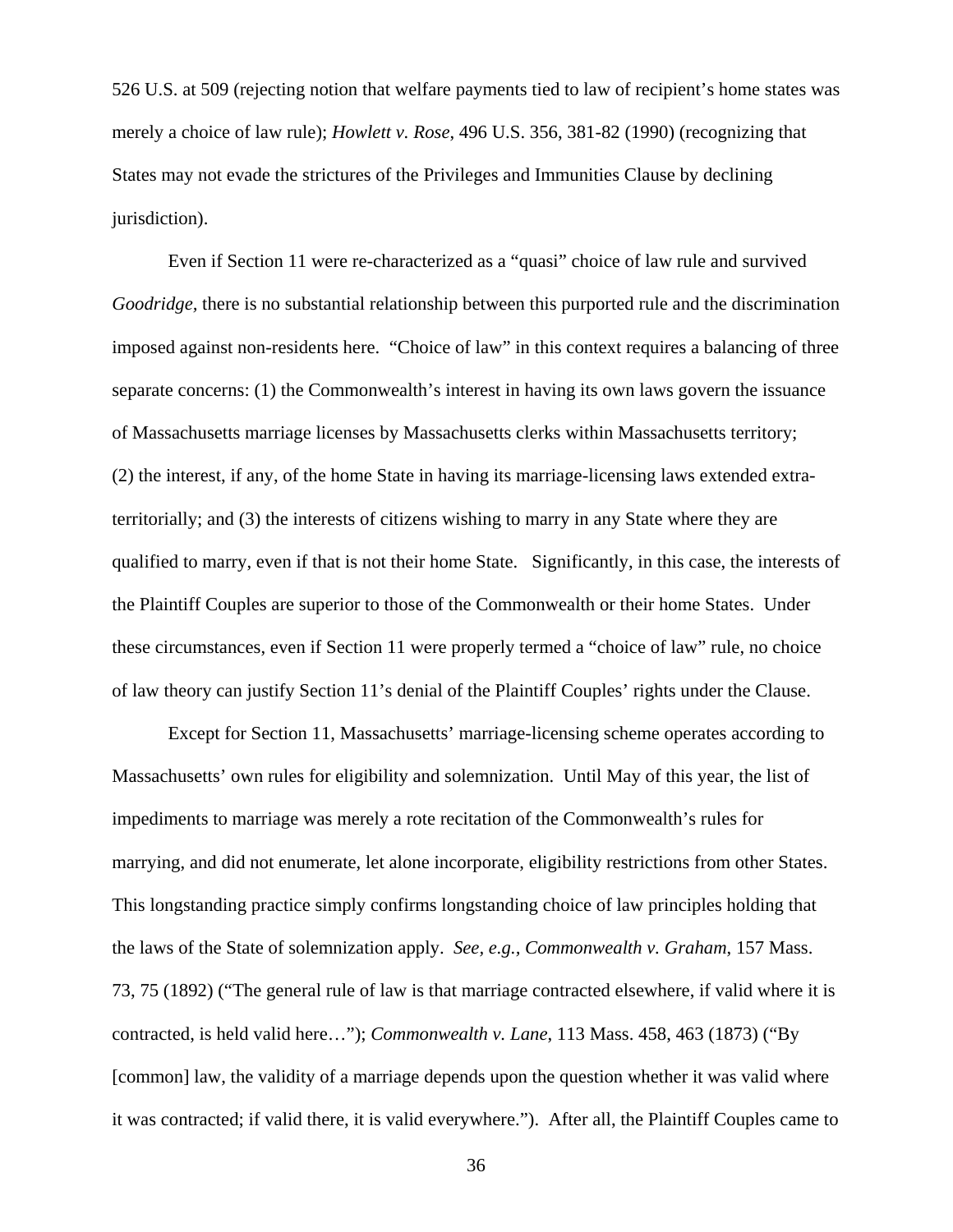the Commonwealth seeking Massachusetts marriage licenses, not licenses from New York, Rhode Island, or Connecticut; and accordingly, Massachusetts law should govern the issuance of its own licenses.[45](#page-36-0) 

 Nor does any other State have a superior interest in imposing its own licensing rules upon Massachusetts. States have always had different rules in one way or another, whether concerning marriages "of a white and a colored person," or with a divorced person, or with an "epileptic or imbecile," or with certain relatives, or even with blood tests and waiting periods. *See, e.g.,* Fred S. Hall and Elizabeth W. Brooke, *American Marriage Laws in their Social Aspects: A Digest*, at 51-132 (1919), App. 33. The issuance of a Massachusetts marriage license, presents no harm to any other State. Subject to statutory and constitutional constraints,<sup>46</sup> the other forty-nine states maintain the right to establish marriage policy in their own States. *See, e.g., Restatement (Second) of Conflict of Laws* §283 (1971). States can protect their own interests and marriage policies regardless of whether Massachusetts goes so far as to incorporate other states' licensing laws into its own.[47](#page-36-2) 

 For privileges and immunities, the Plaintiff Couples intending to marry possess the overriding interest. Though certainly not a prerequisite for being able to access state privileges under the Clause, many of the Plaintiff Couples have deep roots in Massachusetts: they currently

<span id="page-36-0"></span><sup>&</sup>lt;sup>45</sup> This is not the first time that nonresidents have sought out Massachusetts' more hospitablefavorable marriage laws. *See* Paul H. Jacobson, *supra*, at 48 (noting that, by 1943, non-resident marriages in Massachusetts climbed to 22% because neighboring states adopted premarital examination requirements); *id*. , non-resident marriages climbed in Massachusetts despite its compulsory five-day waiting period. In fact, nonresident grooms increased to 22 percent of the total by the time the state's own blood-test law became effective in 1943."at 48-54 (describing how non-resident marriages in any state fluctuate depending upon the termsseverity or laxness of the marriage requirements in the neighboring states) App. 35 ; *Dillon County v. Maryland Cas. Co.,* 59 S.E.2d 640, 642 (S.C. 1950), App. 6 ("The requirements in South Carolina concerning marriage are generally regarded as much less exacting than those of our sister state of North Carolina. This has resulted in an unusual number of marriage licenses being issued to non-residents … in counties along the northern border.").

<span id="page-36-1"></span><sup>&</sup>lt;sup>46</sup> The Plaintiff Couples need not, and do not, take a position on the constitutionality of the other state and federal laws denying marriage rights to same-sex couples.

<span id="page-36-2"></span> $47$  The reaction of sister States, whatever that might be, should not be a factor in how Massachusetts implements its own laws. *See Opinion of the Justices*, 440 Mass. at 1208-09 (establishing that the protection of Massachusetts law should not depend upon the prejudice of others).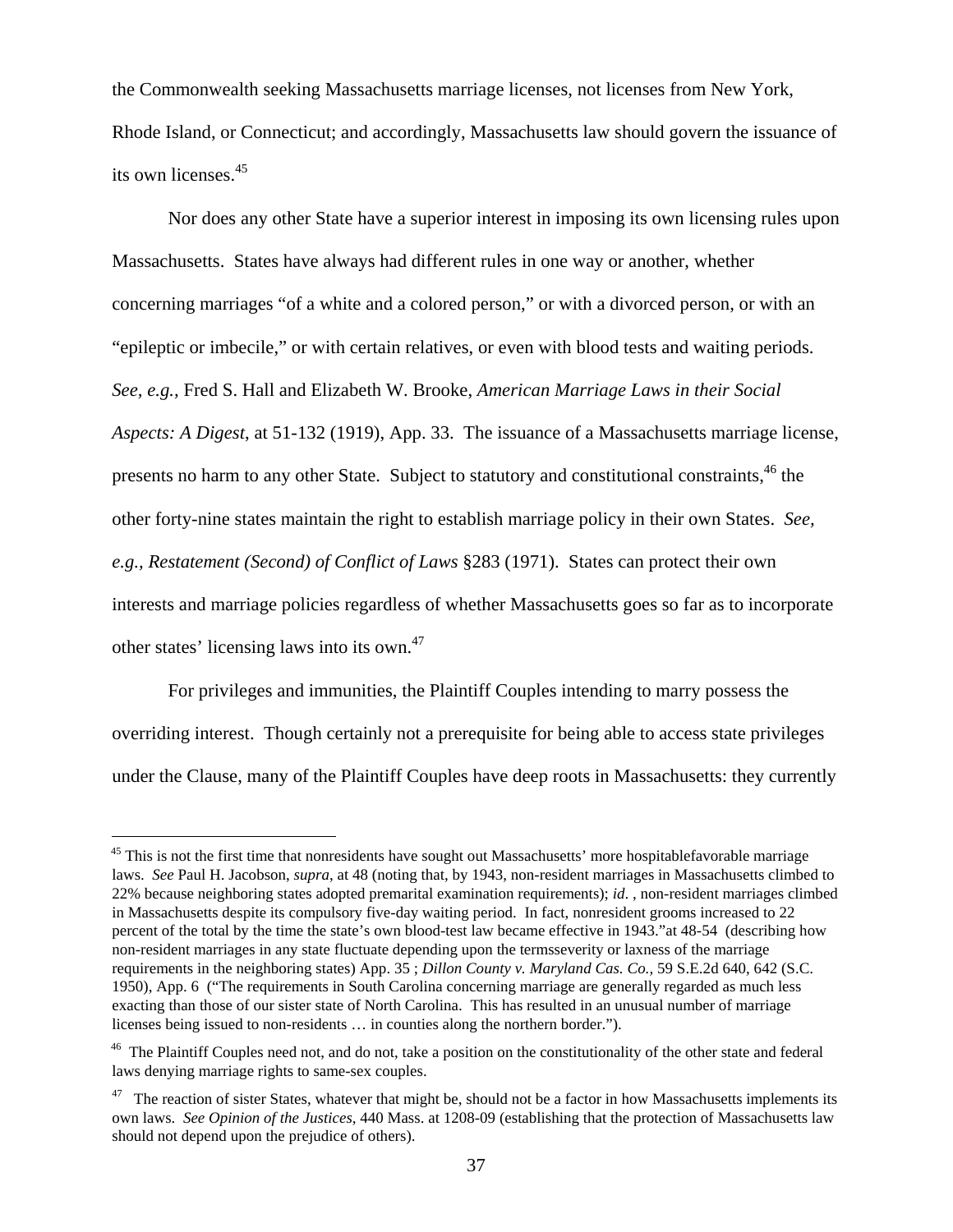<span id="page-37-0"></span>work here (*see* Verified Complaint, ¶ 45); they have worked here (*id.* at ¶¶ 45, 51, 61); they attended school here (*id.* at ¶¶ 30-31, 39, 67); they fell in love here (*id.* at ¶¶ 30, 51, 62, 67), they adopted their children here (i*d.* at ¶¶ 60); they frequently travel here to visit their hometown friends and family (*id.* at ¶¶ 26, 36); they were born here (*id.* at ¶¶ 26, 36, 51, 62); they were raised here (*id.* at ¶¶ 26, 36, 39); and they have retirement benefits due them from Massachusetts employers (*id.* at ¶¶ 47). Two couples even live within approximately 10 miles of the Massachusetts border. *Id.* at  $\P$  44 and 52.

 Yet, even if they had no prior connection with the Commonwealth, these citizens from other States now seek (and have sought) to visit Massachusetts to invoke their civil right to marry. They wish to participate in an "institution of fundamental legal, personal and social significance." *Goodridge*, 440 Mass. at 328. It is at once "a deeply personal commitment to another human being and a highly public celebration of the ideals of mutuality, companionship, intimacy, fidelity, and family," *id*. at 322, while also being legally ubiquitous, *id*. at 323 ("the benefits accessible only by way of a marriage license are enormous, touching nearly every aspect of life and death"). *See also Turner v. Safeley*, 482 U.S. 78, 95 (1987) (stating that "marriages . . . are expressions of emotional support and public commitment" and that "the commitment of marriage may be . . . an expression of personal dedication"). The Commonwealth's denial of marriage licenses to these nonresident same-sex couples necessarily also forecloses their ability to engage in a profound act of "self-definition," to associate and express themselves as married persons, and to gain access to any or all of the legal, tangible protections of marriage.[48](#page-37-0) *Goodridge*, 440 Mass. at 322. The Commonwealth cannot simply choose to apply another State's law where that choice would deprive the citizens of the several

l

 $48$  The right to interstate travel allows citizens "to experiment with other modes of living other than those sanctioned at home and to return with the potentially transformative knowledge gained." *See Seth Kreimer*, "'But Whoever Treasures Freedom …?': The Right to Travel and Extra-Territorial Abortions," 91 Mich. L. Rev. 907, 915 (1993). By not forcing travelers to become actual residents of another state in order to "escape from the force of [the home]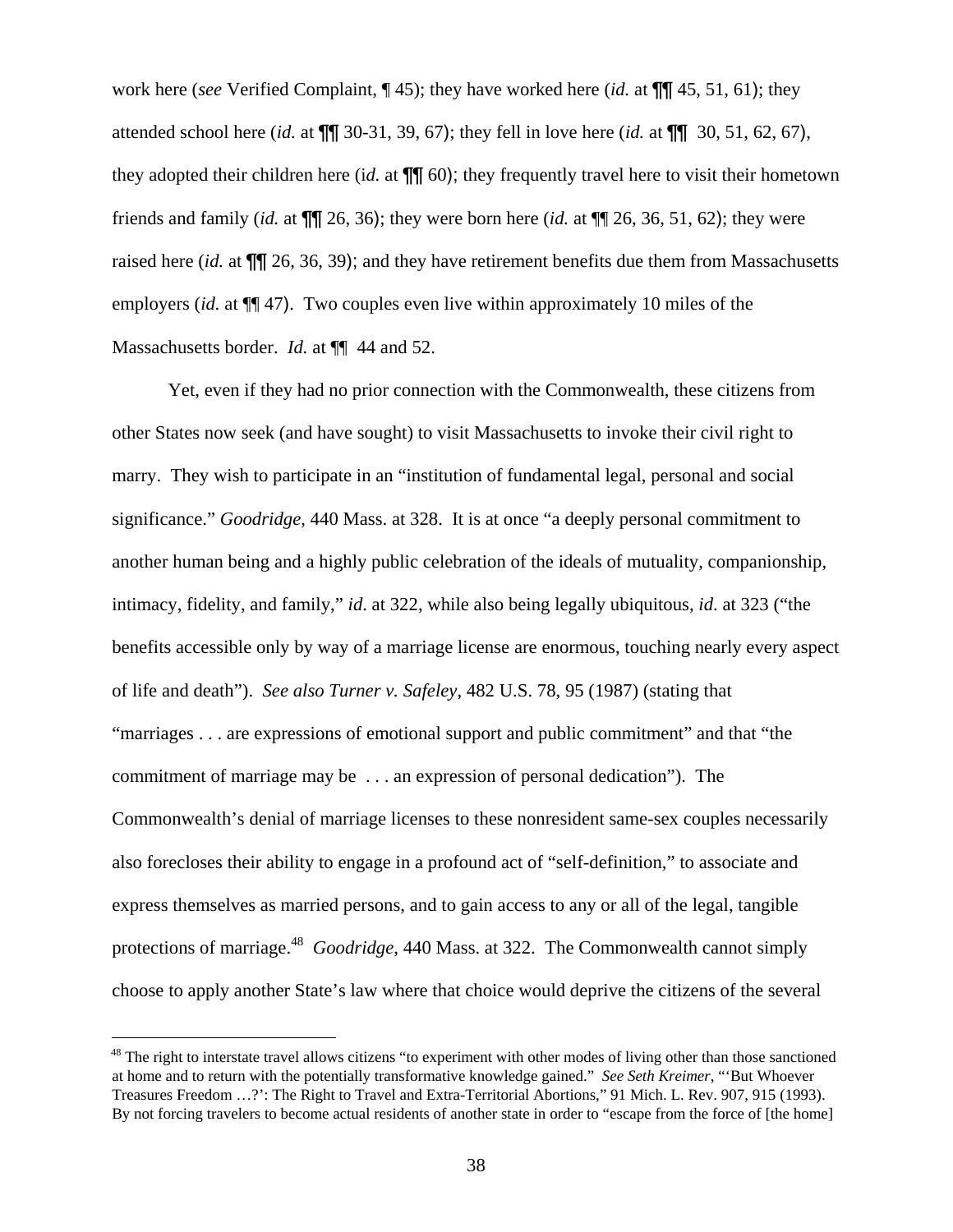<span id="page-38-0"></span>States of their individual rights under the Clause. Stated differently, the Clause provides a backstop for citizens seeking to exercise their rights of state citizenship under the Clause, despite the existence of rules based upon "choice of law."

 For these reasons, Section 11 runs afoul of the Privileges and Immunities Clause by subjecting non-residents to discrimination, solely because they live outside the Commonwealth, and cannot stand.

# C. **THE DEPARTMENT'S APPLICATION OF SECTION 11 VIOLATES CONSTITUTIONAL GUARANTEES OF AN EQUAL RIGHT TO MARRY**

The Department's application of Section 11 should also be enjoined because it tramples on the fundamental right to marry of same-sex couples. Because *Goodridge* held that "the marriage ban does not meet the rational basis test for either due process or equal protection," *Goodridge*, 440 Mass. at 331, that Court "did not consider the plaintiffs' arguments that this case merits strict judicial scrutiny." *Id*. *See also Opinions of the Justices*, 440 Mass. at 1206 n. 3. Yet, if this Court reaches the arguments that were not technically addressed by the *Goodridge* majority, it will find strong support in the analysis in *Goodridge*, as well as in Justice Greaney's concurrence.[49](#page-38-0) According to Justice Greaney, "The right to marry . . . is a fundamental right that is protected against unwarranted state interference." *Goodridge*, 440 Mass. at 345 (Greaney, J., concurring). The majority, too, situated *Goodridge* in the context of the fundamental rights cases, *id*. at 326-28, and referred to marriage as "a right of fundamental importance." *Id*. at 339.

state's laws," the nation guards against "increasing moral homogeneity in the state," which is one of the aims of the Clause. *Id.*

<sup>&</sup>lt;sup>49</sup> Section 11 also constitutes impermissible discrimination on the suspect bases of sex and sexual orientation. These issues were not reached by the *Goodridge* majority. Nonetheless, the Massachusetts Constitution expressly forbids discrimination based on sex, Mass. Const. Pt. 1, art. 1, and the Department could not be clearer that the reason it is applying Section 11 is to prevent Massachusetts from "export[ing]" marriages of same-sex couples to other States. With respect to sexual orientation, there are reasons to believe the SJC would find sexual orientation to be a suspect or quasi-suspect class. *See Goodridge*, 440 Mass. at 333 (condemning "the destructive stereotype that same-sex relationships are inherently unstable and are not worthy of respect."), *id*. at 341 (recognizing that the "marriage ban" as working "a deep and scarring hardship on a very real segment of the community for no rational reason."), *id*. at 341-42 (citing *Palmore v. Sidoti*: "Private biases may be outside the reach of the law, but the law cannot, directly or indirectly, give them effect."). *See also Opinions of the Justices*, 440 Mass. at 1209 ("That there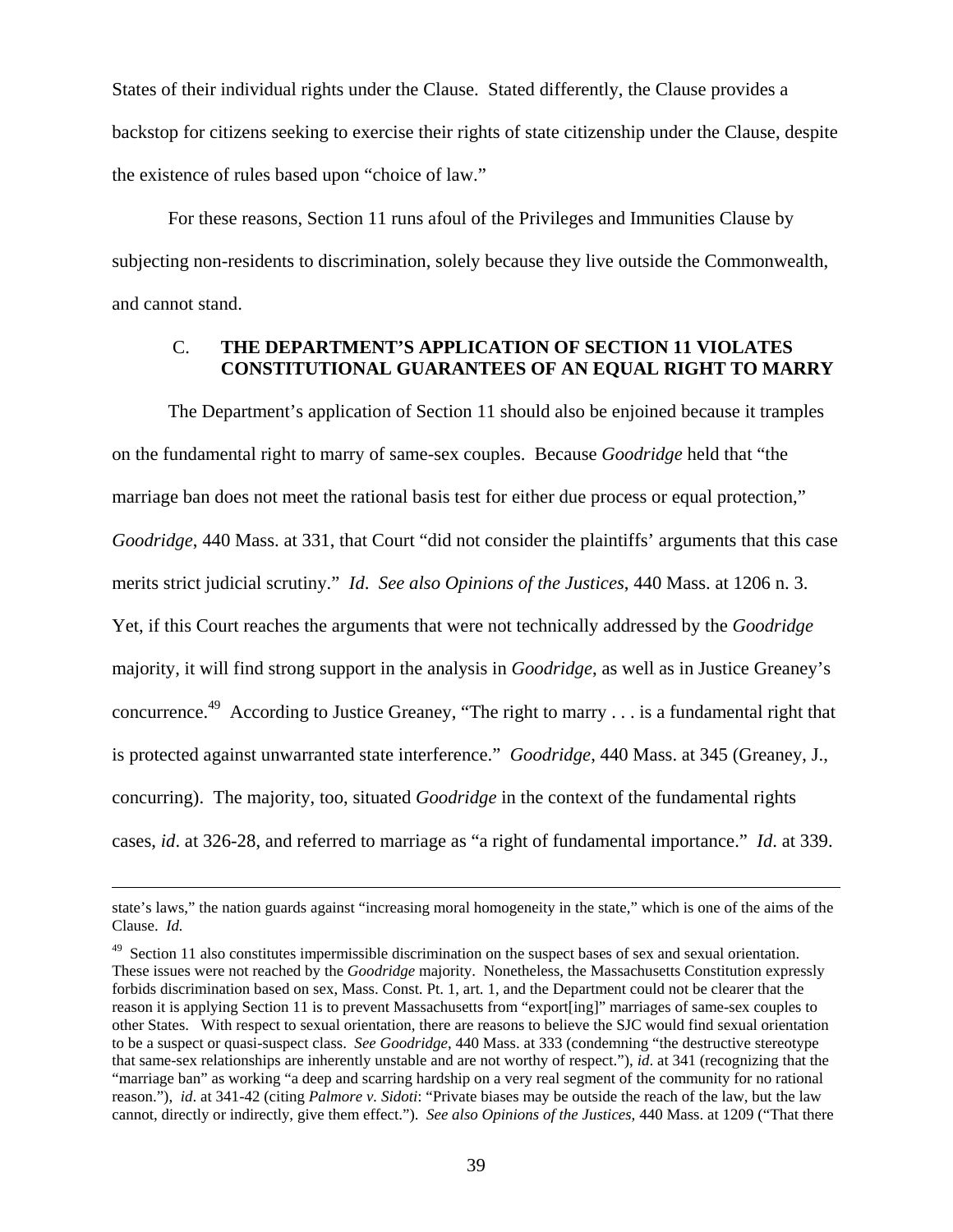*See also id*. at 333 (marriage is one of "fundamentally private areas of life"); *id*. at 328 ("In this case, as in *Perez* and *Loving*, a statute deprives individuals of access to an institution of fundamental legal, personal, and social significance – the institution of marriage…"). Thus, the Department should be enjoined from any and all steps they have taken to deny marriage to gay and lesbian couples.

# **II. PLAINTIFF COUPLES WILL SUFFER IRREPARABLE HARM IF THIS COURT DOES NOT ISSUE A PRELIMINARY INJUNCTION.**

Every day the Commonwealth denies marriage rights and the validity of completed marriages under the auspices of Section 11 is a day that violates the Plaintiff Couples' rights under the Massachusetts Constitution and the Privileges and Immunities Clause of the United States Constitution.

Without the requested preliminary injunction, Plaintiff Couples will suffer ongoing violations of their constitutional rights and irreparable harm. "When alleged deprivation of a constitutional right is involved, most courts hold that no further showing of irreparable injury is necessary." 11A Charles A. Wright, Arthur R. Miller & Mary Kay Kane, *Federal Practice and Procedure* § 2948.1 at 161 (1995). In particular, the SJC has held that the violation of a constitutional right inherently constitutes irreparable harm. *T & D Video, Inc. v. City of Revere*, 423 Mass. 577, 582 (1996) (holding that plaintiffs necessarily demonstrated irreparable harm because they showed a substantial likelihood that their First Amendment rights had been infringed). $50$ 

may remain personal residual prejudice against same-sex couples is a proposition all too familiar to other disadvantaged groups.")

<span id="page-39-0"></span><sup>50</sup> This principle is not limited to First Amendment cases. *See, e.g. Henry v. Greenville Airport Comm'n*, 284 F.2d 631, 633 (4th Cir. 1960) (authorizing injunctive relief against racially-segregated waiting rooms because trial court "has no discretion to deny relief by preliminary injunction to a person who clearly establishes by undisputed evidence that he is being denied a constitutional right."). *See also Planned Parenthood of Minn., Inc. v. Citizens for Cmty. Action*, 558 F.2d 861, 867 (8th Cir. 1977) (finding irreparable injury where abortion ordinance interfered with the exercise of its constitutional rights).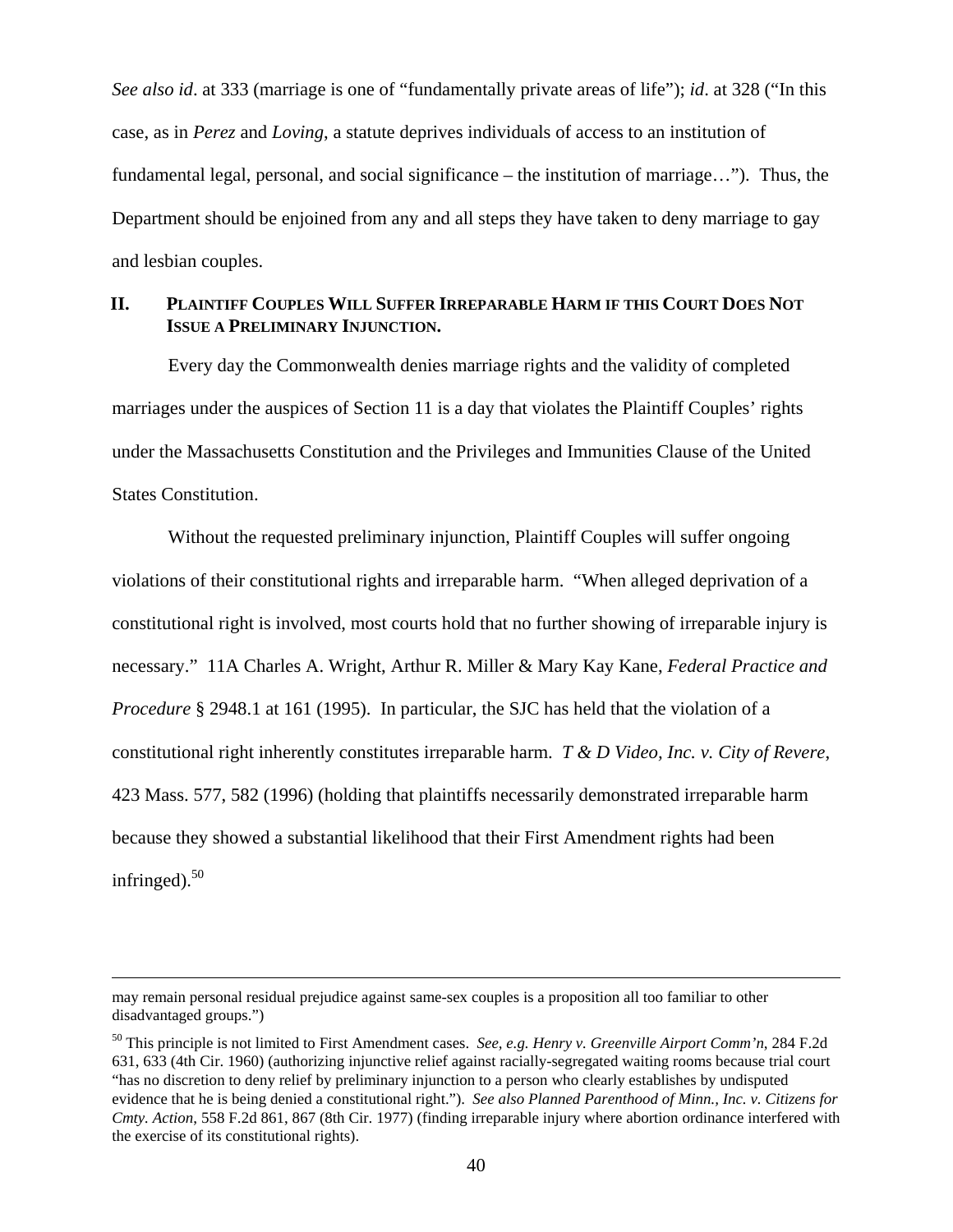Here, the Department denies the right to marry itself, and all of its legal and social, tangible and intangible protections. Within this, as with First Amendment violations, the denial of marriage licenses to nonresident same-sex couples harms them because it denies the couples' ability to associate and express themselves through marriage. (*See* discussion at Part I.B.2.f., *supra*, discussing marriage as having personal, social and legal significance.) The SJC has made clear that, in light of the inherently expressive quality of marriage, a law prohibiting same-sex couples from marrying would violate the Massachusetts Constitution regardless of whether such couples were afforded all of the more tangible benefits accompanying civil marriage. *Opinions of the Justices*, 440 Mass. 1201 (2004).

Certainly, one of the many reasons the Plaintiff Couples desire to marry is to partake in these self-affirming, intangible benefits of marriage. They wish to celebrate their relationships with their family and friends. In their communities, they want the fact of their marriage to communicate the mutual responsibility that characterizes their relationships. They want to marry to erase any ambiguity about the nature of their commitment to one another. They do not want their children to feel diminished by the fact that their parents seemingly could not -- or as viewed from a child's perspective, would not -- commit themselves to the rights and responsibilities that go along with marriage. Given the fact that the very act of getting married has clear expressive value, a denial of the Plaintiff Couples' constitutional rights "for even minimal periods of time, unquestionably constitutes irreparable injury." *See T & D Video, Inc.*, 423 Mass. at 582 (quoting *Elrod v. Burns*, 427 U.S. 347, 373 (1976).<sup>[51](#page-40-0)</sup>

<span id="page-40-0"></span><sup>51</sup> Finally, even absent a deprivation of a *constitutional* right, "when the right the plaintiff is allegedly deprived of constitutes an important aspect of a person's identity . . . no additional injury need be shown." *Gutierrez v. Mun. Ct. of S.E. Judicial Dist.*, 838 F.2d 1031, 1045 (9th Cir. 1988) (finding irreparable harm to be inherent in Title VII claim that challenged employer's policy of requiring employees to speak English at work). Because plaintiffs' are being deprived of the ability to define "an important aspect of [their] identity" through marriage, they will necessarily be irreparably harmed absent a preliminary injunction. *Id*. *See also Goodridge*, 440 Mass. at 322 ("[T]he decision whether and whom to marry is among life's momentous acts of self-definition.").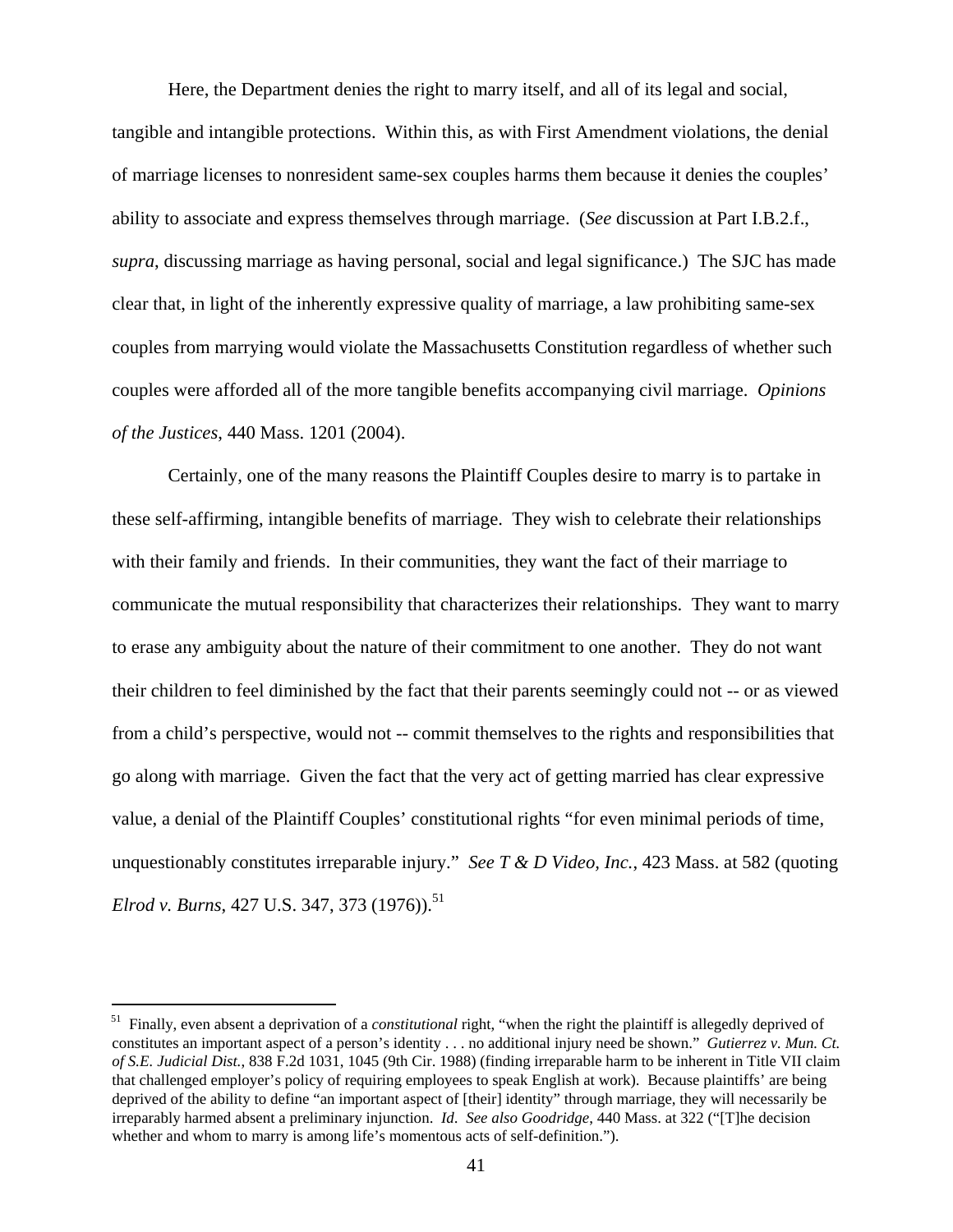Moreover, by relying on Section 11, the Commonwealth also denies any opportunity for couples to access the tangible benefits of marriage. Because marriages are generally respected everywhere when they are validly entered in the place of celebration, *see, e.g., Graham*, 157 Mass. at 75, there is reason to believe that many sister States, as well as local governments and private businesses, will accord marital rights to these couples (*e.g.,* access to the hospital for spousal visitation, family discounts, access to joint insurance policies, and bereavement leave). Even though some sister States and third parties may choose to discriminate against these couples,<sup>52</sup> some people and States may choose to accord these marriages full weight. For example, if Massachusetts respected the marriage it solemnized of Judi and Lee, Lee could have survivor rights to the pension Judi earned after twenty hardworking years as a nurse at the University of Massachusetts Medical Center. *See* Verified Complaint, ¶¶ 44-51. Many of the Plaintiff Couples regularly travel to Massachusetts, visiting their hometowns and their families and friends. *See* Part I.B.2.f., *supra* (delineating Plaintiff Couples' substantial contacts with the Commonwealth). Should Massachusetts stand in the way of their entitlement to visit their spouse in the hospital, claim their spouse's remains, or bring a wrongful death lawsuit should a tragic or unforeseen event occur in Massachusetts or elsewhere?

In sum, Plaintiff Couples are irreparably harmed not only by the denial of these tangible benefits, but also by the denial of their constitutional rights in-and-of itself.

<span id="page-41-0"></span><sup>&</sup>lt;sup>52</sup> Because the Commonwealth is prohibiting the issuance of marriage licenses to nonresident same-sex couples, Plaintiff Couples are presently unable to seek a determination in their home states as to whether their Massachusetts marriage license would be respected. Though some state governments will not presently accord respect, *see, e.g.,*  New Hampshire (NH Rev. Stat. Ann. § 457:1-3, App. 13) and Maine (19-A Me. Rev. Stat. Ann., tit. 19-A, §§ 650, 701, App. 12 ), others have stated their intent to respect the relationships, *see*, *e.g.*, New York: Letter of Caitlin Halligan, New York Solicitor General dated March 3, 2004 (App. 20) and Rhode Island: Statement of Patrick Lynch, Attorney General of Rhode Island dated May 17, 2004 (App. 15), and others are less clear, *see, e.g*., Connecticut: Letter of Connecticut Attorney General Richard Blumenthal dated May 17, 2004 (App. 19) and Vermont: Letter of Susanne R. Young, Esq., Counsel to Governor James Davis dated May 14, 2004 (App. 23).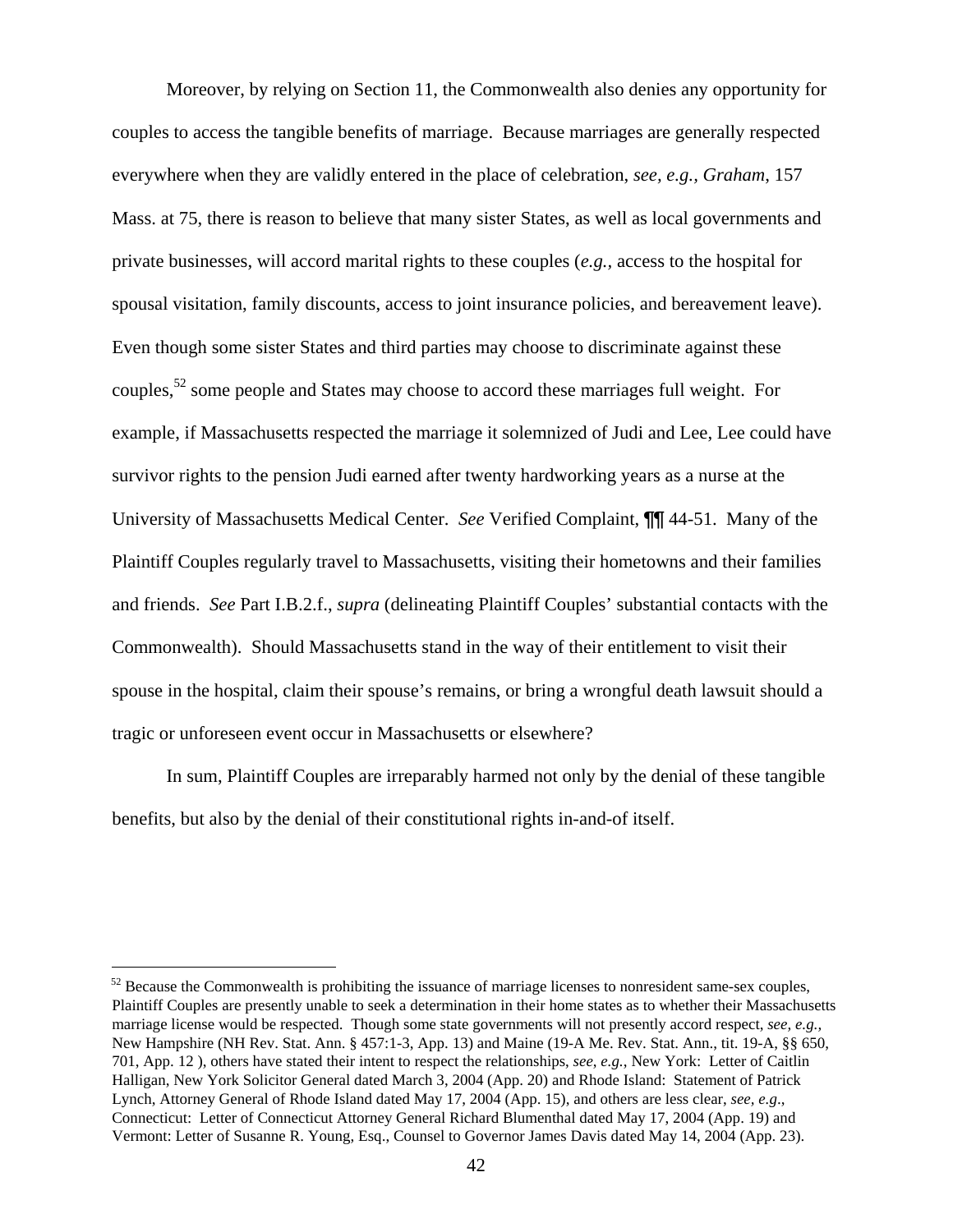## **III. THE IRREPARABLE INJURY THAT PLAINTIFF COUPLES WILL SUFFER ABSENT AND INJUNCTION OUTWEIGHS ANY POSSIBLE HARM TO THE DEPARTMENT**

The Department will not be harmed in any way if a preliminary injunction is granted. Municipal clerks regularly issue notices of intent to marry and marriage licenses to same-sex couples intending to reside in Massachusetts—as well as to nonresident different-sex couples and the Registrar of Vital Statistics regularly records such marriage licenses. The extension of these administrative functions to nonresident same-sex couples would impose no substantial burden on the Department. Indeed, if anything, a preliminary injunction in this case would make the Department's job easier because they would not have to expend resources identifying applications filed by nonresident same-sex couples. Moreover, because every couple pays a fee to cover the administrative costs of issuing their marriage license, a preliminary injunction would not place any financial burden on the Department.

Just as the Governor asserted speculative claims of "chaos" or "confusion" in advance of May 17, the Department may do so again now. Yet, any such speculation about chaos is insufficient proof of any harm to the Commonwealth or to the public-at-large. The Court's ruling in *Goodridge* is neither the first significant change in civil marriage, nor does it mark the first time marriage laws have differed dramatically from state to state.[53](#page-42-0) *See*, *e.g.*, *Goodridge*, 440 Mass. at 327-28 (noting divergence in state laws regarding eligibility to marry based on race). Over time, the law has adjusted to a changing society, as courts and lawmakers throughout the United States reformed marriage laws, at times radically, to reflect contemporary views of racial and gender equality, privacy, and fundamental fairness. Simply put, speculative claims of chaos and confusion do not balance the equities in the Department's favor.

<span id="page-42-0"></span> $53$  Notably, this lawsuit only seeks to invalidate Section 11. It will not repeal or invalidate any of the laws of the sister States or the federal government. The limited reach of this legal action will not affect any federal or state laws denying marriage rights to gays and lesbians or the marriage evasion statutes of the limited number of sister States that have them.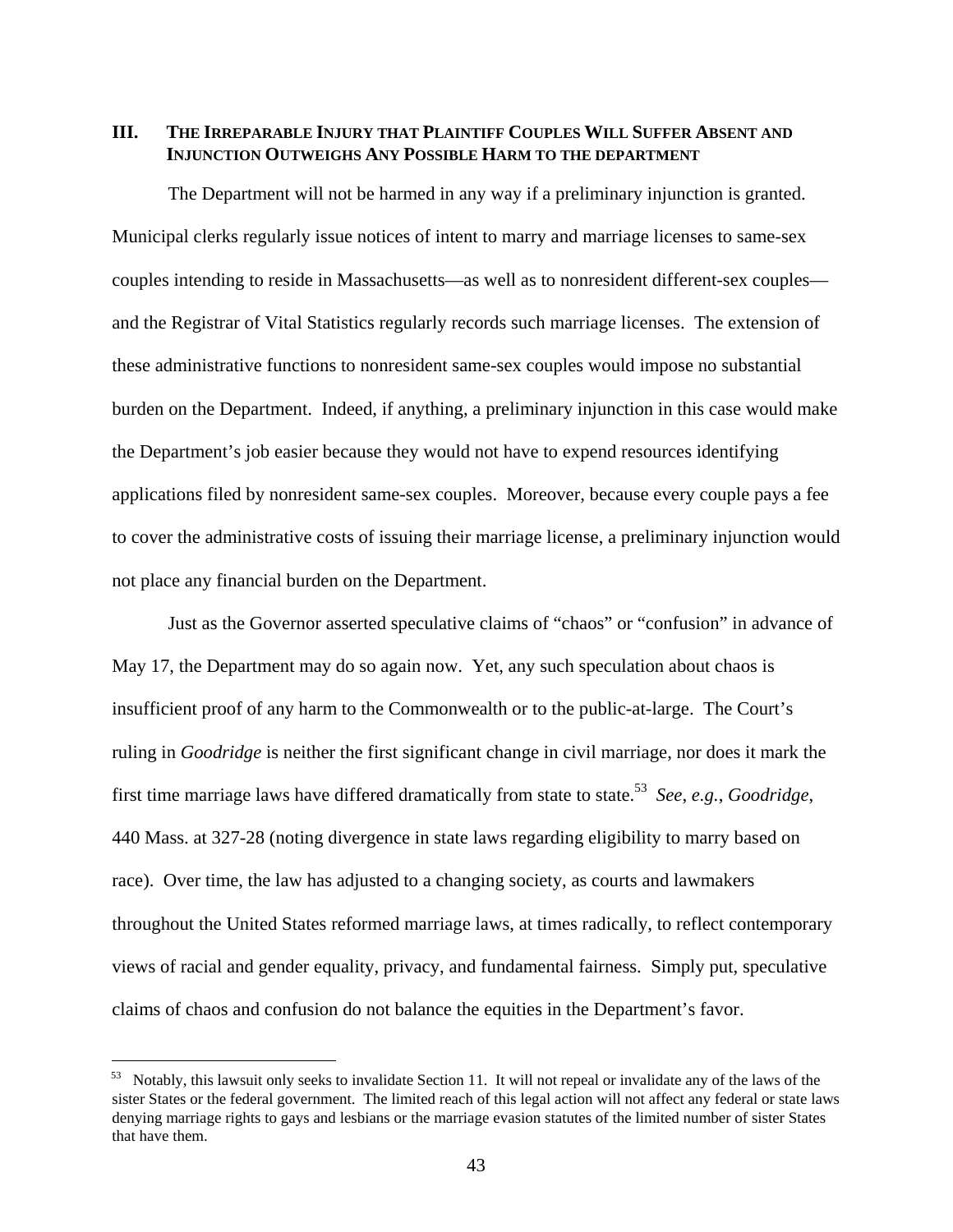To the extent the Department attempts to assert a patronizing concern about the general welfare of the Plaintiff Couples (or any similarly situated couples) who have chosen (or may choose) to bear the risk of any legal uncertainty in Massachusetts or elsewhere, that risk is a risk borne by the Plaintiff Couples alone. The risk of disrespect of the Plaintiff Couples' licenses (to the extent any such Plaintiff Couples have been allowed to marry at all) outside of Massachusetts does not harm the Commonwealth, particularly since all of these couples are nonresidents.

Finally, even if the Department could conjure some theoretical harm it might suffer by the issuance of a preliminary injunction, denying Plaintiff Couples' constitutional rights—even for a day—necessarily outweighs any such harm. *See T & D Video,* 423 Mass. at 582 ("On balance, any harm that [defendant] will suffer as a result of the granting of this preliminary injunction does not exceed that which [plaintiff] will suffer by being denied its constitutionally protected rights.").

# **IV. THE PUBLIC INTEREST FAVORS ISSUANCE OF A PRELIMINARY INJUNCTION IN THIS CASE.**

In this case, "equitable relief will not adversely affect the public." *Royal Order of Moose*, 439 Mass. at 601 (internal quotation marks and citation omitted).<sup>54</sup> In fact, the public interest is *served* by protecting and enforcing constitutional rights. *See*, *e.g.*, *Frawley v. Watson,* No. Civ. A. 01-4486, 14 Mass. L. Rptr. 141, 2001 WL 1631719, at \*5 (Mass. Super. Dec. 12, 2001) (granting preliminary injunction because, among other things, "the public interest will be served by ensuring that that [plaintiff] is afforded his proper constitutional rights"); *Jaykay-Boston v. City of Boston*, No. Civ. A. 99-0252B, 9 Mass. L. Rptr. 551, 1999 WL 65655, at \*4 (Mass. Super. Feb. 3, 1999) ("Issuance of [preliminary] injunctive relief will [] further the strong

<span id="page-43-0"></span><sup>&</sup>lt;sup>54</sup> While the Department may argue that allowing nonresident same-sex couples to marry would harm the public interest by imposing their marriages upon the Plaintiff Couples' home States, this argument is neither factually nor legally sound. The argument fails as a matter of fact because other states have ample opportunity to decide their own policy, and the argument fails as a matter of law because purely speculative, theoretical harm *to another state* is not relevant to a determination of whether an injunction promotes the interests of the Massachusetts' public. *See also* Footnote 52, *supra*.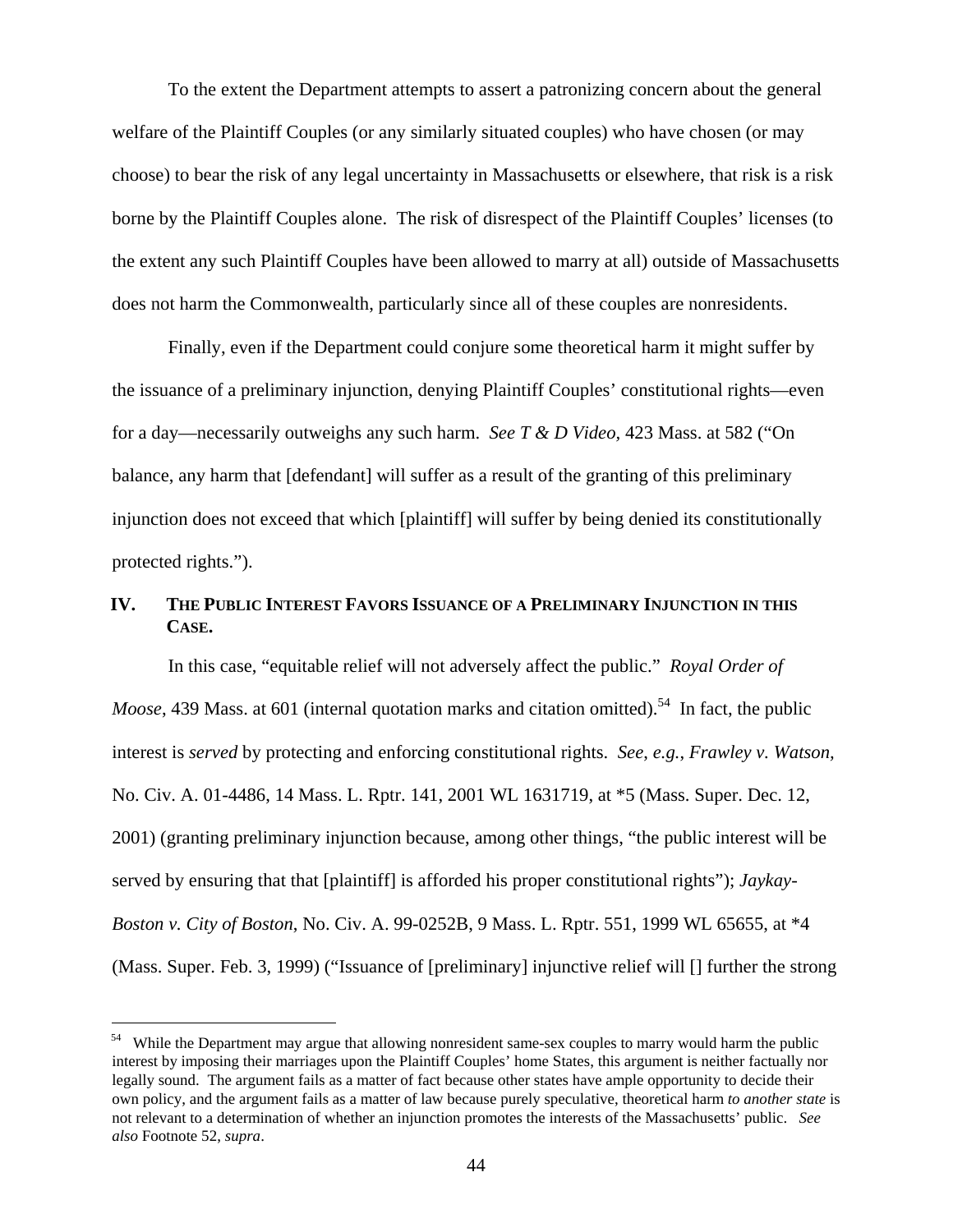public interest in protecting constitutional rights."); *see also A & A Window Prods., Inc. v. City of Worcester*, No. 030199BLS, 15 Mass. L. Rptr. 633, 2003 WL 369675, at \*3 (Mass. Super. Jan. 22, 2003) (granting preliminary injunction because, among other things, "the public interest requires a deep concern for the Constitution").

## **CONCLUSION**

For the foregoing reasons, the Plaintiff Couples respectfully request that this Court grant their Motion for a Preliminary Injunction.

Respectfully submitted,

THE PLAINTIFF COUPLES

Sandra and Roberta Cote-Whitacre Amy Zimmerman and Tanya Wexler Mark Pearsall and Paul Trubey Katrina and Kristin Gossman Judith and Lee McNeil-Beckwith Wendy Becker and Mary Norton Michael Thorne and James Theberge Edward Butler and Leslie Schoof

By their Counsel,

GAY & LESBIAN ADVOCATES & DEFENDERS

Michele E. Granda, BBO # 564413 Mary L. Bonauto, BBO # 549967 Bennett H. Klein, BBO # 550702 Karen L. Loewy, BBO # 647447 Gay & Lesbian Advocates & Defenders 30 Winter Street, Suite 800 Boston, MA 02108 617-426-1350

\_\_\_\_\_\_\_\_\_\_\_\_\_\_\_\_\_\_\_\_\_\_\_\_\_\_\_\_\_\_

Kenneth J. Parsigian, BBO # 550770 William E. Stern, BBO # 633238 Abigail K. Hemani, BBO # 650721 GOODWIN PROCTER LLP Exchange Place Boston, Massachusetts 02109

Dated: June \_\_, 2004 (617) 570-1000